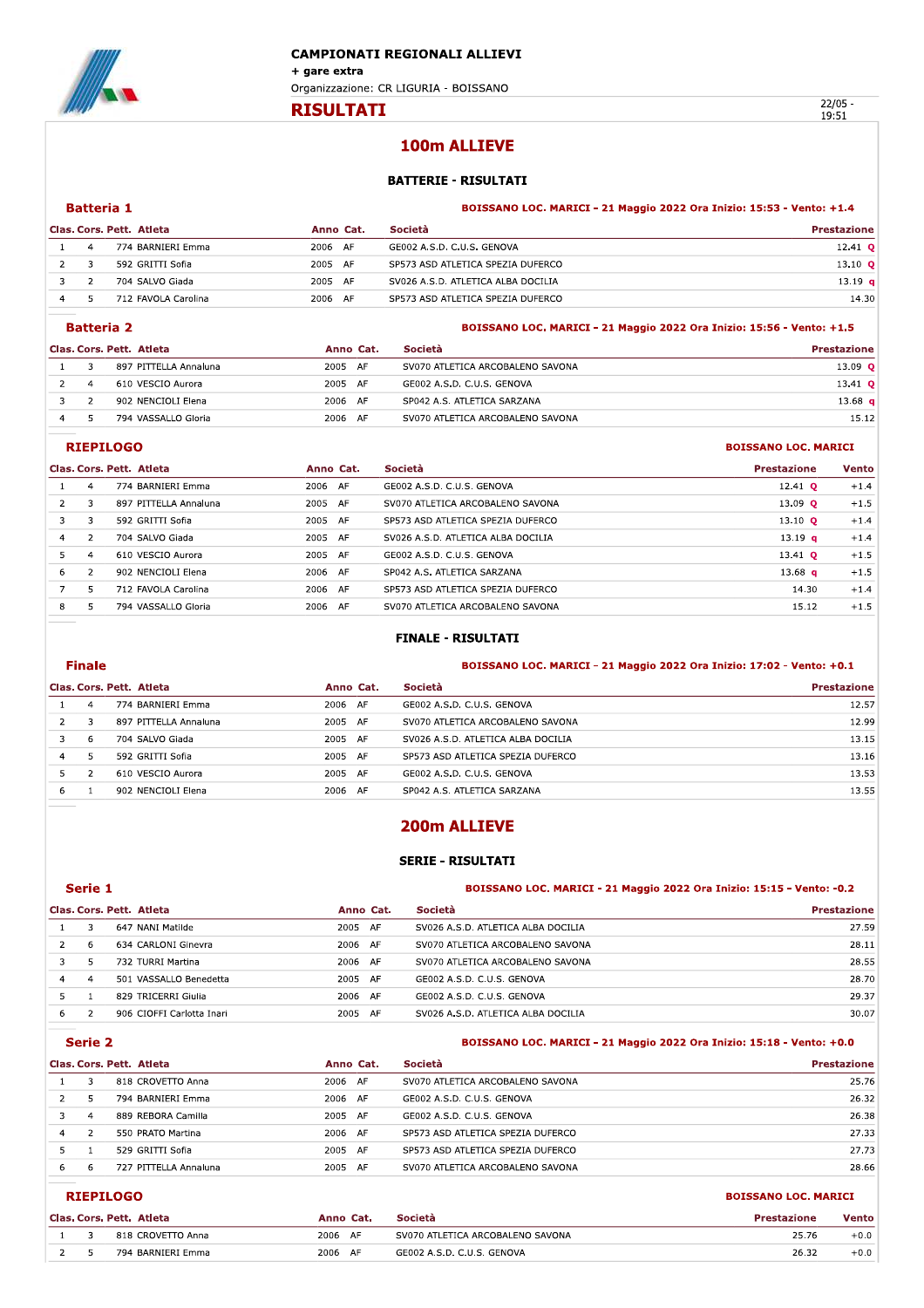| 3              | 4              | 889 REBORA Camilla        | 2005 AF | GE002 A.S.D. C.U.S. GENOVA         | 26.38 | $+0.0$ |
|----------------|----------------|---------------------------|---------|------------------------------------|-------|--------|
| $\overline{4}$ | $\mathcal{P}$  | 550 PRATO Martina         | 2006 AF | SP573 ASD ATLETICA SPEZIA DUFERCO  | 27.33 | $+0.0$ |
| 5.             |                | 647 NANI Matilde          | 2005 AF | SV026 A.S.D. ATLETICA ALBA DOCILIA | 27.59 | $-0.2$ |
| 6              |                | 529 GRITTI Sofia          | 2005 AF | SP573 ASD ATLETICA SPEZIA DUFERCO  | 27.73 | $+0.0$ |
|                | 6              | 634 CARLONI Ginevra       | 2006 AF | SV070 ATLETICA ARCOBALENO SAVONA   | 28.11 | $-0.2$ |
| 8              |                | 732 TURRI Martina         | 2006 AF | SV070 ATLETICA ARCOBALENO SAVONA   | 28.55 | $-0.2$ |
| 9              | 6              | 727 PITTELLA Annaluna     | 2005 AF | SV070 ATLETICA ARCOBALENO SAVONA   | 28.66 | $+0.0$ |
| 10             | $\overline{4}$ | 501 VASSALLO Benedetta    | 2005 AF | GE002 A.S.D. C.U.S. GENOVA         | 28.70 | $-0.2$ |
| 11             |                | 829 TRICERRI Giulia       | 2006 AF | GE002 A.S.D. C.U.S. GENOVA         | 29.37 | $-0.2$ |
| 12             | 2              | 906 CIOFFI Carlotta Inari | 2005 AF | SV026 A.S.D. ATLETICA ALBA DOCILIA | 30.07 | $-0.2$ |
|                |                |                           |         |                                    |       |        |

# **400m ALLIEVE**

## **SERIE - RISULTATI**

#### BOISSANO LOC. MARICI - 21 Maggio 2022 Ora Inizio: 16:38

| Clas. Cors. Pett. Atleta |   | Anno Cat.             | <b>Società</b> | <b>Prestazione</b>                 |         |
|--------------------------|---|-----------------------|----------------|------------------------------------|---------|
|                          |   | 870 CROVETTO Anna     | 2006 AF        | SV070 ATLETICA ARCOBALENO SAVONA   | 58.07   |
|                          |   | 755 CAMPINI Silvia    | 2005 AF        | SV026 A.S.D. ATLETICA ALBA DOCILIA | 59.14   |
|                          | 6 | 878 ARTESI Maddalena  | 2006 AF        | GE002 A.S.D. C.U.S. GENOVA         | 1:01.45 |
|                          |   | 685 CARLONI Ginevra   | 2006 AF        | SV070 ATLETICA ARCOBALENO SAVONA   | 1:03.79 |
|                          |   | 522 BERLINGHIERI Emma | 2005 AF        | GE003 S.S. TRIONFO LIGURE          | 1:03.89 |

## 800m ALLIEVE

## **SERIE - RISULTATI**

#### BOISSANO LOC. MARICI - 22 Maggio 2022 Ora Inizio: 17:23

| Clas. Cors. Pett. Atleta |              |                      | Anno Cat.  | Società                            | <b>Prestazione</b> |
|--------------------------|--------------|----------------------|------------|------------------------------------|--------------------|
|                          |              | 82 CAVALLARI Emma    | 2005<br>AF | GE003 S.S. TRIONFO LIGURE          | 2:17.88            |
|                          |              | 27 CUSATO Elena      | 2006<br>AF | SV090 ATLETICA VAL LERRONE         | 2:24.07            |
|                          |              | 22 STRANIERI Aurora  | 2006<br>AF | SV026 A.S.D. ATLETICA ALBA DOCILIA | 2:39.71            |
|                          | $\mathbf{A}$ | 71 FORMENTO Beatrice | 2005<br>AF | SV026 A.S.D. ATLETICA ALBA DOCILIA | 2:43.69            |

# 1500m ALLIEVE

### **SERIE - RISULTATI**

### BOISSANO LOC. MARICI - 21 Maggio 2022 Ora Inizio: 17:47

#### Clas. Pett. Atleta Anno Cat. Società Prestazione  $\overline{1}$ 13 CUSATO Elena 2006 AF SV090 ATLETICA VAL LERRONE  $5:12.71$ 2005 AF SV070 ATLETICA ARCOBALENO SAVONA  $5:34.17$  $\overline{2}$ 19 TAGLIAFICO Arianna  $\overline{\mathbf{3}}$ 2 PUDDU Chiara 2005 AF SV070 ATLETICA ARCOBALENO SAVONA  $5:43.38$

# 3000m ALLIEVE

## **SERIE - RISULTATI**

#### BOISSANO LOC. MARICI - 22 Maggio 2022 Ora Inizio: 17:41

| Clas. Pett. Atleta  | Anno Cat.  | <b>Società</b>                | zione   |
|---------------------|------------|-------------------------------|---------|
| <b>IERARDI Sara</b> | 2005<br>AF | GE017 GRUPPO CITTA' DI GENOVA | 1:40.44 |
|                     |            |                               |         |

# **100 Hs H 76-8.50 ALLIEVE**

|        |                                                         |           | <b>SERIE - RISULTATI</b>                                                  |             |
|--------|---------------------------------------------------------|-----------|---------------------------------------------------------------------------|-------------|
|        | <b>Serie Unica</b>                                      |           | BOISSANO LOC. MARICI - 21 Maggio 2022 Ora Inizio: 15:30 - Vento: -0.3     |             |
|        | Clas. Cors. Pett. Atleta                                | Anno Cat. | Società                                                                   | Prestazione |
|        | 837 NANI Matilde                                        | 2005 AF   | SV026 A.S.D. ATLETICA ALBA DOCILIA                                        | 15.39       |
|        |                                                         |           | <b>Salto in alto ALLIEVE</b>                                              |             |
|        |                                                         |           | <b>SERIE - RISULTATI</b>                                                  |             |
|        |                                                         |           | BOISSANO LOC. MARICI - 21 Maggio 2022 Ora Inizio: 16:40 - Ora Fine: 17:07 |             |
|        | Clas. Pett. Atleta                                      | Anno Cat. | Società                                                                   | Prestazione |
|        | 694 BOGLIORIO Anna                                      | 2005 AF   | IM029 ASD MAURINA OLIO CARLI                                              | 1.4         |
| 1.20   | 1.25<br>1.30  1.35  1.40  1.43  1.46                    |           |                                                                           |             |
| $\sim$ | <b>XXX</b><br>$\circ$<br>$\circ$<br>$\Omega$<br>$\circ$ |           |                                                                           |             |
| 2      | 903 TORRIGIANI Petra                                    | 2006 AF   | GE002 A.S.D. C.U.S. GENOVA                                                | 1.4(        |

 $1.20$   $1.25$   $1.30$   $1.35$   $1.40$   $1.43$ 

**Serie Unica** 

**Serie Unica** 

**Serie Unica** 

**Serie Unica** 

 $1.40$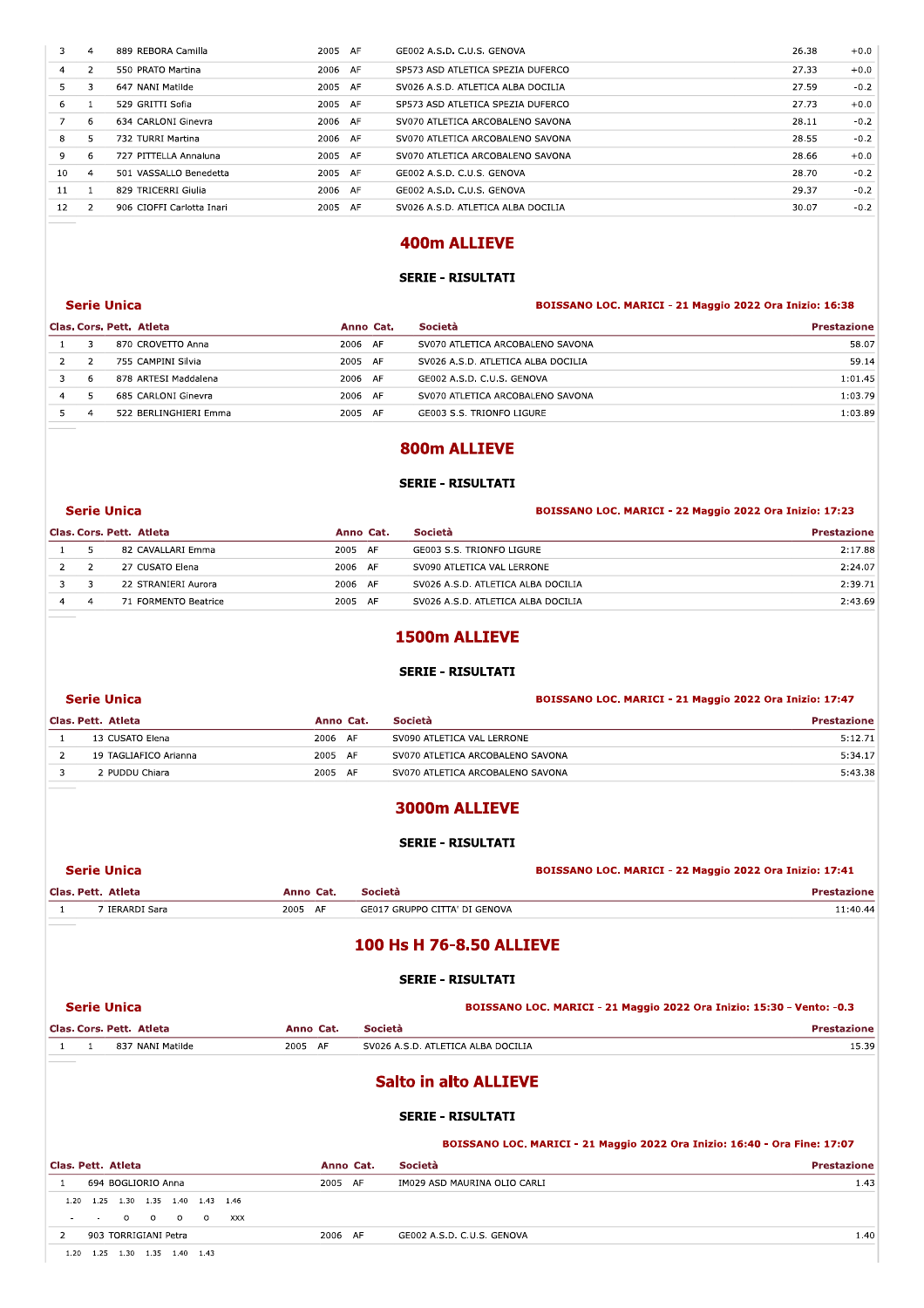# **Salto con l'asta ALLIEVE**

### **SERIE - RISULTATI**

BOISSANO LOC. MARICI - 22 Maggio 2022 Ora Inizio: 14:00 - Ora Fine: 14:50

| Clas. Pett. Atleta       |                           |         |                |         |         |                               |            |      |         |         | Anno Cat.  | Società                            | <b>Prestazione</b> |
|--------------------------|---------------------------|---------|----------------|---------|---------|-------------------------------|------------|------|---------|---------|------------|------------------------------------|--------------------|
| 1                        | 650 D'IMPORZANO Asia      |         |                |         |         |                               |            |      |         |         | 2005 AF    | SP573 ASD ATLETICA SPEZIA DUFERCO  | 2.90               |
| 1.90                     | 2.00                      |         | $2.10$ $2.20$  | 2.30    | 2.40    | 2.50                          | 2.60       | 2.70 | 2.80    | 2.90    | 3.00       |                                    |                    |
|                          |                           |         |                |         |         |                               |            |      | $\circ$ | $\circ$ | <b>XXX</b> |                                    |                    |
| 2                        | 922 ROSSELLO Anna         |         |                |         |         |                               |            |      |         | 2005    | AF         | SV026 A.S.D. ATLETICA ALBA DOCILIA | 2.50               |
| 1.90                     | 2.00                      |         | 2.10 2.20 2.30 |         |         | 2.40 2.50                     | 2.60       |      |         |         |            |                                    |                    |
|                          |                           |         |                |         | $\circ$ | $\circ$                       | XXX        |      |         |         |            |                                    |                    |
| 3                        | 549 MASSA PARODI Beatrice |         |                |         |         |                               |            |      |         |         | 2006 AF    | GE002 A.S.D. C.U.S. GENOVA         | 2.50               |
| 1.90                     | 2.00                      |         |                |         |         | 2.10 2.20 2.30 2.40 2.50 2.60 |            |      |         |         |            |                                    |                    |
| $\sim$                   | O                         | $\circ$ | $\circ$        | $\circ$ | xo      | $\circ$                       | XXX        |      |         |         |            |                                    |                    |
| 4                        | 747 CASTELLINO Zoe        |         |                |         |         |                               |            |      |         | 2005    | AF         | SV026 A.S.D. ATLETICA ALBA DOCILIA | 2.20               |
| 1.90                     | 2.00                      |         | $2.10$ $2.20$  | 2.30    |         |                               |            |      |         |         |            |                                    |                    |
| $\blacksquare$           | $\circ$                   | $\circ$ | XXO            | XXX     |         |                               |            |      |         |         |            |                                    |                    |
| 5                        | 567 FRISONI Benedetta     |         |                |         |         |                               |            |      |         |         | 2006 AF    | GE003 S.S. TRIONFO LIGURE          | 2.10               |
| 1.90                     | 2.00                      |         | 2.10 2.20      |         |         |                               |            |      |         |         |            |                                    |                    |
| $\sim$                   | XXO                       | xo      | XXX            |         |         |                               |            |      |         |         |            |                                    |                    |
|                          | 814 ACCAME Margherita     |         |                |         |         |                               |            |      |         |         | 2005 AF    | SV026 A.S.D. ATLETICA ALBA DOCILIA | <b>NM</b>          |
| 1.90                     | 2.00                      |         |                |         |         | 2.10 2.20 2.30 2.40 2.50      | 2.60       |      |         |         |            |                                    |                    |
| $\overline{\phantom{a}}$ |                           |         | $\sim$         | $\sim$  | $\sim$  | $\sim$                        | <b>XXX</b> |      |         |         |            |                                    |                    |

# **Salto in lungo ALLIEVE**

#### **SERIE - RISULTATI**

|                |                      |                        |              |             |                           |           |               |             |                            |          |                                    |              | BOISSANO LOC. MARICI - 22 Maggio 2022 Ora Inizio: 15:30 - Ora Fine: 16:00 |
|----------------|----------------------|------------------------|--------------|-------------|---------------------------|-----------|---------------|-------------|----------------------------|----------|------------------------------------|--------------|---------------------------------------------------------------------------|
|                | Clas. Pett. Atleta   |                        |              |             |                           | Anno Cat. |               | Società     |                            |          |                                    |              | <b>Prestazione</b>                                                        |
| $\mathbf{1}$   | 859 SALVO Giada      |                        |              |             |                           | 2005 AF   |               |             |                            |          | SV026 A.S.D. ATLETICA ALBA DOCILIA |              | 4.72                                                                      |
| $1^{\circ}$ :  | 4.63                 | $2^{\circ}$ :          | 4.72         | $3^\circ$ : | 4.30                      |           | $4^{\circ}$ : | 4.24        | $5^\circ$ :                | 4.26     | $6^\circ$ :                        | 4.48         |                                                                           |
|                | $-0.2$               |                        | $+0.1$       |             | $+0.0$                    |           |               | $+0.2$      |                            | $+0.8$   |                                    | $+0.2$       |                                                                           |
| $\overline{2}$ | 792 TRICERRI Giulia  |                        |              |             |                           | 2006 AF   |               |             | GE002 A.S.D. C.U.S. GENOVA |          |                                    |              | 4.53                                                                      |
| $1^\circ$ :    | 4.18                 | $2^{\circ}$ :          | 4.02         | $3^\circ$ : | 4.21                      |           | $4^{\circ}$ : | 4.46        | $5^\circ$ :                | 4.53     | $6^{\circ}$ :                      | 4.35         |                                                                           |
|                | $-0.1$               |                        | $-0.2$       |             | $+0.1$                    |           |               | $+0.2$      |                            | $+0.7$   |                                    | $+0.5$       |                                                                           |
| 3              |                      | 579 CANARILE Chiara    |              |             |                           | 2006 AF   |               |             |                            |          | IM029 ASD MAURINA OLIO CARLI       |              | 4.45                                                                      |
| $1^{\circ}$ :  | $\mathsf{x}$         | $2^{\circ}$ :          | 4.31         | $3^\circ$ : | 3.18                      |           | $4^{\circ}$ : | 4.21        | $5^{\circ}$ :              | 4.45     | $6^\circ$ :                        | 4.28         |                                                                           |
|                |                      |                        | $+0.0$       |             | $+0.4$                    |           |               | $+0.3$      |                            | $+0.9$   |                                    | $+0.3$       |                                                                           |
| 4              | 895 PASQUALI Martina |                        |              |             |                           | 2005 AF   |               |             |                            |          | SV070 ATLETICA ARCOBALENO SAVONA   |              | 4.42                                                                      |
| $1^{\circ}$ :  | 4.21                 | $2^{\circ}$ :          | 4.00         | $3^\circ$ : | 3.54                      |           | $4^{\circ}$ : | 4.20        | $5^{\circ}$ :              | 4.42     | $6^\circ$ :                        | $\mathsf{x}$ |                                                                           |
|                | $+0.0$               |                        | $+0.0$       |             | $+0.1$                    |           |               | $+0.4$      |                            | $+0.8$   |                                    |              |                                                                           |
| 5              | 936 BIASI Ilaria     |                        |              |             |                           | 2005 AF   |               |             |                            |          | SV070 ATLETICA ARCOBALENO SAVONA   |              | 4.18                                                                      |
| $1^{\circ}$ :  | 3.57                 | $2^{\circ}$ :          | 4.15         | $3^\circ$ : | 4.09                      |           | $4^{\circ}$ : | 4.01        | $5^\circ$ :                | $\times$ | $6^\circ$ :                        | 4.18         |                                                                           |
|                | $-0.6$               |                        | $+0.3$       |             | $+0.7$                    |           |               | $+0.6$      |                            |          |                                    | $+0.2$       |                                                                           |
| 6              | 614 LAZZARI Ludovica |                        |              |             |                           | 2006 AF   |               |             | GE003 S.S. TRIONFO LIGURE  |          |                                    |              | 3.93                                                                      |
| $1^{\circ}$ :  | 3.59                 | $2^{\circ}$ :          | 3.66         | $3^\circ$ : | 3.69                      |           | $4^{\circ}$ : | $\mathsf X$ | $5^{\circ}$ :              | 3.93     | $6^\circ$ :                        | 3.67         |                                                                           |
|                | $-0.4$               |                        | $-0.1$       |             | $+0.4$                    |           |               |             |                            | $+1.0$   |                                    | $+0.0$       |                                                                           |
| $\overline{7}$ | 738 LOMBARDI Eva     |                        |              |             |                           | 2005 AF   |               |             |                            |          | SV026 A.S.D. ATLETICA ALBA DOCILIA |              | 3.86                                                                      |
| $1^{\circ}$ :  | $\mathsf{X}$         | $2^{\circ}$ :          | $\mathsf{x}$ | $3^\circ$ : | $\boldsymbol{\mathsf{X}}$ |           | $4^{\circ}$ : | 3.86        | $5^\circ$ :                | 3.71     | $6^\circ$ :                        | 3.76         |                                                                           |
|                |                      |                        |              |             |                           |           |               | $+0.4$      |                            | $+0.7$   |                                    | $+0.0$       |                                                                           |
| 8              |                      | 543 BASTIANUTTI Carola |              |             |                           | 2005 AF   |               |             | GE002 A.S.D. C.U.S. GENOVA |          |                                    |              | 3.60                                                                      |
| $1^{\circ}$ :  | 3.60                 | $2^{\circ}$ :          | 3.35         | $3^\circ$ : | 3.55                      |           | $4^{\circ}$ : | 3.56        | 5%                         | 3.46     | $6^\circ$ :                        | 3.53         |                                                                           |
|                | $+0.0$               |                        | $+0.0$       |             | $+0.1$                    |           |               | $+0.4$      |                            | $+0.5$   |                                    | $+0.1$       |                                                                           |

# **Salto triplo ALLIEVE**

## **SERIE - RISULTATI**

BOISSANO LOC. MARICI - 21 Maggio 2022 Ora Inizio: 17:45 - Ora Fine: 18:15

|               | Clas. Pett. Atleta          |               |        |             |        | Anno Cat.     |        | <b>Società</b> |        |                             |                                   | <b>Prestazione</b> |
|---------------|-----------------------------|---------------|--------|-------------|--------|---------------|--------|----------------|--------|-----------------------------|-----------------------------------|--------------------|
|               | 752 MARTINENGO Giulia Anita |               |        |             |        | 2006 AF       |        |                |        | SP042 A.S. ATLETICA SARZANA |                                   | 9.28               |
| $1^{\circ}$ : | 8.94                        | $2^{\circ}$ : | 8.31   | $3^\circ$ : | 9.28   | $4^{\circ}$ : | 8.98   | 5°:            | 8.92   | 6°:                         | 8.60                              |                    |
|               | $+1.8$                      |               | $+0.5$ |             | $+1.8$ |               | $+0.2$ |                | $+0.6$ |                             | $+0.6$                            |                    |
|               | 660 ARIONI Sofia            |               |        |             |        | 2006 AF       |        |                |        |                             | SP573 ASD ATLETICA SPEZIA DUFERCO | 9.13               |
| $1^{\circ}$ : | X.                          | $2^{\circ}$ : | 8.93   | $3^\circ$ : | 9.13   | $4^{\circ}$ : | 8.90   | $5^\circ$ :    | 8.57   | $6^{\circ}$ :               | 8.86                              |                    |
|               |                             |               | $+1.0$ |             | $+1.8$ |               | $+0.4$ |                | $+0.6$ |                             | $+1.3$                            |                    |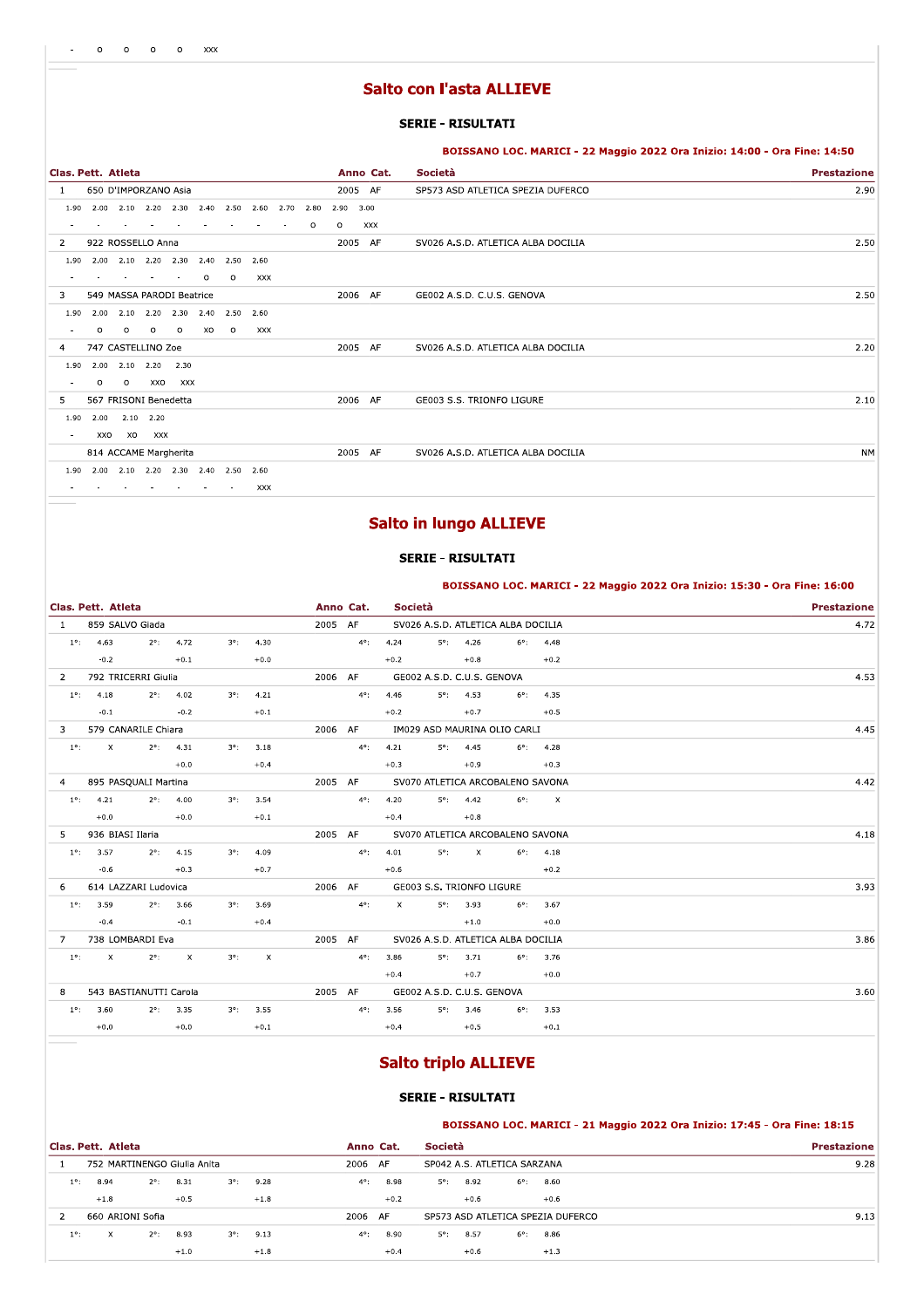# Peso Kg 3.000 ALLIEVE

#### **SERIE - RISULTATI**

|                |                      |                    |             |                    |           |               | Peso Kg 3.000 ALLIEVE              |                    |  |                    |                                                                           |
|----------------|----------------------|--------------------|-------------|--------------------|-----------|---------------|------------------------------------|--------------------|--|--------------------|---------------------------------------------------------------------------|
|                |                      |                    |             |                    |           |               | <b>SERIE - RISULTATI</b>           |                    |  |                    |                                                                           |
|                |                      |                    |             |                    |           |               |                                    |                    |  |                    | BOISSANO LOC. MARICI - 21 Maggio 2022 Ora Inizio: 16:50 - Ora Fine: 17:05 |
|                | Clas, Pett. Atleta   |                    |             |                    | Anno Cat. |               | Società                            |                    |  |                    | <b>Prestazione</b>                                                        |
|                | 644 BRUGNERA Michela |                    |             |                    | 2005 AF   |               | SV070 ATLETICA ARCOBALENO SAVONA   |                    |  |                    | 8.94                                                                      |
|                |                      |                    |             |                    |           |               |                                    |                    |  |                    |                                                                           |
| $1^{\circ}$ :  | 8.94                 | $2^{\circ}$ : 8.27 |             | $3^{\circ}$ : 8.47 |           | $4^{\circ}$ : | 7.84                               | $5^{\circ}$ : 7.89 |  | $6^{\circ}$ : 8.88 |                                                                           |
| $\overline{2}$ | 521 GIUNTA Aurora    |                    |             |                    | 2006 AF   |               | SV026 A.S.D. ATLETICA ALBA DOCILIA |                    |  |                    |                                                                           |
| $1^{\circ}$ :  | 7.12                 | $2^{\circ}$ : 7.01 | $3^\circ$ : | 6.80               |           | $4^{\circ}$ : | 7.44                               | $5^{\circ}$ : 7.12 |  | $6^{\circ}$ : 7.16 |                                                                           |
| 3              | 853 GIANNINI Elena   |                    |             |                    | 2006 AF   |               | SP573 ASD ATLETICA SPEZIA DUFERCO  |                    |  |                    | 7.44<br>7.40                                                              |

# DISCO KG 1,000 ALLIEVE

### **SERIE - RISULTATI**

| Disco Kg 1,000 ALLIEVE                             |                     |               |                                                                           |                    |  |  |  |  |  |  |  |
|----------------------------------------------------|---------------------|---------------|---------------------------------------------------------------------------|--------------------|--|--|--|--|--|--|--|
|                                                    |                     |               | <b>SERIE - RISULTATI</b>                                                  |                    |  |  |  |  |  |  |  |
|                                                    |                     |               | BOISSANO LOC. MARICI - 22 Maggio 2022 Ora Inizio: 16:00 - Ora Fine: 16:30 |                    |  |  |  |  |  |  |  |
| Clas, Pett. Atleta                                 |                     | Anno Cat.     | Società                                                                   | <b>Prestazione</b> |  |  |  |  |  |  |  |
| 542 GARBOSSA Alessia                               |                     | 2006 AF       | SV026 A.S.D. ATLETICA ALBA DOCILIA                                        | 25.27              |  |  |  |  |  |  |  |
| $\mathsf{X}$<br>$2^{\circ}$ : 25.01<br>$1^\circ$ : | $3^{\circ}$ : 24.48 | $4^{\circ}$ : | $\mathsf{X}$<br>$5^{\circ}$ : 25.27<br>$6^{\circ}$ : 22.36                |                    |  |  |  |  |  |  |  |
| 676 BRUGNERA Michela<br>$\overline{2}$             |                     | 2005 AF       | SV070 ATLETICA ARCOBALENO SAVONA                                          | 23.21              |  |  |  |  |  |  |  |
| $1^{\circ}$ :<br>$2^{\circ}$ : 21.68<br>23.21      | $3^{\circ}$ : 21.93 | $4^{\circ}$ : | $5^{\circ}$ : 21.67<br>$\mathbf{x}$<br>20.52<br>$6^{\circ}$ :             |                    |  |  |  |  |  |  |  |
|                                                    |                     |               |                                                                           |                    |  |  |  |  |  |  |  |
| 3<br>759 GIORDANO Agnese                           |                     | 2005 AF       | SV070 ATLETICA ARCOBALENO SAVONA                                          | 17.03              |  |  |  |  |  |  |  |

# martello kg 3.000 ALLIEVE

### **SERIE - RISULTATI**

| <b>Martello Kg 3.000 ALLIEVE</b> |                                                                           |                    |  |  |  |  |  |  |  |  |  |  |
|----------------------------------|---------------------------------------------------------------------------|--------------------|--|--|--|--|--|--|--|--|--|--|
|                                  | <b>SERIE - RISULTATI</b>                                                  |                    |  |  |  |  |  |  |  |  |  |  |
|                                  |                                                                           |                    |  |  |  |  |  |  |  |  |  |  |
|                                  | BOISSANO LOC. MARICI - 21 Maggio 2022 Ora Inizio: 14:45 - Ora Fine: 15:08 |                    |  |  |  |  |  |  |  |  |  |  |
| Clas, Pett. Atleta               | Società<br>Anno Cat.                                                      | <b>Prestazione</b> |  |  |  |  |  |  |  |  |  |  |
| 509 LINTAS Eleonora              | 2006 AF<br>SV026 A.S.D. ATLETICA ALBA DOCILIA                             | 52.72              |  |  |  |  |  |  |  |  |  |  |

# GIAVEIIOTTO GISUU ALLIEVE

#### **SERIE - RISULTATI**

|               |                     |                      |             |                     |           |                     | <b>Giavellotto Gr500 ALLIEVE</b>   |               |                     |                                                                           |
|---------------|---------------------|----------------------|-------------|---------------------|-----------|---------------------|------------------------------------|---------------|---------------------|---------------------------------------------------------------------------|
|               |                     |                      |             |                     |           |                     | <b>SERIE - RISULTATI</b>           |               |                     |                                                                           |
|               |                     |                      |             |                     |           |                     |                                    |               |                     | BOISSANO LOC. MARICI - 22 Maggio 2022 Ora Inizio: 17:32 - Ora Fine: 18:06 |
|               | Clas. Pett. Atleta  |                      |             |                     | Anno Cat. | Società             |                                    |               |                     | <b>Prestazione</b>                                                        |
|               | 612 APRILE Irene    |                      |             |                     | 2006 AF   |                     | GE002 A.S.D. C.U.S. GENOVA         |               |                     | 29.52                                                                     |
|               | $1^{\circ}$ : 24.31 | $2^{\circ}$ : 28.34  | $3^\circ$ : | 29.52               |           | $4^{\circ}$ : 23.77 | $5^{\circ}$ : 25.67                |               | $6^{\circ}$ : 27.44 |                                                                           |
| 2             | 844 LECCA Lena      |                      |             |                     | 2005 AF   |                     | SV058 ATLETICA CERIALE SAN GIORGIO |               |                     | 26.70                                                                     |
| $1^{\circ}$ : | $\mathsf{X}$        | $2^{\circ}$ : 24.55  | $3^\circ$ : | 23.58               |           | $4^{\circ}$ : 14.30 | $5^{\circ}$ : 26.70                | $6^{\circ}$ : | $\mathbf{x}$        |                                                                           |
| 3             |                     | 628 BURDESE Arianna  |             |                     | 2005 AF   |                     | IM029 ASD MAURINA OLIO CARLI       |               |                     | 25.84                                                                     |
| $1^\circ$ :   | 25.06               | $2^{\circ}$ : 23.41  | $3^\circ$ : | 20.15               |           | $4^{\circ}$ : 25.84 | $5^\circ$ : 24.93                  |               | $6^{\circ}$ : 25.11 |                                                                           |
| 4             |                     | 679 PASQUALI Martina |             |                     | 2005 AF   |                     | SV070 ATLETICA ARCOBALENO SAVONA   |               |                     | 24.53                                                                     |
| $1^\circ$ :   | 18.34               | $2^{\circ}$ : 19.03  |             | $3^{\circ}$ : 19.98 |           | $4^{\circ}$ : 24.53 | $5^{\circ}$ : 18.88                |               | $6^{\circ}$ : 21.78 |                                                                           |
| 5.            |                     | 688 D'ISANTO Giada   |             |                     | 2005 AF   |                     | SP573 ASD ATLETICA SPEZIA DUFERCO  |               |                     | 17.48                                                                     |
|               | $1^{\circ}$ : 14.54 | $2^{\circ}$ : 14.91  |             | $3^{\circ}$ : 14.95 |           | $4^{\circ}$ : 17.48 | $5^\circ$ : 13.33                  |               | $6^{\circ}$ : 16.87 |                                                                           |

# staffetta 4x400 ALLIEVE

### SERIE - RISULTATI

|                | <b>Staffetta 4X400 ALLIEVE</b>                                           |                                                         |                            |                    |  |  |
|----------------|--------------------------------------------------------------------------|---------------------------------------------------------|----------------------------|--------------------|--|--|
|                | <b>SERIE - RISULTATI</b>                                                 |                                                         |                            |                    |  |  |
|                | <b>Serie Unica</b>                                                       | BOISSANO LOC. MARICI - 22 Maggio 2022 Ora Inizio: 18:16 |                            |                    |  |  |
|                | Clas. Cors. Pett. Atleti                                                 | Cat.                                                    | Società                    | <b>Prestazione</b> |  |  |
| $\overline{a}$ | 92 REBORA Camilla - ARTESI Maddalena - MARINO Elisa - VASSALLO Benedetta | AF                                                      | GE002 A.S.D. C.U.S. GENOVA | 4:11.06            |  |  |
|                | 100m ALLIEVI                                                             |                                                         |                            |                    |  |  |

# 100m ALLIEVI

# BATTERIE - RISULTATI

|   | 100m ALLIEVI                                                                               |                          |           |                                   |                    |  |  |  |  |  |  |  |
|---|--------------------------------------------------------------------------------------------|--------------------------|-----------|-----------------------------------|--------------------|--|--|--|--|--|--|--|
|   | <b>BATTERIE - RISULTATI</b>                                                                |                          |           |                                   |                    |  |  |  |  |  |  |  |
|   | <b>Batteria 1</b><br>BOISSANO LOC. MARICI - 21 Maggio 2022 Ora Inizio: 16:07 - Vento: +3.1 |                          |           |                                   |                    |  |  |  |  |  |  |  |
|   |                                                                                            | Clas. Cors. Pett. Atleta | Anno Cat. | Società                           | <b>Prestazione</b> |  |  |  |  |  |  |  |
|   | $\overline{a}$                                                                             | 648 CRISA' Alessandro    | 2005 AM   | SP573 ASD ATLETICA SPEZIA DUFERCO | $11.26$ O          |  |  |  |  |  |  |  |
| 2 | 5                                                                                          | 582 SCOLA Tommaso        | 2006 AM   | SV070 ATLETICA ARCOBALENO SAVONA  | 11.83 $q$          |  |  |  |  |  |  |  |
| 3 | 3                                                                                          | 813 GUERRERA Stefano     | 2006 AM   | IM030 A.S. 'FOCE' SANREMO         | 12.33              |  |  |  |  |  |  |  |
|   |                                                                                            |                          |           |                                   |                    |  |  |  |  |  |  |  |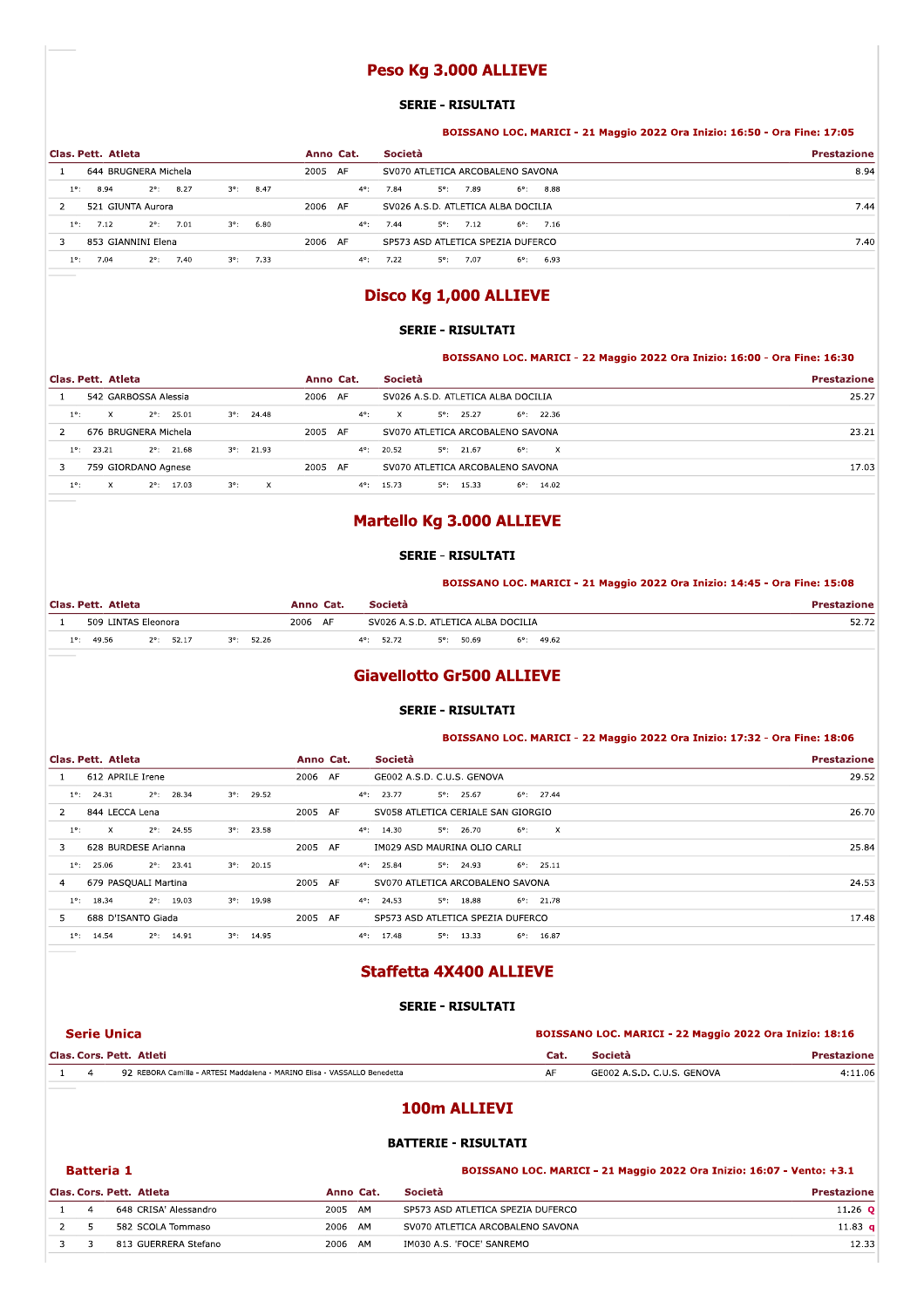$\overline{\phantom{a}}$ 2 558 BETTI Giulio 2005 AM SV090 ATLETICA VAL LERRONE

|                | <b>Batteria 2</b>        |           |    | BOISSANO LOC. MARICI - 21 Maggio 2022 Ora Inizio: 16:10 - Vento: +1.8 |                    |  |  |  |
|----------------|--------------------------|-----------|----|-----------------------------------------------------------------------|--------------------|--|--|--|
|                | Clas. Cors. Pett. Atleta | Anno Cat. |    | Società                                                               | <b>Prestazione</b> |  |  |  |
|                | 708 IGENE Junior         | 2006 AM   |    | SP234 SPEZIA MARATHON DLF                                             | $11.15$ Q          |  |  |  |
|                | 544 VACCARI Federico     | 2006 AM   |    | SV070 ATLETICA ARCOBALENO SAVONA                                      | 11.84 q            |  |  |  |
| 6              | 642 MARCHETTI Alessandro | 2005 AM   |    | SV070 ATLETICA ARCOBALENO SAVONA                                      | 12.14              |  |  |  |
| $\overline{a}$ | 847 SCOTTO Marco Aurelio | 2006      | AM | GE002 A.S.D. C.U.S. GENOVA                                            | 12.67              |  |  |  |
|                | 914 PEROTTO Gabriele     | 2005      | AM | SV070 ATLETICA ARCOBALENO SAVONA                                      | 12.81              |  |  |  |

# BOISSANO LOC. MARICI - 21 Maggio 2022 Ora Inizio: 16:13 - Vento: +1.4

|   | Clas. Cors. Pett. Atleta | Anno Cat.  | <b>Società</b>                    | Prestazione        |
|---|--------------------------|------------|-----------------------------------|--------------------|
|   | 742 BERSANETTI Mario     | 2006 AM    | GE016 ATL. UNIVERSALE DON BOSCO   | 11.22 $Q$          |
|   | 731 CALCAGNO Mattia      | 2006 AM    | SP573 ASD ATLETICA SPEZIA DUFERCO | 11.87 <sub>q</sub> |
| 6 | 546 ZETTI Leonardo       | 2005<br>AM | GE016 ATL. UNIVERSALE DON BOSCO   | 12.13              |
|   | 988 METRANO Simone       | 2006<br>AM | SP042 A.S. ATLETICA SARZANA       | 12.49              |
|   | 586 COSTANTINO Lorenzo   | 2005<br>AM | IM029 ASD MAURINA OLIO CARLI      | 12.67              |

## **RIEPILOGO**

**Batteria 3** 

### **BOISSANO LOC. MARICI**

|    |                | Clas. Cors. Pett. Atleta | Anno Cat.  | Società                           | <b>Prestazione</b> | <b>Vento</b> |
|----|----------------|--------------------------|------------|-----------------------------------|--------------------|--------------|
|    | 5.             | 708 IGENE Junior         | 2006 AM    | SP234 SPEZIA MARATHON DLF         | 11.15 $Q$          | $+1.8$       |
| 2  | 3              | 742 BERSANETTI Mario     | 2006 AM    | GE016 ATL. UNIVERSALE DON BOSCO   | 11.22 <b>Q</b>     | $+1.4$       |
| 3  | $\overline{4}$ | 648 CRISA' Alessandro    | 2005 AM    | SP573 ASD ATLETICA SPEZIA DUFERCO | 11.26 $Q$          | $+3.1$       |
| 4  | 5              | 582 SCOLA Tommaso        | 2006 AM    | SV070 ATLETICA ARCOBALENO SAVONA  | 11.83 <b>q</b>     | $+3.1$       |
| 5. | 3              | 544 VACCARI Federico     | 2006 AM    | SV070 ATLETICA ARCOBALENO SAVONA  | 11.84 $q$          | $+1.8$       |
| 6  | 5              | 731 CALCAGNO Mattia      | 2006 AM    | SP573 ASD ATLETICA SPEZIA DUFERCO | 11.87 $q$          | $+1.4$       |
|    | 6              | 546 ZETTI Leonardo       | 2005 AM    | GE016 ATL. UNIVERSALE DON BOSCO   | 12.13              | $+1.4$       |
| 8  | 6              | 642 MARCHETTI Alessandro | 2005 AM    | SV070 ATLETICA ARCOBALENO SAVONA  | 12.14              | $+1.8$       |
| 9  | 3              | 813 GUERRERA Stefano     | 2006 AM    | IM030 A.S. 'FOCE' SANREMO         | 12.33              | $+3.1$       |
| 10 | $\overline{2}$ | 558 BETTI Giulio         | 2005 AM    | SV090 ATLETICA VAL LERRONE        | 12.41              | $+3.1$       |
| 11 | $\overline{4}$ | 988 METRANO Simone       | 2006 AM    | SP042 A.S. ATLETICA SARZANA       | 12.49              | $+1.4$       |
| 12 | $\overline{4}$ | 847 SCOTTO Marco Aurelio | 2006 AM    | GE002 A.S.D. C.U.S. GENOVA        | 12.67              | $+1.8$       |
| 12 | 2              | 586 COSTANTINO Lorenzo   | 2005 AM    | IM029 ASD MAURINA OLIO CARLI      | 12.67              | $+1.4$       |
| 14 | 2              | 914 PEROTTO Gabriele     | AM<br>2005 | SV070 ATLETICA ARCOBALENO SAVONA  | 12.81              | $+1.8$       |

#### **FINALE - RISULTATI**

# **Finale**

### BOISSANO LOC. MARICI - 21 Maggio 2022 Ora Inizio: 17:07 - Vento: +0.8

|   |    | Clas. Cors. Pett. Atleta | Anno Cat.  | Società                           | <b>Prestazione</b> |
|---|----|--------------------------|------------|-----------------------------------|--------------------|
|   |    | 708 IGENE Junior         | 2006<br>AM | SP234 SPEZIA MARATHON DLF         | 11.12              |
|   |    | 742 BERSANETTI Mario     | 2006<br>AM | GE016 ATL. UNIVERSALE DON BOSCO   | 11.14              |
|   |    | 648 CRISA' Alessandro    | 2005<br>AM | SP573 ASD ATLETICA SPEZIA DUFERCO | 11.33              |
| 4 |    | 582 SCOLA Tommaso        | 2006<br>AM | SV070 ATLETICA ARCOBALENO SAVONA  | 11.53              |
|   |    | 731 CALCAGNO Mattia      | 2006<br>AM | SP573 ASD ATLETICA SPEZIA DUFERCO | 11.59              |
|   | -6 | 544 VACCARI Federico     | 2006<br>AM | SV070 ATLETICA ARCOBALENO SAVONA  | 11.83              |

# 200m ALLIEVI

### **SERIE - RISULTATI**

### Serie 1

### BOISSANO LOC. MARICI - 21 Maggio 2022 Ora Inizio: 15:31 - Vento: -0.9

|   |    | Clas. Cors. Pett. Atleta    |         | Anno Cat. | <b>Società</b>                   | <b>Prestazione</b> |  |
|---|----|-----------------------------|---------|-----------|----------------------------------|--------------------|--|
|   | -5 | 518 PITTELLA Eugenio        | 2005 AM |           | SV070 ATLETICA ARCOBALENO SAVONA | 24.57              |  |
|   |    | 871 PERRINO Ratanak         | 2005 AM |           | SV070 ATLETICA ARCOBALENO SAVONA | 24.98              |  |
|   |    | 598 MARCHETTI Alessandro    | 2005 AM |           | SV070 ATLETICA ARCOBALENO SAVONA | 25.16              |  |
| 4 | 3  | 530 BASHMETA Emanuel        | 2006 AM |           | IM030 A.S. 'FOCE' SANREMO        | 25.37              |  |
|   |    | 716 ALTIERI Alberto         | 2006 AM |           | GE002 A.S.D. C.U.S. GENOVA       | 25.97              |  |
|   | -6 | 674 FABRICI Pietro Amedeo m | 2005    | AM        | SV090 ATLETICA VAL LERRONE       | 28.61              |  |

### Serie 2

### BOISSANO LOC. MARICI - 21 Maggio 2022 Ora Inizio: 15:34 - Vento: -0.2

**BOISSANO LOC. MARICI** 

|   |    | Clas. Cors. Pett. Atleta    | Anno Cat.  | Società                           | <b>Prestazione</b> |
|---|----|-----------------------------|------------|-----------------------------------|--------------------|
|   |    | 590 IGENE Junior            | 2006 AM    | SP234 SPEZIA MARATHON DLF         | 22.63              |
|   | 4  | 836 CRISA' Alessandro       | 2005 AM    | SP573 ASD ATLETICA SPEZIA DUFERCO | 23.13              |
|   |    | 569 ENOTARPI Simone         | 2005 AM    | IM029 ASD MAURINA OLIO CARLI      | 23.75              |
| 4 | -6 | 798 FRONDA Fabiano          | 2006 AM    | GE017 GRUPPO CITTA' DI GENOVA     | 24.23              |
|   |    | 886 VACCARI Federico        | 2006 AM    | SV070 ATLETICA ARCOBALENO SAVONA  | 24.53              |
|   |    | 622 RODRIGUEZ ALVAREZ Carlo | 2006<br>AM | SV070 ATLETICA ARCOBALENO SAVONA  | 24.66              |

## **RIEPILOGO**

|  | Clas, Cors, Pett. Atleta | Anno Cat.  | <b>Società</b>                    | <b>Prestazione</b> | Vento  |
|--|--------------------------|------------|-----------------------------------|--------------------|--------|
|  | 590 IGENE Junior         | 2006 AM    | SP234 SPEZIA MARATHON DLF         | 22.63              | $-0.2$ |
|  | 836 CRISA' Alessandro    | 2005<br>AM | SP573 ASD ATLETICA SPEZIA DUFERCO | 23.1?              | $-0.2$ |

12.41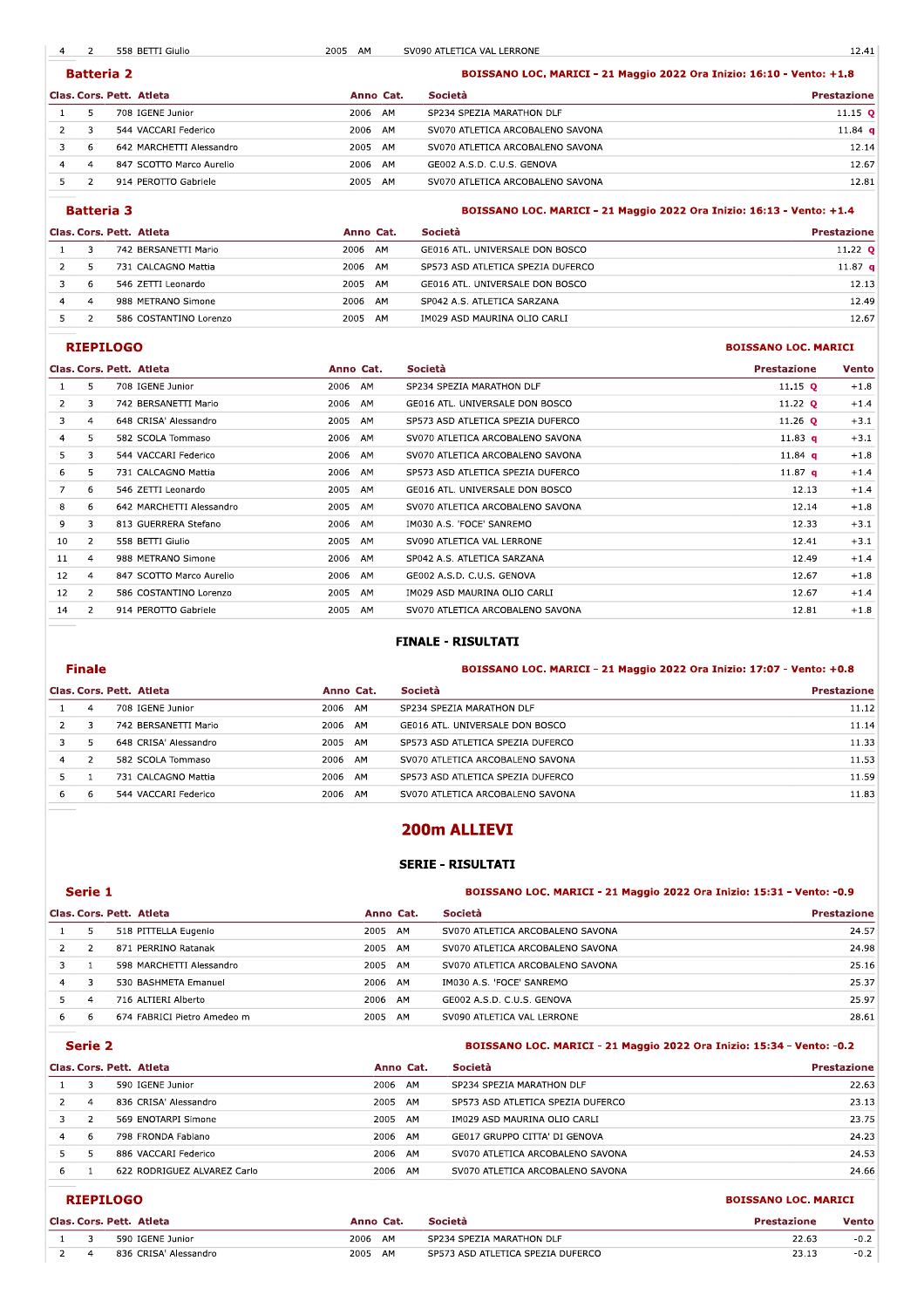| 3  | 2              | 569 ENOTARPI Simone         | 2005 | AM | IM029 ASD MAURINA OLIO CARLI     | 23.75 | $-0.2$ |
|----|----------------|-----------------------------|------|----|----------------------------------|-------|--------|
| 4  | 6              | 798 FRONDA Fabiano          | 2006 | AM | GE017 GRUPPO CITTA' DI GENOVA    | 24.23 | $-0.2$ |
| 5  | 5              | 886 VACCARI Federico        | 2006 | AM | SV070 ATLETICA ARCOBALENO SAVONA | 24.53 | $-0.2$ |
| 6  | 5              | 518 PITTELLA Eugenio        | 2005 | AM | SV070 ATLETICA ARCOBALENO SAVONA | 24.57 | $-0.9$ |
| 7  | 1              | 622 RODRIGUEZ ALVAREZ Carlo | 2006 | AM | SV070 ATLETICA ARCOBALENO SAVONA | 24.66 | $-0.2$ |
| 8  | $\overline{2}$ | 871 PERRINO Ratanak         | 2005 | AM | SV070 ATLETICA ARCOBALENO SAVONA | 24.98 | $-0.9$ |
| 9  | 1              | 598 MARCHETTI Alessandro    | 2005 | AM | SV070 ATLETICA ARCOBALENO SAVONA | 25.16 | $-0.9$ |
| 10 | 3              | 530 BASHMETA Emanuel        | 2006 | AM | IM030 A.S. 'FOCE' SANREMO        | 25.37 | $-0.9$ |
| 11 | $\overline{4}$ | 716 ALTIERI Alberto         | 2006 | AM | GE002 A.S.D. C.U.S. GENOVA       | 25.97 | $-0.9$ |
| 12 | 6              | 674 FABRICI Pietro Amedeo m | 2005 | AM | SV090 ATLETICA VAL LERRONE       | 28.61 | $-0.9$ |
|    |                |                             |      |    |                                  |       |        |
|    |                |                             |      |    | 400m ALLIEVI                     |       |        |
|    |                |                             |      |    |                                  |       |        |
|    |                |                             |      |    | <b>SERIE - RISULTATI</b>         |       |        |
|    |                |                             |      |    |                                  |       |        |

# 400m ALLIEVI

# SERIE - RISULTATI

## **Example 1** BOISSANO LOC. MARICI - 21 Maggio 2022 Ora Inizio: 16:44

|   | <b>SERIE - RISULTATI</b>                                           |                          |           |    |                                 |                                                         |  |  |  |  |
|---|--------------------------------------------------------------------|--------------------------|-----------|----|---------------------------------|---------------------------------------------------------|--|--|--|--|
|   | Serie 1                                                            |                          |           |    |                                 | BOISSANO LOC. MARICI - 21 Maggio 2022 Ora Inizio: 16:44 |  |  |  |  |
|   |                                                                    | Clas. Cors. Pett. Atleta | Anno Cat. |    | Società                         | <b>Prestazione</b>                                      |  |  |  |  |
|   | 4                                                                  | 640 POLI Francesco       | 2005 AM   |    | SP042 A.S. ATLETICA SARZANA     | 57.25                                                   |  |  |  |  |
| 2 | 3                                                                  | 838 ZETTI Leonardo       | 2005 AM   |    | GE016 ATL. UNIVERSALE DON BOSCO | 58.11                                                   |  |  |  |  |
| 3 | $\mathcal{P}$                                                      | 678 GIAMBALVO Lorenzo    | 2006 AM   |    | SP042 A.S. ATLETICA SARZANA     | 58.11                                                   |  |  |  |  |
| 4 | 5.                                                                 | 804 BASHMETA Emanuel     | 2006 AM   |    | IM030 A.S. 'FOCE' SANREMO       | 58.24                                                   |  |  |  |  |
| 5 | 6                                                                  | 821 SCOTTO Marco Aurelio | 2006 AM   |    | GE002 A.S.D. C.U.S. GENOVA      | 1:03.01                                                 |  |  |  |  |
|   | Serie 2<br>BOISSANO LOC. MARICI - 21 Maggio 2022 Ora Inizio: 16:50 |                          |           |    |                                 |                                                         |  |  |  |  |
|   |                                                                    | Clas. Cors. Pett. Atleta | Anno Cat. |    | Società                         | <b>Prestazione</b>                                      |  |  |  |  |
|   | $\overline{4}$                                                     | 876 BARGI Gabriele       | 2005      | AM | GE003 S.S. TRIONFO LIGURE       | 51.42                                                   |  |  |  |  |
| 2 | 3                                                                  | 661 BASALTO Andrea       | 2005 AM   |    | <b>GE012 ATLETICA LEVANTE</b>   | 52.36                                                   |  |  |  |  |

|                |                |                          |            |    |                               | ----                                                    |
|----------------|----------------|--------------------------|------------|----|-------------------------------|---------------------------------------------------------|
| 5.             | 6              | 821 SCOTTO Marco Aurelio | 2006<br>AM |    | GE002 A.S.D. C.U.S. GENOVA    | 1:03.01                                                 |
|                | <b>Serie 2</b> |                          |            |    |                               | BOISSANO LOC. MARICI - 21 Maggio 2022 Ora Inizio: 16:50 |
|                |                | Clas. Cors. Pett. Atleta | Anno Cat.  |    | Società                       | <b>Prestazione</b>                                      |
|                | $\overline{4}$ | 876 BARGI Gabriele       | 2005 AM    |    | GE003 S.S. TRIONFO LIGURE     | 51.42                                                   |
|                | 3              | 661 BASALTO Andrea       | 2005       | AM | GE012 ATLETICA LEVANTE        | 52.36                                                   |
| 3.             | 5.             | 754 FEREIDOUNI Gabriele  | 2006 AM    |    | GE002 A.S.D. C.U.S. GENOVA    | 55.79                                                   |
| $\overline{4}$ | 6              | 562 BENINI Andrea        | 2005       | AM | <b>GE012 ATLETICA LEVANTE</b> | 56.01                                                   |
| 5              | $\mathcal{P}$  | 699 PARODI Nicolo        | 2006       | AM | SV090 ATLETICA VAL LERRONE    | 58.16                                                   |
|                |                | <b>RIEPILOGO</b>         |            |    |                               | <b>BOISSANO LOC. MARICI</b>                             |
|                |                | Clas. Cors. Pett. Atleta | Anno Cat.  |    | <b>Società</b>                | <b>Prestazione</b>                                      |
|                | 4              | 876 BARGI Gabriele       | 2005<br>AM |    | GE003 S.S. TRIONFO LIGURE     | 51.42                                                   |

## **RIEPILOGO** BOISSANO LOC. MARICI

|                |                |                          |           |                                          | -----                       |
|----------------|----------------|--------------------------|-----------|------------------------------------------|-----------------------------|
| 5              | 2              | 699 PARODI Nicolo        | 2006 AM   | SV090 ATLETICA VAL LERRONE               | 58.16                       |
|                |                | <b>RIEPILOGO</b>         |           |                                          | <b>BOISSANO LOC. MARICI</b> |
|                |                | Clas. Cors. Pett. Atleta | Anno Cat. | Società                                  | <b>Prestazione</b>          |
|                | $\overline{4}$ | 876 BARGI Gabriele       | 2005 AM   | GE003 S.S. TRIONFO LIGURE                | 51.42                       |
| $\overline{2}$ | 3              | 661 BASALTO Andrea       | 2005 AM   | <b>GE012 ATLETICA LEVANTE</b>            | 52.36                       |
| 3              | 5              | 754 FEREIDOUNI Gabriele  | 2006 AM   | GE002 A.S.D. C.U.S. GENOVA               | 55.79                       |
| 4              | 6              | 562 BENINI Andrea        | 2005 AM   | <b>GE012 ATLETICA LEVANTE</b>            | 56.01                       |
| 5              | 4              | 640 POLI Francesco       | 2005 AM   | SP042 A.S. ATLETICA SARZANA              | 57.25                       |
| 6              | 3              | 838 ZETTI Leonardo       | 2005 AM   | GE016 ATL. UNIVERSALE DON BOSCO          | 58.11                       |
| 7              | $\overline{2}$ | 678 GIAMBALVO Lorenzo    | 2006 AM   | SP042 A.S. ATLETICA SARZANA              | 58.11                       |
| 8              | 2              | 699 PARODI Nicolo        | 2006 AM   | SV090 ATLETICA VAL LERRONE               | 58.16                       |
| 9              | 5              | 804 BASHMETA Emanuel     | 2006 AM   | IM030 A.S. 'FOCE' SANREMO                | 58.24                       |
| 10             | 6              | 821 SCOTTO Marco Aurelio | 2006 AM   | GE002 A.S.D. C.U.S. GENOVA               | 1:03.01                     |
|                |                |                          |           | 800m ALLIEVI<br><b>SERIE - RISULTATI</b> |                             |

#### **Example 2018 Concerned ABCADGIGCLMD** BOTSSANO LOC. MARICI - 22 Maggio 2022 Ora Inizio: 17:28

|                                                                               | <b>SERIE - RISULTATI</b> |                            |           |  |                                           |                    |  |  |  |
|-------------------------------------------------------------------------------|--------------------------|----------------------------|-----------|--|-------------------------------------------|--------------------|--|--|--|
| <b>Serie Unica</b><br>BOISSANO LOC. MARICI - 22 Maggio 2022 Ora Inizio: 17:28 |                          |                            |           |  |                                           |                    |  |  |  |
|                                                                               |                          | Clas. Cors. Pett. Atleta   | Anno Cat. |  | Società                                   | <b>Prestazione</b> |  |  |  |
|                                                                               | 4I                       | 98 BASALTO Andrea          | 2005 AM   |  | <b>GE012 ATLETICA LEVANTE</b>             | 2:01.04            |  |  |  |
| 2                                                                             | 3I                       | 34 DI VITA Gabriele        | 2006 AM   |  | SV070 ATLETICA ARCOBALENO SAVONA          | 2:03.60            |  |  |  |
| 3                                                                             | 61                       | 35 PARODI Daniele          | 2005 AM   |  | GE017 GRUPPO CITTA' DI GENOVA             | 2:07.88            |  |  |  |
| $\overline{4}$                                                                | 1I                       | 45 CONTE Luca              | 2005 AM   |  | SV070 ATLETICA ARCOBALENO SAVONA          | 2:08.74            |  |  |  |
| 5                                                                             | 51                       | 33 MIGLIOZZI Leonardo Paol | 2006 AM   |  | SP573 ASD ATLETICA SPEZIA DUFERCO         | 2:09.71            |  |  |  |
| 6                                                                             | 3E                       | 84 BREZZO Francesco        | 2006 AM   |  | IM029 ASD MAURINA OLIO CARLI              | 2:10.19            |  |  |  |
|                                                                               |                          |                            |           |  | 1500m ALLIEVI<br><b>SERIE - RISULTATI</b> |                    |  |  |  |

# 1500m ALLIEVI

## SERIE - RISULTATI

|                | <b>Serie Unica</b>    |         |           | BOISSANO LOC. MARICI - 21 Maggio 2022 Ora Inizio: 17:55 |                    |  |
|----------------|-----------------------|---------|-----------|---------------------------------------------------------|--------------------|--|
|                | Clas. Pett. Atleta    |         | Anno Cat. | Società                                                 | <b>Prestazione</b> |  |
| 1              | 38 SANTELIA Fikadu    | 2006 AM |           | GE003 S.S. TRIONFO LIGURE                               | 4:08.08            |  |
| 2              | 35 BRUNO Filippo      | 2006 AM |           | GE003 S.S. TRIONFO LIGURE                               | 4:08.52            |  |
| 3              | 37 ARENA Tommaso      | 2005    | AM        | GE003 S.S. TRIONFO LIGURE                               | 4:09.50            |  |
| 4              | 42 DI VITA Gabriele   | 2006 AM |           | SV070 ATLETICA ARCOBALENO SAVONA                        | 4:27.88            |  |
| 5              | 39 BALLARINO Andrea   | 2006 AM |           | GE002 A.S.D. C.U.S. GENOVA                              | 4:29.24            |  |
| 6              | 40 RISTUCCIA Jacopo   | 2006 AM |           | SP573 ASD ATLETICA SPEZIA DUFERCO                       | 4:35.64            |  |
| $\overline{7}$ | 41 FAGANDINI Gabriele | 2006 AM |           | SP042 A.S. ATLETICA SARZANA                             | 4:40.70            |  |
| 8              | 36 VERARDO Alberto    | 2005    | AM        | GE016 ATL. UNIVERSALE DON BOSCO                         | 5:21.44            |  |
|                |                       |         |           |                                                         |                    |  |
|                |                       |         |           |                                                         |                    |  |
|                |                       |         |           |                                                         |                    |  |
|                |                       |         |           |                                                         |                    |  |
|                |                       |         |           |                                                         |                    |  |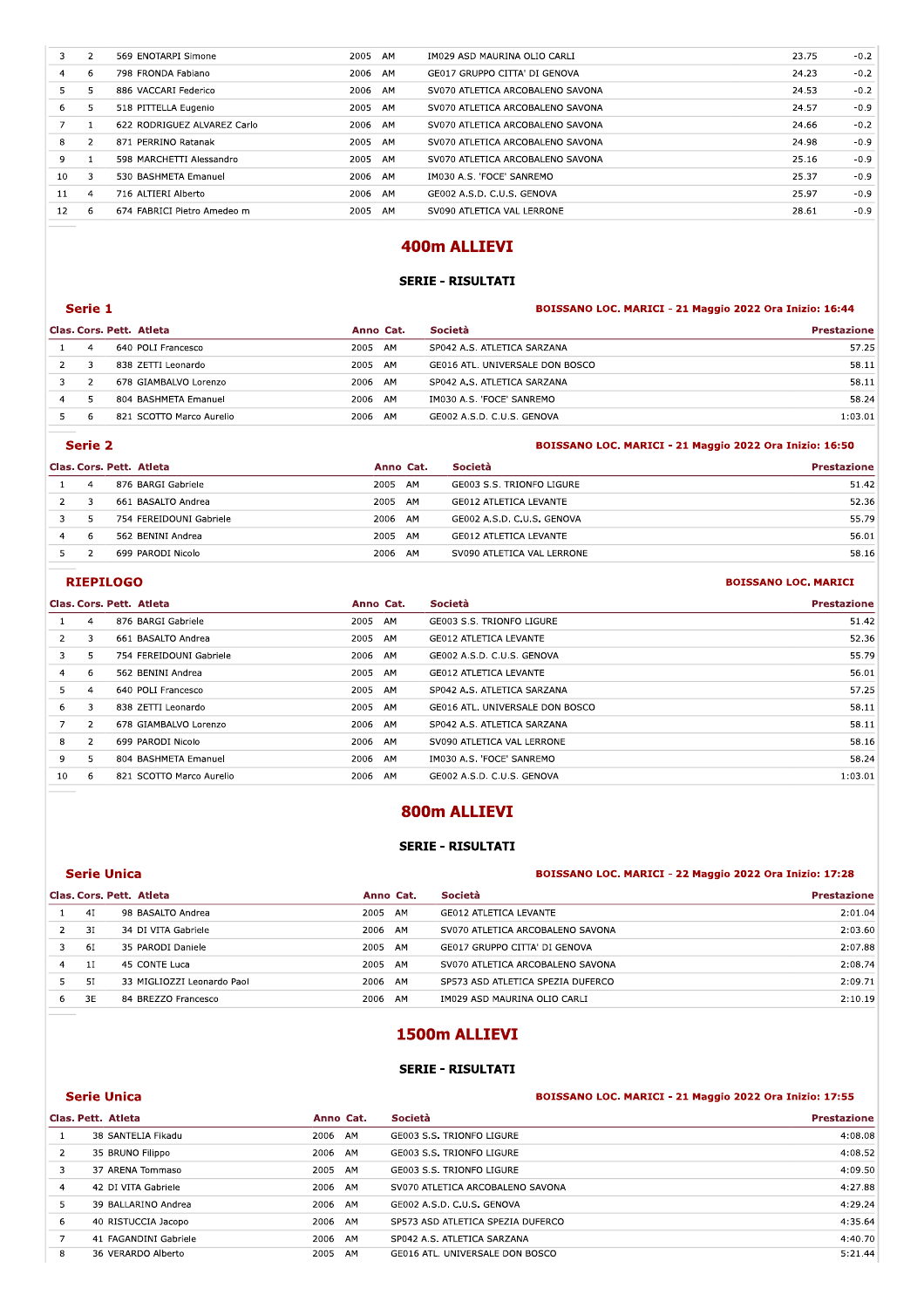# 3000m ALLIEVI

### **SERIE - RISULTATI**

|                | <b>Serie Unica</b>   |            |                              | BOISSANO LOC. MARICI - 22 Maggio 2022 Ora Inizio: 17:56 |
|----------------|----------------------|------------|------------------------------|---------------------------------------------------------|
|                | Clas. Pett. Atleta   | Anno Cat.  | Società                      | <b>Prestazione</b>                                      |
|                | 46 SANTELIA Fikadu   | AM<br>2006 | GE003 S.S. TRIONFO LIGURE    | 9:02.80                                                 |
|                | 45 ARENA Tommaso     | 2005<br>AM | GE003 S.S. TRIONFO LIGURE    | 9:20.06                                                 |
|                | 44 VERANI Alessandro | 2005<br>AM | GE003 S.S. TRIONFO LIGURE    | 9:55.63                                                 |
| $\overline{a}$ | 47 BALLARINO Andrea  | 2006 AM    | GE002 A.S.D. C.U.S. GENOVA   | 9:55.65                                                 |
| 5              | 49 BERTOLA Ismaele   | 2006 AM    | SV021 ATLETICA CAIRO         | 10:20.77                                                |
| 6              | 48 SCARELLA Luca     | 2006<br>AM | IM029 ASD MAURINA OLIO CARLI | 11:15.86                                                |
|                |                      |            |                              |                                                         |

# 2000 siepi H84 ALLIEVI

### **SERIE - RISULTATI**

|  | Serie Unica                |            | BOISSANO LOC. MARICI - 21 Maggio 2022 Ora Inizio: 18:16 |                    |  |
|--|----------------------------|------------|---------------------------------------------------------|--------------------|--|
|  | Clas. Pett. Atleta         | Anno Cat.  | Società                                                 | <b>Prestazione</b> |  |
|  | 50 VERANI Alessandro       | 2005<br>AM | GE003 S.S. TRIONFO LIGURE                               | 6:43.90            |  |
|  | 52 MIGLIOZZI Leonardo Paol | 2006 AM    | SP573 ASD ATLETICA SPEZIA DUFERCO                       | 7:03.37            |  |

# 110 Hs H 91 ALLIEVI

## **SERIE - RISULTATI**

#### BOISSANO LOC. MARICI - 21 Maggio 2022 Ora Inizio: 15:39 - Vento: +2.0

BOISSANO LOC. MARICI - 22 Maggio 2022 Ora Inizio: 15:56

|  | Clas. Cors. Pett. Atleta | Anno Cat.  | <b>Società</b>               | <b>Prestazione</b> |
|--|--------------------------|------------|------------------------------|--------------------|
|  | 930 ENOTARPI Simone      | 2005<br>AM | IM029 ASD MAURINA OLIO CARLI | 15.48              |
|  | 938 GIACOSA Marco        | 2006 AM    | IM029 ASD MAURINA OLIO CARLI | 16.06              |

# 400 Hs H 84 ALLIEVI

## **SERIE - RISULTATI**

#### Serie 1

**Serie Unica** 

|  | Clas. Cors. Pett. Atleta  | Anno Cat.    | Società                          | <b>Prestazione</b> |
|--|---------------------------|--------------|----------------------------------|--------------------|
|  | 611 GENOVA Antonio        | 2005<br>- AM | IM030 A.S. 'FOCE' SANREMO        | 59.53              |
|  | 786 GIACOSA Marco         | 2006<br>AM   | IM029 ASD MAURINA OLIO CARLI     | 1:01.49            |
|  | 772 VIGLIANI Marcoaurelio | 2006<br>AM   | SV070 ATLETICA ARCOBALENO SAVONA | 1:02.11            |

|   | Serie 2 |                          |            |                                   | BOISSANO LOC. MARICI - 22 Maggio 2022 Ora Inizio: 16:00 |
|---|---------|--------------------------|------------|-----------------------------------|---------------------------------------------------------|
|   |         | Clas. Cors. Pett. Atleta | Anno Cat.  | Società                           | <b>Prestazione</b>                                      |
|   |         | 779 MEGIOVANNI Massimo   | 2006<br>AM | IM029 ASD MAURINA OLIO CARLI      | 58.00                                                   |
|   |         | 545 TRAVERSO Giovanni    | AM<br>2005 | SP573 ASD ATLETICA SPEZIA DUFERCO | 1:04.10                                                 |
|   |         | 659 OCCHIOGROSSO Luca    | 2006<br>AM | GE002 A.S.D. C.U.S. GENOVA        | 1:05.05                                                 |
| 4 |         | 574 PARODI Nicolo        | 2006<br>AM | SV090 ATLETICA VAL LERRONE        | 1:06.10                                                 |
|   |         |                          |            |                                   |                                                         |

### **RIEPILOGO**

## **BOISSANO LOC. MARICI**

|   |                | Clas. Cors. Pett. Atleta  | Anno Cat.  | Società                           | <b>Prestazione</b> |
|---|----------------|---------------------------|------------|-----------------------------------|--------------------|
|   |                | 779 MEGIOVANNI Massimo    | 2006<br>AM | IM029 ASD MAURINA OLIO CARLI      | 58.00              |
|   |                | 611 GENOVA Antonio        | 2005<br>AM | IM030 A.S. 'FOCE' SANREMO         | 59.53              |
|   |                | 786 GIACOSA Marco         | 2006<br>AM | IM029 ASD MAURINA OLIO CARLI      | 1:01.49            |
| 4 | 4              | 772 VIGLIANI Marcoaurelio | 2006<br>AM | SV070 ATLETICA ARCOBALENO SAVONA  | 1:02.11            |
|   | $\overline{a}$ | 545 TRAVERSO Giovanni     | 2005 AM    | SP573 ASD ATLETICA SPEZIA DUFERCO | 1:04.10            |
| 6 |                | 659 OCCHIOGROSSO Luca     | 2006<br>AM | GE002 A.S.D. C.U.S. GENOVA        | 1:05.05            |
|   |                | 574 PARODI Nicolo         | 2006<br>AM | SV090 ATLETICA VAL LERRONE        | 1:06.10            |
|   |                |                           |            |                                   |                    |

# **Salto in alto ALLIEVI**

### **SERIE - RISULTATI**

BOISSANO LOC. MARICI - 22 Maggio 2022 Ora Inizio: 15:25 - Ora Fine: 15:55

| Clas. Pett. Atleta |                                      |                      |      |         |      |                          |           |            |      | Anno Cat. | Società                           | <b>Prestazione</b> |
|--------------------|--------------------------------------|----------------------|------|---------|------|--------------------------|-----------|------------|------|-----------|-----------------------------------|--------------------|
|                    |                                      | 705 LUCARELLI Simone |      |         |      |                          |           |            | 2005 | AM        | IM030 A.S. 'FOCE' SANREMO         | 1.71               |
| 1.30               | 1.40                                 |                      |      |         |      | 1.50 1.55 1.60 1.65 1.68 | 1.71 1.74 |            |      |           |                                   |                    |
| $\sim$             | the company's state of the company's |                      |      | $\circ$ |      | xo o                     | $\circ$   | <b>XXX</b> |      |           |                                   |                    |
|                    |                                      | 561 RONCO Pablo      |      |         |      |                          |           |            | 2006 | AM        | SP573 ASD ATLETICA SPEZIA DUFERCO | 1.71               |
| 1.30               | .40                                  | 1.50                 | 1.55 | 1.60    | 1.65 | 1.68                     | 1.71      | 1.74       |      |           |                                   |                    |

 $\circ$ xo xo XXO O xxx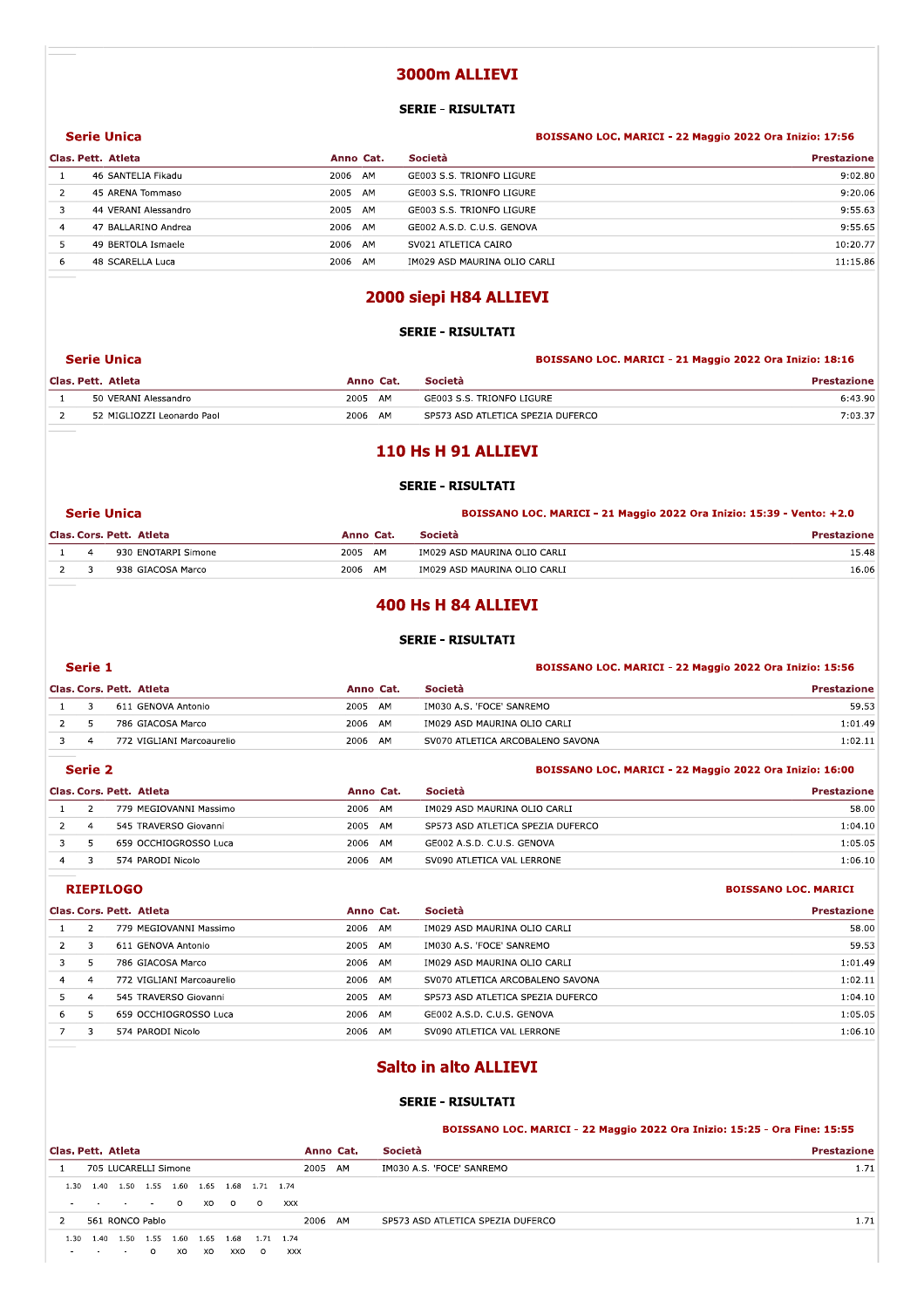3 795 MANZONE Andrea

 $1.30 \qquad 1.40 \qquad 1.50 \qquad 1.55 \qquad 1.60 \qquad 1.65$ 

 $\sim$  0 x0 xx0 0 xxx

4 675 FERRARI Tommaso

1.30  $1.40$   $1.50$   $1.55$   $1.60$   $1.65$ 

 $\overline{\phantom{a}}$  .  $\overline{\phantom{a}}$  0 0 x0 x0 xxx

## **Salto con l'asta ALLIEVI**

SV070 ATLETICA ARCOBALENO SAVONA

SV070 ATLETICA ARCOBALENO SAVONA

2006 AM

2005 AM

### **SERIE - RISULTATI**

#### BOISSANO LOC. MARICI - 21 Maggio 2022 Ora Inizio: 14:40 - Ora Fine: 14:56

|      | Clas. Pett. Atleta                 | Anno Cat.  | Società                   | restazione |
|------|------------------------------------|------------|---------------------------|------------|
|      | 555 COTROZZI Riccardo              | 2005<br>AM | GE003 S.S. TRIONFO LIGURE |            |
| 2.40 | 2.60 2.70 2.80 2.90 3.00 3.10 3.20 |            |                           |            |

 $XO$   $O$  -  $XO$  -  $O$   $XXX$ 

# **Salto in lungo ALLIEVI**

## **SERIE - RISULTATI**

BOISSANO LOC. MARICI - 22 Maggio 2022 Ora Inizio: 16:30 - Ora Fine: 17:22

|             |               | Clas. Pett. Atleta                 |                    |                    |             |                    | Anno Cat. |               | Società                           |                    |                    |                    | <b>Prestazione</b> |
|-------------|---------------|------------------------------------|--------------------|--------------------|-------------|--------------------|-----------|---------------|-----------------------------------|--------------------|--------------------|--------------------|--------------------|
|             |               | 1 770 SCOLA Tommaso                |                    |                    |             |                    | 2006 AM   |               | SV070 ATLETICA ARCOBALENO SAVONA  |                    |                    |                    | 5.75               |
|             |               | $1^{\circ}$ : 5.44                 |                    | $2^{\circ}$ : 5.34 | $3^\circ$ : | 5.27               |           | $4^{\circ}$ : | $\mathbf{x}$ and $\mathbf{x}$     | $5^{\circ}$ : 5.75 |                    | $6^{\circ}$ : 5.66 |                    |
|             |               | $-1.3$                             |                    | $-0.1$             |             | $-0.1$             |           |               |                                   | $-0.1$             | $+0.6$             |                    |                    |
|             |               | 2 735 RIVETTA Mattia               |                    |                    |             |                    | 2005 AM   |               | GE002 A.S.D. C.U.S. GENOVA        |                    |                    |                    | 5.63               |
|             |               | $1^{\circ}$ : 5.25                 |                    | $2^{\circ}$ : 5.24 | $3^\circ$ : | 5.50               |           | $4^{\circ}$ : | 5.46                              | $5^{\circ}$ : 5.63 |                    | $6^{\circ}$ : 5.11 |                    |
|             |               | $-0.0$                             |                    | $+0.6$             |             | $-0.8$             |           |               | $-0.1$                            | $+0.1$             |                    | $-0.7$             |                    |
| $3^{\circ}$ |               | 500 DIANA Leonardo                 |                    |                    |             |                    | 2006 AM   |               | SP042 A.S. ATLETICA SARZANA       |                    |                    |                    | 5.60               |
|             |               | $1^{\circ}$ : X $2^{\circ}$ : 5.41 |                    |                    | $3^\circ$ : | 5.56               |           |               | $4^{\circ}$ : $X$                 | $5^{\circ}$ : 5.60 | $6^{\circ}$ :      | $\mathbf{x}$       |                    |
|             |               |                                    |                    | $+0.2$             |             | $-0.1$             |           |               |                                   | $-0.1$             |                    |                    |                    |
|             |               | 4 666 MALATESTA Andrea             |                    |                    |             |                    | 2006 AM   |               | GE016 ATL. UNIVERSALE DON BOSCO   |                    |                    |                    | 5.45               |
|             |               | $1^{\circ}$ : 4.63                 |                    | $2^{\circ}$ : 4.52 |             | $3^{\circ}$ : 5.45 |           |               | $4^{\circ}$ : 5.24                | $5^{\circ}$ : 5.32 |                    | $6^{\circ}$ : 5.42 |                    |
|             |               | $+0.2$                             | $+1.1$             |                    |             | $+0.5$             |           |               | $+0.3$                            | $+0.3$             | $+0.4$             |                    |                    |
|             |               | 5 706 MANZONE Andrea               |                    |                    |             |                    | 2006 AM   |               | SV070 ATLETICA ARCOBALENO SAVONA  |                    |                    |                    | 5.38               |
|             |               | $1^{\circ}$ : 5.08                 |                    | $2^{\circ}$ : 5.38 | $3^\circ$ : | $\mathsf{X}$       |           | $4^{\circ}$ : | 5.00                              | $5^{\circ}$ : 5.09 |                    | $6^{\circ}$ : 4.92 |                    |
|             |               | $+0.3$                             | $+0.5$             |                    |             |                    |           |               | $+0.4$                            | $+0.2$             | $-0.8$             |                    |                    |
|             |               | 6 233 PITTELLA Eugenio             |                    |                    |             |                    | 2005 AM   |               | SV070 ATLETICA ARCOBALENO SAVONA  |                    |                    |                    | 5.33               |
|             |               | $1^{\circ}$ : 5.23                 | $2^{\circ}$ : 5.23 |                    |             | $3^{\circ}$ : 5.25 |           |               | $4^{\circ}$ : 5.12                | $5^{\circ}$ : 5.13 | $6^{\circ}$ : 5.33 |                    |                    |
|             |               | $+0.0$                             |                    | $+0.2$             |             | $+0.2$             |           |               | $+0.6$                            | $+0.2$             |                    | $+0.1$             |                    |
|             |               | 7 517 PEROTTO Gabriele             |                    |                    |             |                    | 2005 AM   |               | SV070 ATLETICA ARCOBALENO SAVONA  |                    |                    |                    | 4.88               |
|             |               | $1^{\circ}$ : 4.83                 |                    | $2^{\circ}$ : 4.64 |             | $3^{\circ}$ : 4.56 |           | $4^{\circ}$ : | 4.88                              | $5^{\circ}$ : 4.71 |                    | $6^{\circ}$ : 4.69 |                    |
|             |               | $+1.3$                             |                    | $-0.1$             |             | $+0.1$             |           |               | $-0.4$                            |                    | $+0.3$ $+0.2$      |                    |                    |
| 8           |               | 864 RONCO Pablo                    |                    |                    |             |                    | 2006 AM   |               | SP573 ASD ATLETICA SPEZIA DUFERCO |                    |                    |                    | 4.88               |
|             |               | $1^{\circ}$ : 4.88                 |                    | $2^{\circ}$ : 4.63 | $3^\circ$ : | 4.63               |           | $4^{\circ}$ : | 4.59                              | $5^{\circ}$ : 4.72 |                    | $6^{\circ}$ : 4.73 |                    |
|             |               | $+0.5$                             |                    | $+0.2$             |             | $-0.5$             |           |               | $+0.1$                            |                    | $-0.1$ $-0.7$      |                    |                    |
| 9           |               | 677 BETTI Giulio                   |                    |                    |             |                    | 2005 AM   |               | SV090 ATLETICA VAL LERRONE        |                    |                    |                    | 4.53               |
|             |               | $1^{\circ}$ : X                    |                    | $2^{\circ}$ : 4.53 | $3^\circ$ : | $\mathsf{X}$       |           |               |                                   |                    |                    |                    |                    |
|             |               |                                    |                    | $-0.3$             |             |                    |           |               |                                   |                    |                    |                    |                    |
|             |               | 10 618 BERTOLA Gioele              |                    |                    |             |                    | 2006 AM   |               | SV021 ATLETICA CAIRO              |                    |                    |                    | 3.49               |
|             | $1^{\circ}$ : | $\mathbf{x}$ .                     | $2^{\circ}$ :      | $\mathbf{x}$       |             | $3^{\circ}$ : 3.49 |           |               |                                   |                    |                    |                    |                    |
|             |               |                                    |                    |                    |             | $-0.3$             |           |               |                                   |                    |                    |                    |                    |

# **Salto triplo ALLIEVI**

## **SERIE - RISULTATI**

|               |                         |               |                     |             |                     |               |           |             |         |               |                              | BOISSANO LOC. MARICI - 21 Maggio 2022 Ora Inizio: 16:10 - Ora Fine: 16:30 |
|---------------|-------------------------|---------------|---------------------|-------------|---------------------|---------------|-----------|-------------|---------|---------------|------------------------------|---------------------------------------------------------------------------|
|               | Clas. Pett. Atleta      |               |                     |             |                     |               | Anno Cat. |             | Società |               |                              | <b>Prestazione</b>                                                        |
|               | 904 RIVETTA Mattia      |               |                     |             |                     | 2005          | AM        |             |         |               | GE002 A.S.D. C.U.S. GENOVA   | 11.94                                                                     |
| $1^{\circ}$ : | 11.68                   |               | $2^{\circ}$ : 11.92 |             | $3^{\circ}$ : 11.90 | $4^{\circ}$ : | 9.95      | $5^\circ$ : | X.      |               | $6^{\circ}$ : 11.94          |                                                                           |
|               | $+1.0$                  |               | $+0.6$              |             | $+1.4$              |               | $+0.8$    |             |         |               | $+0.6$                       |                                                                           |
|               | 656 GUGLIELMONE Tommaso |               |                     |             |                     | 2005          | AM        |             |         |               | IM029 ASD MAURINA OLIO CARLI | 10.04                                                                     |
| $1^{\circ}$ : | 10.04                   | $2^{\circ}$ : | 9.61                | $3^\circ$ : | 9.72                | $4^{\circ}$ : | 9.87      | $5^\circ$ : | 9.41    | $6^{\circ}$ : | 9.66                         |                                                                           |
|               | $+1.5$                  |               | $+1.1$              |             | $+1.6$              |               | $+1.2$    |             | $+2.7$  |               | $+1.3$                       |                                                                           |

Peso Kg 5.000 ALLIEVI

**SERIE - RISULTATI** 

1.60

1.60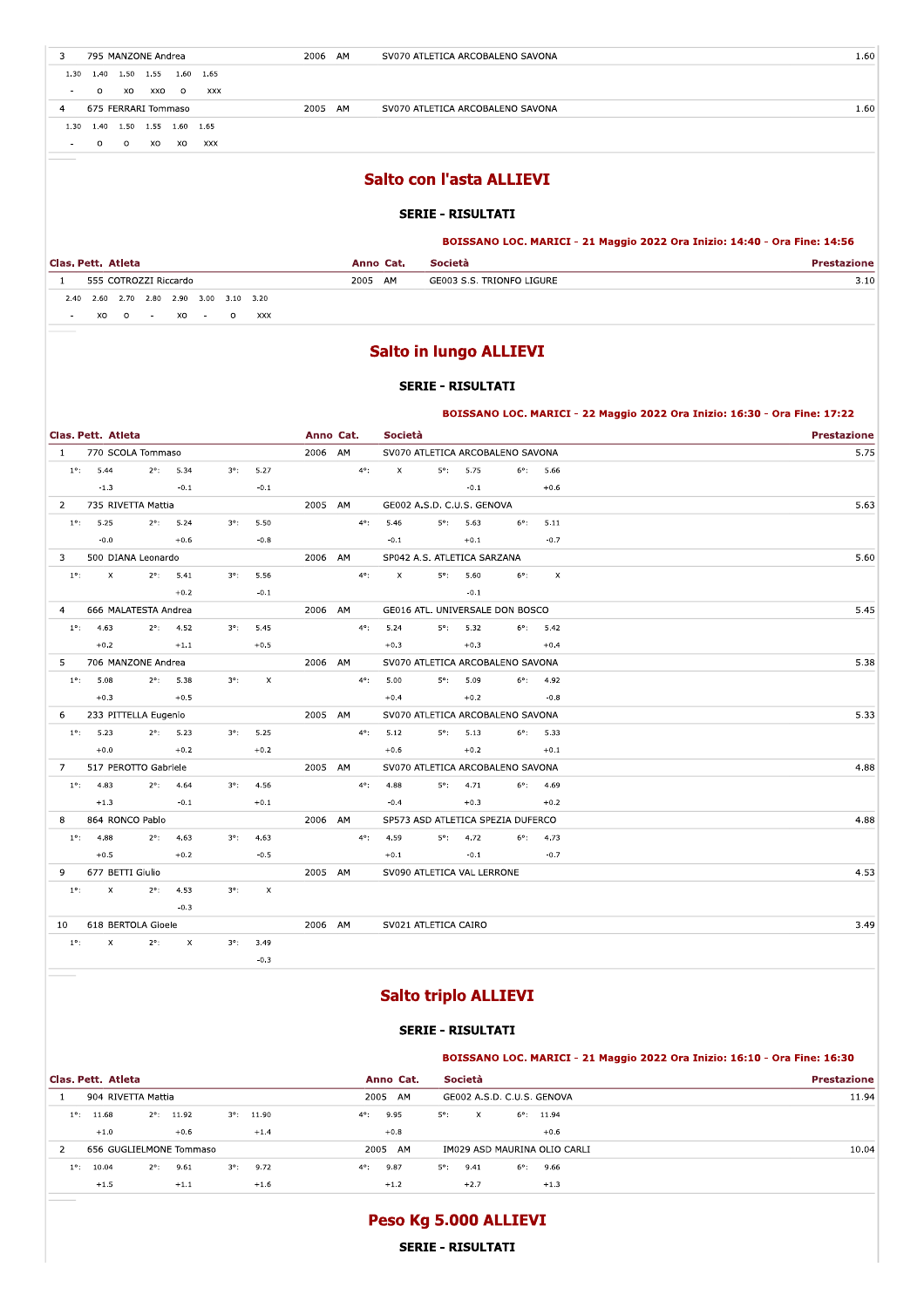#### BOISSANO LOC. MARICI - 22 Maggio 2022 Ora Inizio: 16:54 - Ora Fine: 17:19

| Clas. Pett. Atleta                                                                                                      | Anno Cat. | Società                                                                           | <b>Prestazione</b> |
|-------------------------------------------------------------------------------------------------------------------------|-----------|-----------------------------------------------------------------------------------|--------------------|
| 841 PARIS Samuele                                                                                                       | 2006 AM   | IM029 ASD MAURINA OLIO CARLI                                                      | 12.19              |
| $2^{\circ}$ :<br>$\boldsymbol{\mathsf{x}}$<br>$3^\circ$ :<br>$\mathsf{X}$<br>$\boldsymbol{\mathsf{x}}$<br>$1^{\circ}$ : |           | $4^{\circ}$ : 11.27<br>$5^\circ$ : 10.75<br>$6^{\circ}$ : 12.19                   |                    |
| 526 MUZI Leonardo<br>$\overline{2}$                                                                                     | 2006 AM   | SP042 A.S. ATLETICA SARZANA                                                       | 12.02              |
| 8.89<br>$2^{\circ}$ :<br>$\boldsymbol{\mathsf{x}}$<br>$3^\circ$ :<br>$\times$<br>$1^{\circ}$ :                          |           | $\mathsf{X}$<br>$5^\circ$ :<br>$\mathsf{X}$<br>$6^{\circ}$ : 12.02<br>$4^\circ$ : |                    |
| 516 PICCARDI Daniele<br>3                                                                                               | 2005 AM   | SV070 ATLETICA ARCOBALENO SAVONA                                                  | 10.43              |
| $2^{\circ}$ : 9.34<br>9.91<br>$3^\circ$ :<br>9.94<br>$1^\circ$ :                                                        |           | $4^{\circ}$ : 10.20<br>$5^{\circ}$ : 9.45<br>$6^{\circ}$ : 10.43                  |                    |
| 736 CALCAGNO Mattia<br>4                                                                                                | 2006 AM   | SP573 ASD ATLETICA SPEZIA DUFERCO                                                 | 10.09              |
| 8.32<br>$2^{\circ}$ : 9.03<br>$3^{\circ}$ : 10.05<br>$1^\circ$ :                                                        |           | 9.06<br>$5^{\circ}$ : 10.09<br>$6^{\circ}$ : 8.39<br>$4^{\circ}$ :                |                    |
| 692 BOLLA Davide<br>5                                                                                                   | 2006 AM   | SV070 ATLETICA ARCOBALENO SAVONA                                                  | 9.74               |
| $2^{\circ}$ : 9.74<br>9.23<br>$3^{\circ}$ : 9.19<br>$1^\circ$ :                                                         |           | $4^{\circ}$ : 9.48<br>$5^\circ$ :<br>$\mathsf{X}$<br>$6^{\circ}$ : 9.45           |                    |
| 780 COPPOLA Davide<br>6                                                                                                 | 2005 AM   | IM029 ASD MAURINA OLIO CARLI                                                      | 9.64               |
| $2^{\circ}$ : 9.22<br>9.24<br>$3^{\circ}$ : 9.38<br>$1^{\circ}$ :                                                       |           | $4^{\circ}$ : 9.64<br>$6^{\circ}$ : 9.03<br>$5^{\circ}$ : 9.45                    |                    |
| 827 PELLARIN Loris<br>7                                                                                                 | 2006 AM   | SV070 ATLETICA ARCOBALENO SAVONA                                                  | 7.91               |
| 7.39<br>$2^{\circ}$ : 7.87<br>$3^{\circ}$ : 7.84<br>$1^{\circ}$ :                                                       |           | $4^{\circ}$ : 7.53<br>$5^{\circ}$ : 7.90<br>$6^{\circ}$ : 7.91                    |                    |

# Disco Kg 1,500 ALLIEVI

## SERIE - RISULTATI

#### BOISSANO LOC. MARICI - 21 Maggio 2022 Ora Inizio: 15:40 - Ora Fine: 16:16

|                                                                                       | BOISSANO LOC. MARICI - 21 Maggio 2022 Ora Inizio: 15:40 - Ora Fine: 16:16    |                    |
|---------------------------------------------------------------------------------------|------------------------------------------------------------------------------|--------------------|
| Clas. Pett. Atleta                                                                    | Società<br>Anno Cat.                                                         | <b>Prestazione</b> |
| 686 CANTATORE Davide                                                                  | 2006 AM<br>SP042 A.S. ATLETICA SARZANA                                       | 31.70              |
| $2^{\circ}$ : 29.17<br>26.71<br>$3^{\circ}$ : 31.70<br>$1^\circ$ :                    | $4^{\circ}$ :<br>31.20<br>$5^\circ$ :<br>$6^{\circ}$ : 28.66<br>$\mathbf{x}$ |                    |
| 547 PICCARDI Daniele<br>2                                                             | 2005 AM<br>SV070 ATLETICA ARCOBALENO SAVONA                                  | 30.97              |
| $2^{\circ}$ : 30.20<br>$3^\circ$ :<br>$1^{\circ}$ :<br>29.82<br>$\mathsf{x}$          | $5^{\circ}$ : 27.20<br>$4^{\circ}$ :<br>30.97<br>$6^{\circ}$ : X             |                    |
| 670 ROLANDO Francesco<br>3                                                            | 2006 AM<br>SV026 A.S.D. ATLETICA ALBA DOCILIA                                | 27.11              |
| 25.57<br>$2^{\circ}$ : 22.55<br>$3^{\circ}$ : 25.22<br>$1^{\circ}$ :                  | $6^{\circ}$ : X<br>$4^{\circ}$ :<br>27.11<br>$5^{\circ}$ : 26.70             |                    |
| 626 RAVERA Elia<br>$\overline{4}$                                                     | 2005 AM<br>SV026 A.S.D. ATLETICA ALBA DOCILIA                                | 23.14              |
| $2^{\circ}$ :<br>$\mathsf{X}$<br>$1^{\circ}$ : 19.12<br>$3^{\circ}$ : 19.34           | $4^{\circ}$ : 23.14<br>$5^{\circ}$ : 23.10<br>$6^{\circ}$ : 21.36            |                    |
| 669 SHTETO Enea<br>5                                                                  | 2006 AM<br>SV070 ATLETICA ARCOBALENO SAVONA                                  | 22.60              |
| $\mathbf{x}$<br>$2^{\circ}$ :<br>$1^{\circ}$ :<br>$\mathsf{X}$<br>$3^{\circ}$ : 17.49 | $4^{\circ}$ : 16.87<br>$5^{\circ}$ : 20.33<br>$6^{\circ}$ : 22.60            |                    |
|                                                                                       |                                                                              |                    |

# Martello Kg 5.000 ALLIEVI

### SERIE - RISULTATI

#### BOISSANO LOC. MARICI - 22 Maggio 2022 Ora Inizio: 14:00 - Ora Fine: 14:24

|                                                                              | BOISSANO LOC. MARICI - 22 Maggio 2022 Ora Inizio: 14:00 - Ora Fine: 14:24             |                    |
|------------------------------------------------------------------------------|---------------------------------------------------------------------------------------|--------------------|
| Clas. Pett. Atleta                                                           | Società<br>Anno Cat.                                                                  | <b>Prestazione</b> |
| 580 PERILLI Igor                                                             | IM030 A.S. 'FOCE' SANREMO<br>2005 AM                                                  | 42.36              |
| $2^{\circ}$ : 42.36<br>$3^{\circ}$ : 40.96<br>$1^{\circ}$ :<br>36.37         | $4^{\circ}$ :<br>$6^{\circ}$ :<br>$\mathbf{x}$<br>$\mathbf{x}$<br>$5^{\circ}$ : 41.30 |                    |
| 639 MUZI Leonardo<br>2                                                       | 2006 AM<br>SP042 A.S. ATLETICA SARZANA                                                | 32.83              |
| $2^{\circ}$ : 28.03<br>$3^{\circ}$ : 32.81<br>$1^{\circ}$ :<br>31.71         | $6^{\circ}$ : 32.83<br>$4^{\circ}$ :<br>30.66<br>$5^\circ$ : X                        |                    |
| 855 ROLANDO Francesco<br>3                                                   | 2006 AM<br>SV026 A.S.D. ATLETICA ALBA DOCILIA                                         | 28.74              |
| 28.74<br>$2^{\circ}$ : 25.90<br>$3^\circ$ :<br>$\mathsf{x}$<br>$1^{\circ}$ : | $4^{\circ}$ :<br>$5^\circ$ :<br>$6^{\circ}$ : X<br>$\mathbf{x}$<br>$\mathsf{X}$       |                    |
| 767 COPPOLA Davide<br>4                                                      | 2005<br>AM<br>IM029 ASD MAURINA OLIO CARLI                                            | 21.37              |
| $3^{\circ}$ : 17.03<br>$2^{\circ}$ : 19.16<br>$1^\circ$ :<br>$\mathsf{X}$    | $6^{\circ}$ : 20.45<br>$4^{\circ}$ : 19.40<br>$5^{\circ}$ : 21.37                     |                    |
| ___                                                                          |                                                                                       |                    |

# Giavellotto Gr700 ALLIEVI

## SERIE - RISULTATI

#### BOISSANO LOC. MARICI - 21 Maggio 2022 Ora Inizio: 17:35 - Ora Fine: 17:57

|                                                                                               | BOISSANO LOC. MARICI - 21 Maggio 2022 Ora Inizio: 17:35 - Ora Fine: 17:57             |                    |
|-----------------------------------------------------------------------------------------------|---------------------------------------------------------------------------------------|--------------------|
| Clas. Pett. Atleta                                                                            | Società<br>Anno Cat.                                                                  | <b>Prestazione</b> |
| 713 PARIS Samuele                                                                             | 2006 AM<br>IM029 ASD MAURINA OLIO CARLI                                               | 44.76              |
| $2^{\circ}$ : 43.53<br>$3^{\circ}$ : 44.76<br>$1^{\circ}$ : 42.63                             | $6^{\circ}$ :<br>$\mathsf{X}$<br>$4^{\circ}$ : 42.69<br>$5^{\circ}$ : 41.76           |                    |
| 637 ZORRA Marco<br>$\overline{2}$                                                             | SV026 A.S.D. ATLETICA ALBA DOCILIA<br>2005 AM                                         | 33.63              |
| $2^{\circ}$ :<br>$3^\circ$ :<br>$1^{\circ}$ :<br>$\mathbf{x}$<br>$\mathsf{X}$<br>$\mathsf{X}$ | $6^{\circ}$ : 33.63<br>$4^{\circ}$ :<br>$5^{\circ}$ : 33.46<br>$\mathbf{x}$           |                    |
| 892 CANTATORE Davide<br>3                                                                     | 2006 AM<br>SP042 A.S. ATLETICA SARZANA                                                | 31.25              |
| $1^{\circ}$ :<br>$\mathbf{x}$<br>$2^{\circ}$ : 22.54<br>$3^{\circ}$ : 26.22                   | $6^{\circ}$ :<br>$\mathbf{x}$<br>$4^{\circ}$ :<br>$5^{\circ}$ : 31.25<br>$\mathsf{X}$ |                    |
| 613 BOLLA Davide<br>$\overline{4}$                                                            | 2006 AM<br>SV070 ATLETICA ARCOBALENO SAVONA                                           | 30.29              |
| $1^\circ$ :<br>29.73<br>$2^{\circ}$ : 29.41<br>$3^{\circ}$ : 25.78                            | $4^{\circ}$ : 29.02<br>$6^{\circ}$ : 30.29<br>$5^\circ$ :<br>$\mathbf{X}$             |                    |

# Marcia 5000m ALLIEVI

SERIE - RISULTATI

55ANO LOC. MARICI - 22 Maggio 2022 Ora Inizio: 18:24 - Ora Fine: 18:50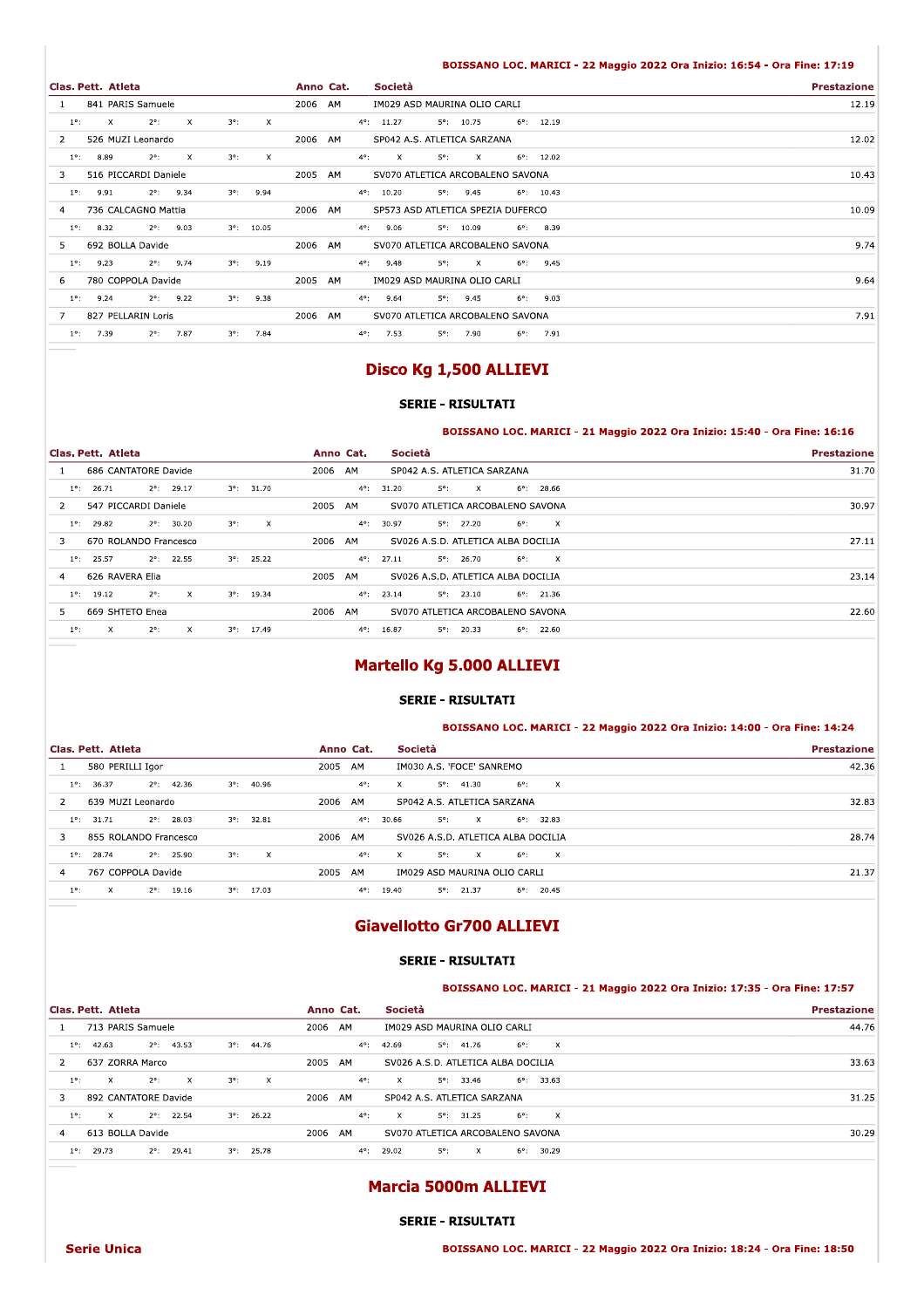| 1                              |                                  | Clas. Pett. Atleta<br>53 IMPROTA Cristian                                           | Anno Cat.<br>2005 AM  |                 | Società | GE017 GRUPPO CITTA' DI GENOVA                                |         |                                                         | <b>Prestazione</b><br>24:20.46 |
|--------------------------------|----------------------------------|-------------------------------------------------------------------------------------|-----------------------|-----------------|---------|--------------------------------------------------------------|---------|---------------------------------------------------------|--------------------------------|
|                                |                                  |                                                                                     |                       |                 |         |                                                              |         |                                                         |                                |
|                                |                                  |                                                                                     |                       |                 |         | <b>Staffetta 4X100 ALLIEVI</b>                               |         |                                                         |                                |
|                                |                                  |                                                                                     |                       |                 |         | <b>SERIE - RISULTATI</b>                                     |         |                                                         |                                |
|                                |                                  | <b>Serie Unica</b>                                                                  |                       |                 |         |                                                              |         | BOISSANO LOC. MARICI - 21 Maggio 2022 Ora Inizio: 18:35 |                                |
|                                |                                  | Clas. Cors. Pett. Atleti                                                            |                       |                 |         | Cat.                                                         |         | Società                                                 | <b>Prestazione</b>             |
| 1                              | $\overline{4}$                   | 3 PITTELLA Eugenio - RODRIGUEZ ALVAREZ Carlo - MARCHETTI Alessandro - SCOLA Tommaso |                       |                 |         | AM                                                           |         | SV070 ATLETICA ARCOBALENO SAVONA                        | 47.49                          |
|                                |                                  |                                                                                     |                       |                 |         | <b>Staffetta 4X400 ALLIEVI</b>                               |         |                                                         |                                |
|                                |                                  |                                                                                     |                       |                 |         | <b>SERIE - RISULTATI</b>                                     |         |                                                         |                                |
|                                |                                  | <b>Serie Unica</b>                                                                  |                       |                 |         |                                                              |         | BOISSANO LOC. MARICI - 22 Maggio 2022 Ora Inizio: 18:16 |                                |
|                                |                                  | Clas. Cors. Pett. Atleti                                                            |                       |                 |         | Cat.                                                         | Società |                                                         | <b>Prestazione</b>             |
| 1                              | 4                                | 97 FERRARI Tommaso - CONTE Luca - RODRIGUEZ ALVAREZ Carlo - VACCARI Federico        |                       |                 |         | AM                                                           |         | SV070 ATLETICA ARCOBALENO SAVONA                        | 3:49.50                        |
|                                |                                  |                                                                                     |                       |                 |         | <b>300m CADETTE</b>                                          |         |                                                         |                                |
|                                |                                  |                                                                                     |                       |                 |         | <b>SERIE - RISULTATI</b>                                     |         |                                                         |                                |
|                                | Serie 1                          |                                                                                     |                       |                 |         |                                                              |         | BOISSANO LOC. MARICI - 22 Maggio 2022 Ora Inizio: 16:56 |                                |
|                                |                                  | Clas. Cors. Pett. Atleta                                                            |                       | Anno Cat.       |         | Società                                                      |         |                                                         | <b>Prestazione</b>             |
| $\mathbf{1}$<br>$\overline{2}$ | $\overline{4}$                   | 912 CHIAFFREDO Gloria                                                               | 2007 CF<br>2008 CF    |                 |         | IM029 ASD MAURINA OLIO CARLI                                 |         |                                                         | 45.70                          |
| 3                              | 5<br>$\overline{2}$              | 898 RAMBALDI Chiara<br>603 LEONI Letizia                                            | 2007 CF               |                 |         | IM010 A.S.D. ATLETICA SANREMO<br>GE010 ATHLE TEAM GENOVA ASD |         |                                                         | 46.50<br>46.90                 |
| 4                              | 3                                | 527 MIRTO Silvia                                                                    | 2007 CF               |                 |         | GE010 ATHLE TEAM GENOVA ASD                                  |         |                                                         | 48.44                          |
| 5                              | 6                                | 671 ZORZAN Ada                                                                      | 2008                  | CF              |         | <b>GE012 ATLETICA LEVANTE</b>                                |         |                                                         | 51.89                          |
|                                | Serie 2                          |                                                                                     |                       |                 |         |                                                              |         | BOISSANO LOC. MARICI - 22 Maggio 2022 Ora Inizio: 16:58 |                                |
|                                |                                  | Clas. Cors. Pett. Atleta                                                            |                       | Anno Cat.       |         | Società                                                      |         |                                                         | <b>Prestazione</b>             |
| $\mathbf{1}$                   | $\overline{4}$                   | 872 SGRO' Marta                                                                     | 2007 CF               |                 |         | IM029 ASD MAURINA OLIO CARLI                                 |         |                                                         | 46.27                          |
| $\overline{2}$                 | 6                                | 789 RONCHETTI Syria                                                                 | 2008 CF               |                 |         | IM010 A.S.D. ATLETICA SANREMO                                |         |                                                         | 46.51                          |
| 3                              | 3                                | 851 MARFELLA Vittoria                                                               | 2008                  | CF              |         | GE002 A.S.D. C.U.S. GENOVA                                   |         |                                                         | 48.21                          |
| 4                              | 2                                | 655 OBERTELLO Giorgia                                                               | 2008 CF               |                 |         | <b>GE012 ATLETICA LEVANTE</b>                                |         |                                                         | 49.04                          |
|                                | 5                                | 554 MARSIC Alice                                                                    | 2007 CF               |                 |         | SV023 ATL. RUN FINALE LIGURE                                 |         |                                                         | <b>DNS</b>                     |
|                                | <b>Serie 3</b>                   |                                                                                     |                       |                 |         |                                                              |         | BOISSANO LOC. MARICI - 22 Maggio 2022 Ora Inizio: 17:01 |                                |
|                                |                                  | Clas. Cors. Pett. Atleta                                                            |                       | Anno Cat.       |         | Società                                                      |         |                                                         | <b>Prestazione</b>             |
| $\mathbf{1}$                   | 6                                | 927 BOSCO Beatrice                                                                  |                       | 2008            | CF      | SV023 ATL. RUN FINALE LIGURE                                 |         |                                                         | 47.85                          |
| 2                              | $\overline{4}$                   | 616 CAPURRO Emily                                                                   |                       | 2007 CF         |         | SV023 ATL. RUN FINALE LIGURE                                 |         |                                                         | 48.94                          |
| 3                              | 3                                | 918 SCARAMOZZI Giorgia                                                              |                       | 2008            | CF      | SV023 ATL. RUN FINALE LIGURE                                 |         |                                                         | 50.67                          |
| 4<br>5                         | 5<br>$\overline{2}$              | 683 SORVINO Matilde Laura<br>638 D'AMBROSIO Alice                                   |                       | 2008<br>2008 CF | CF      | GE010 ATHLE TEAM GENOVA ASD<br>IM030 A.S. 'FOCE' SANREMO     |         |                                                         | 53.25<br>53.26                 |
|                                |                                  |                                                                                     |                       |                 |         |                                                              |         |                                                         |                                |
|                                | Serie 4                          |                                                                                     |                       |                 |         |                                                              |         | BOISSANO LOC. MARICI - 22 Maggio 2022 Ora Inizio: 17:04 |                                |
|                                |                                  | Clas. Cors. Pett. Atleta                                                            | Anno Cat.             |                 | Società |                                                              |         |                                                         | <b>Prestazione</b>             |
| $\mathbf{1}$                   | 4                                | 825 MALGRATI Giulia                                                                 | 2008 CF               |                 |         | SV022 CENTRO ATLETICA CELLE LIGURE                           |         |                                                         | 45.66                          |
| $\overline{2}$                 | 3                                | 585 NOLASCO Luisa                                                                   | 2007 CF               |                 |         | SV021 ATLETICA CAIRO                                         |         |                                                         | 46.21                          |
| 3<br>4                         | 5<br>$\overline{2}$              | 799 VAGO Emma<br>901 GOVONI Cecilia                                                 | 2008 CF<br>CF<br>2007 |                 |         | IM029 ASD MAURINA OLIO CARLI<br>IM029 ASD MAURINA OLIO CARLI |         |                                                         | 46.59<br>46.91                 |
| 5                              | 6                                | 811 FASOLO Sveva                                                                    | 2007<br>CF            |                 |         | SV023 ATL. RUN FINALE LIGURE                                 |         |                                                         | 49.11                          |
|                                |                                  | <b>RIEPILOGO</b>                                                                    |                       |                 |         |                                                              |         |                                                         | <b>BOISSANO LOC. MARICI</b>    |
|                                |                                  | Clas. Cors. Pett. Atleta                                                            |                       | Anno Cat.       |         | Società                                                      |         |                                                         | <b>Prestazione</b>             |
| $\mathbf{1}$                   | $\overline{4}$                   | 825 MALGRATI Giulia                                                                 | 2008 CF               |                 |         | SV022 CENTRO ATLETICA CELLE LIGURE                           |         |                                                         | 45.66                          |
| 2                              | 4                                | 912 CHIAFFREDO Gloria                                                               | 2007 CF               |                 |         | IM029 ASD MAURINA OLIO CARLI                                 |         |                                                         | 45.70                          |
| 3                              | 3                                | 585 NOLASCO Luisa                                                                   | 2007                  | CF              |         | SV021 ATLETICA CAIRO                                         |         |                                                         | 46.21                          |
| 4                              | 4                                | 872 SGRO' Marta                                                                     | 2007 CF               |                 |         | IM029 ASD MAURINA OLIO CARLI                                 |         |                                                         | 46.27                          |
| 5                              | 5                                | 898 RAMBALDI Chiara                                                                 | 2008 CF               |                 |         | IM010 A.S.D. ATLETICA SANREMO                                |         |                                                         | 46.50                          |
| 6                              | 6                                | 789 RONCHETTI Syria                                                                 | 2008 CF               |                 |         | IM010 A.S.D. ATLETICA SANREMO                                |         |                                                         | 46.51                          |
| 7                              | 5                                | 799 VAGO Emma                                                                       | 2008 CF               |                 |         | IM029 ASD MAURINA OLIO CARLI                                 |         |                                                         | 46.59                          |
| 8<br>9                         | $\overline{2}$<br>$\overline{2}$ | 603 LEONI Letizia<br>901 GOVONI Cecilia                                             | 2007 CF<br>2007 CF    |                 |         | GE010 ATHLE TEAM GENOVA ASD<br>IM029 ASD MAURINA OLIO CARLI  |         |                                                         | 46.90<br>46.91                 |
| 10                             | 6                                | 927 BOSCO Beatrice                                                                  | 2008                  | CF              |         | SV023 ATL. RUN FINALE LIGURE                                 |         |                                                         | 47.85                          |
| 11                             | 3                                | 851 MARFELLA Vittoria                                                               | 2008 CF               |                 |         | GE002 A.S.D. C.U.S. GENOVA                                   |         |                                                         | 48.21                          |
| 12                             | 3                                | 527 MIRTO Silvia                                                                    | 2007 CF               |                 |         | GE010 ATHLE TEAM GENOVA ASD                                  |         |                                                         | 48.44                          |
| 13                             | 4                                | 616 CAPURRO Emily                                                                   | 2007 CF               |                 |         | SV023 ATL. RUN FINALE LIGURE                                 |         |                                                         | 48.94                          |

2008 CF

GE012 ATLETICA LEVANTE

49.04

14 2 655 OBERTELLO Giorgia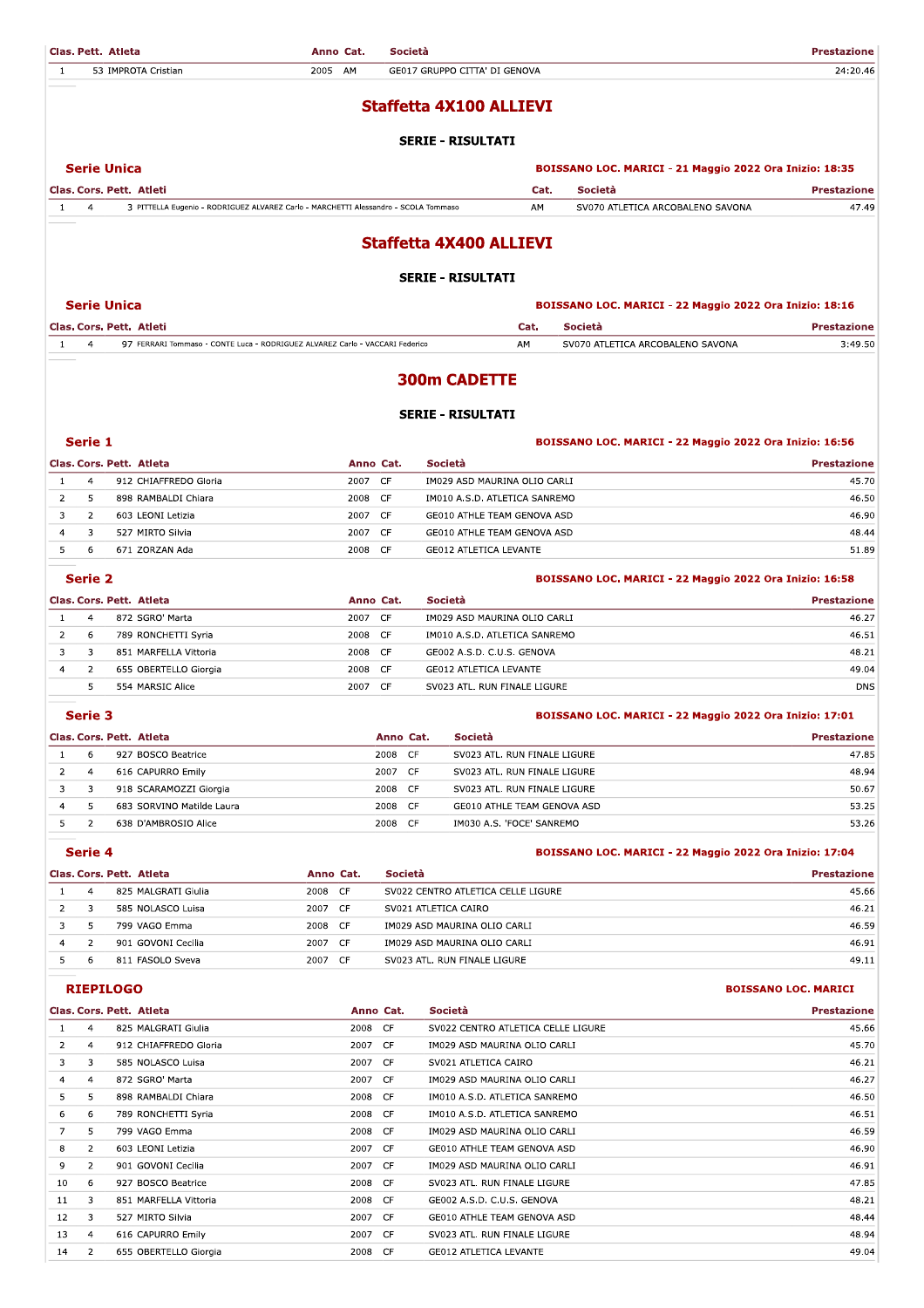| 15 | 6              | 811 FASOLO Sveva          | 2007 CF | SV023 ATL. RUN FINALE LIGURE  | 49.11      |
|----|----------------|---------------------------|---------|-------------------------------|------------|
| 16 | 3              | 918 SCARAMOZZI Giorgia    | 2008 CF | SV023 ATL. RUN FINALE LIGURE  | 50.67      |
| 17 | 6              | 671 ZORZAN Ada            | 2008 CF | <b>GE012 ATLETICA LEVANTE</b> | 51.89      |
| 18 | 5              | 683 SORVINO Matilde Laura | 2008 CF | GE010 ATHLE TEAM GENOVA ASD   | 53.25      |
| 19 | $\overline{2}$ | 638 D'AMBROSIO Alice      | 2008 CF | IM030 A.S. 'FOCE' SANREMO     | 53.26      |
|    | 5.             | 554 MARSIC Alice          | 2007 CF | SV023 ATL. RUN FINALE LIGURE  | <b>DNS</b> |
|    |                |                           |         | 1000m CADETTE                 |            |

# 1000m CADETTE

# SERIE - RISULTATI

#### erie Unica (1992) (1993) (1993) (1994) (1994) (1994) (1994) (1994) (1995) (1995) (1998) (1998) (1998) (1998) (1998) (1998) (1998) (1998) (1999) (1999) (1999) (1999) (1999) (1999) (1999) (1999) (1999) (1999) (1999) (1999) (

|                |                          |           | JLINIL NIJULIAII                   |                                                         |
|----------------|--------------------------|-----------|------------------------------------|---------------------------------------------------------|
|                | <b>Serie Unica</b>       |           |                                    | BOISSANO LOC. MARICI - 22 Maggio 2022 Ora Inizio: 16:32 |
|                | Clas. Pett. Atleta       | Anno Cat. | Società                            | <b>Prestazione</b>                                      |
| 1              | 57 TRALDI Beatrice       | 2007 CF   | <b>GE012 ATLETICA LEVANTE</b>      | 3:19.83                                                 |
| $\overline{2}$ | 63 ZUCCHINO Asia         | 2007 CF   | SV022 CENTRO ATLETICA CELLE LIGURE | 3:21.48                                                 |
| 3              | 55 PODESTA' Anna         | 2008 CF   | <b>GE012 ATLETICA LEVANTE</b>      | 3:22.55                                                 |
| $\overline{4}$ | 91 FERRUA Bianca         | 2008 CF   | SV202 ASD ALBENGA RUNNERS          | 3:31.02                                                 |
| 5              | 60 RAMBALDI Ilaria       | 2008 CF   | IM010 A.S.D. ATLETICA SANREMO      | 3:31.80                                                 |
| 6              | 61 MAGNANI Martina       | 2007 CF   | SP573 ASD ATLETICA SPEZIA DUFERCO  | 3:32.30                                                 |
| $\overline{7}$ | 62 DANTE Sofia           | 2007 CF   | SV021 ATLETICA CAIRO               | 3:34.34                                                 |
| 8              | 59 MARTINO Giulia        | 2008 CF   | IM029 ASD MAURINA OLIO CARLI       | 4:13.14                                                 |
|                | 56 SORVINO Matilde Laura | 2008 CF   | GE010 ATHLE TEAM GENOVA ASD        | <b>DNS</b>                                              |
|                |                          |           |                                    |                                                         |
|                |                          |           | 300 Hs H 76 CADETTE                |                                                         |
|                |                          |           | <b>SERIE - RISULTATI</b>           |                                                         |
|                |                          |           |                                    |                                                         |

| <b>SERIE - RISULTATI</b> |                          |           |                               |                                                         |  |  |  |  |
|--------------------------|--------------------------|-----------|-------------------------------|---------------------------------------------------------|--|--|--|--|
| Serie 1                  |                          |           |                               | BOISSANO LOC. MARICI - 21 Maggio 2022 Ora Inizio: 17:30 |  |  |  |  |
|                          | Clas. Cors. Pett. Atleta | Anno Cat. | Società                       | <b>Prestazione</b>                                      |  |  |  |  |
| 4                        | 507 MIRTO Silvia         | 2007 CF   | GE010 ATHLE TEAM GENOVA ASD   | 53.24                                                   |  |  |  |  |
|                          | 810 RAMBALDI Chiara      | 2008 CF   | IM010 A.S.D. ATLETICA SANREMO | 53.39                                                   |  |  |  |  |
| 5.                       | 866 RAMBALDI Ilaria      | 2008 CF   | IM010 A.S.D. ATLETICA SANREMO | 54.11                                                   |  |  |  |  |
| Serie 2                  |                          |           |                               | BOISSANO LOC. MARICI - 21 Maggio 2022 Ora Inizio: 17:34 |  |  |  |  |
|                          | Clas. Cors. Pett. Atleta | Anno Cat. | Società                       | <b>Prestazione</b>                                      |  |  |  |  |

|   | Serie 2       |                          |                   |  | BOISSANO LOC. MARICI - 21 Maggio 2022 Ora Inizio: 17:34 |                             |  |
|---|---------------|--------------------------|-------------------|--|---------------------------------------------------------|-----------------------------|--|
|   |               | Clas. Cors. Pett. Atleta | Anno Cat.         |  | Società                                                 | <b>Prestazione</b>          |  |
|   | 3             | 807 FERRUA Bianca        | 2008 CF           |  | SV202 ASD ALBENGA RUNNERS                               | 49.69                       |  |
|   | $\mathcal{L}$ | 822 FRAATE Aurora        | 2008 CF           |  | IM029 ASD MAURINA OLIO CARLI                            | 52.62                       |  |
| 3 | 4             | 598 RONCHETTI Syria      | 2008 CF           |  | IM010 A.S.D. ATLETICA SANREMO                           | 54.00                       |  |
|   | 5.            | 802 SALARIS Francesca    | 2008 CF           |  | GE010 ATHLE TEAM GENOVA ASD                             | <b>DNF</b>                  |  |
|   |               | <b>RIEPILOGO</b>         |                   |  |                                                         | <b>BOISSANO LOC. MARICI</b> |  |
|   |               | Clas. Cors. Pett. Atleta | Anno Cat.         |  | Società                                                 | <b>Prestazione</b>          |  |
|   |               | 807 FERRUA Bianca        | 2008 CF           |  | SV202 ASD ALBENGA RUNNERS                               | 49.69                       |  |
|   | <sup>2</sup>  | 822 FRAATE Aurora        | 2008<br><b>CF</b> |  | IM029 ASD MAURINA OLIO CARLI                            | 52.62                       |  |

|                |                             | <b>RIEPILOGO</b>         |         | <b>BOISSANO LOC. MARICI</b> |                               |                    |  |  |  |  |
|----------------|-----------------------------|--------------------------|---------|-----------------------------|-------------------------------|--------------------|--|--|--|--|
|                |                             | Clas. Cors. Pett. Atleta |         | Anno Cat.                   | Società                       | <b>Prestazione</b> |  |  |  |  |
|                | 3                           | 807 FERRUA Bianca        | 2008 CF |                             | SV202 ASD ALBENGA RUNNERS     | 49.69              |  |  |  |  |
| $\overline{2}$ | $\overline{2}$              | 822 FRAATE Aurora        | 2008    | CF                          | IM029 ASD MAURINA OLIO CARLI  | 52.62              |  |  |  |  |
| 3              | $\overline{4}$              | 507 MIRTO Silvia         | 2007 CF |                             | GE010 ATHLE TEAM GENOVA ASD   | 53.24              |  |  |  |  |
| 4              | 3                           | 810 RAMBALDI Chiara      | 2008 CF |                             | IM010 A.S.D. ATLETICA SANREMO | 53.39              |  |  |  |  |
| 5              | $\overline{4}$              | 598 RONCHETTI Syria      | 2008    | <b>CF</b>                   | IM010 A.S.D. ATLETICA SANREMO | 54.00              |  |  |  |  |
| 6              | 5                           | 866 RAMBALDI Ilaria      | 2008 CF |                             | IM010 A.S.D. ATLETICA SANREMO | 54.11              |  |  |  |  |
|                | 5.                          | 802 SALARIS Francesca    | 2008    | CF                          | GE010 ATHLE TEAM GENOVA ASD   | <b>DNF</b>         |  |  |  |  |
|                |                             |                          |         |                             |                               |                    |  |  |  |  |
|                | <b>Salto triplo CADETTE</b> |                          |         |                             |                               |                    |  |  |  |  |
|                | <b>SERIE - RISULTATI</b>    |                          |         |                             |                               |                    |  |  |  |  |

#### BOISSANO LOC. MARICI - 21 Maggio 2022 Ora Inizio: 17:45 - Ora Fine: 18:10

|                | <b>SERIE - RISULTATI</b> |               |        |             |        |                           |                                                                           |                    |
|----------------|--------------------------|---------------|--------|-------------|--------|---------------------------|---------------------------------------------------------------------------|--------------------|
|                |                          |               |        |             |        |                           | BOISSANO LOC. MARICI - 21 Maggio 2022 Ora Inizio: 17:45 - Ora Fine: 18:10 |                    |
|                | Clas. Pett. Atleta       |               |        |             |        | Anno Cat.                 | Società                                                                   | <b>Prestazione</b> |
| $\mathbf{1}$   | 881 DELUCCHI Greta       |               |        |             |        | 2008 CF                   | SP042 A.S. ATLETICA SARZANA                                               | 10.00              |
| $1^{\circ}$ :  | 9.46                     | $2^{\circ}$ : | 9.47   | $3^\circ$ : | 9.57   | 10.00<br>$4^{\circ}$ :    |                                                                           |                    |
|                | $+0.8$                   |               | $+0.7$ |             | $+0.8$ | $+1.3$                    |                                                                           |                    |
| $\overline{2}$ | 606 VAGO Emma            |               |        |             |        | 2008 CF                   | IM029 ASD MAURINA OLIO CARLI                                              | 9.37               |
| $1^{\circ}$ :  | 9.37                     | $2^{\circ}$ : | 8.85   | $3^\circ$ : | 9.33   | $4^{\circ}$ :<br>$\times$ |                                                                           |                    |
|                | $+0.9$                   |               | $+0.2$ |             | $+0.7$ |                           |                                                                           |                    |
| 3              | 797 SALARIS Francesca    |               |        |             |        | 2008 CF                   | GE010 ATHLE TEAM GENOVA ASD                                               | 9.23               |
| $1^\circ$ :    | 9.23                     | $2^{\circ}$ : | 8.96   | $3^\circ$ : | 9.10   | $4^{\circ}$ :<br>9.11     |                                                                           |                    |
|                | $+2.4$                   |               | $+0.4$ |             | $+1.2$ | $+0.6$                    |                                                                           |                    |
| $\overline{4}$ | 846 RIVO' Benedetta      |               |        |             |        | 2007<br>CF                | IM029 ASD MAURINA OLIO CARLI                                              | 8.76               |
| $1^{\circ}$ :  | 8.76                     | $2^{\circ}$ : | 6.75   | $3^\circ$ : | 8.24   | $4^{\circ}$ :<br>8.75     |                                                                           |                    |
|                | $+0.9$                   |               | $+0.5$ |             | $+2.0$ | $+1.7$                    |                                                                           |                    |
| 5              | 815 PENA BRITO Mirleniz  |               |        |             |        | CF<br>2007                | SP042 A.S. ATLETICA SARZANA                                               | 8.38               |
| $1^{\circ}$ :  | 8.38                     | $2^{\circ}$ : | x      | $3^\circ$ : | 7.97   | $4^\circ$ :<br>8.25       |                                                                           |                    |
|                | $+2.3$                   |               |        |             | $+1.4$ | $+2.0$                    |                                                                           |                    |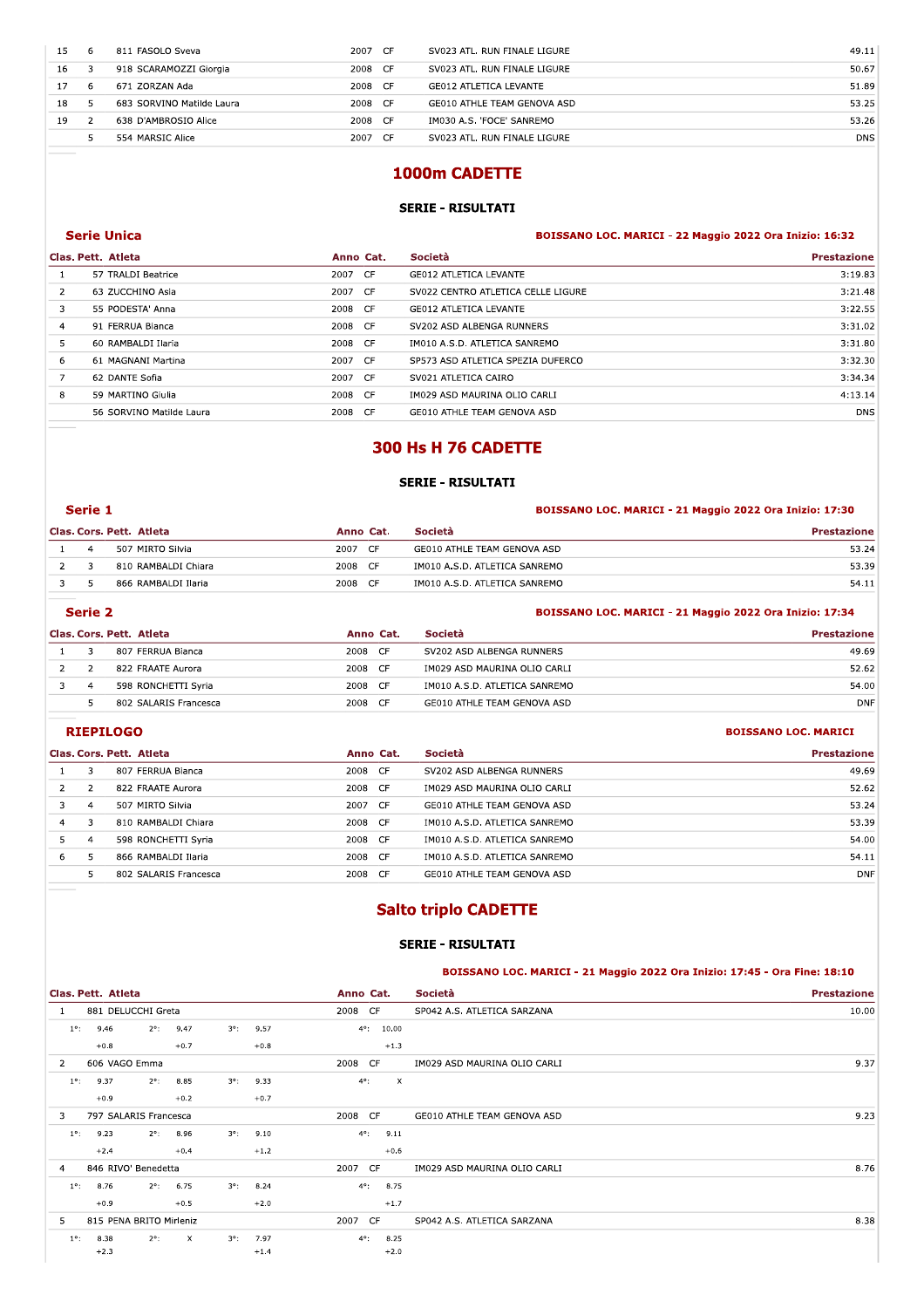| b             | 873 MIRTO Silvia  |               |    |             |        | 2007 CF               | GE010 ATHLE TEAM GENOVA ASD | 8.17 |
|---------------|-------------------|---------------|----|-------------|--------|-----------------------|-----------------------------|------|
| $1^{\circ}$ : | x.                | $2^\circ$ :   | X  | $3^\circ$ : | 7.52   | 8.17<br>$4^{\circ}$ : |                             |      |
|               |                   |               |    |             | $+1.5$ | $+1.5$                |                             |      |
|               |                   |               |    |             |        |                       |                             |      |
|               | 596 SOFIO Rebecca |               |    |             |        | 2007 CF               | GE010 ATHLE TEAM GENOVA ASD | 7.07 |
| $1^{\circ}$ : | 7.07              | $2^{\circ}$ : | X. | $3^\circ$ : | 6.93   | 6.79<br>$4^{\circ}$ : |                             |      |

# **300m CADETTI**

# **SERIE - RISULTATI**

# **Serie Unica**

|   |   | Clas. Cors. Pett. Atleta | Anno Cat.         | Società                           | <b>Prestazione</b> |
|---|---|--------------------------|-------------------|-----------------------------------|--------------------|
|   |   | 777 LIPPI Matteo         | <b>CM</b><br>2007 | GE002 A.S.D. C.U.S. GENOVA        | 38.28              |
|   | 6 | 664 MUZZI' Davide        | CM<br>2007        | GE003 S.S. TRIONFO LIGURE         | 40.53              |
|   |   | 632 MATRONE Davide       | CM.<br>2007       | SP573 ASD ATLETICA SPEZIA DUFERCO | 41.42              |
| 4 |   | 503 BONOMI Achille       | 2008<br>CM        | IM029 ASD MAURINA OLIO CARLI      | 42.92              |
|   |   | 697 ZUNINO Giulio        | 2008<br><b>CM</b> | SV023 ATL. RUN FINALE LIGURE      | 43.16              |

# 1000m CADETTI

## **SERIE - RISULTATI**

|   | Serie Unica          |                        | <b>BOISSANO LOC. MARICI - 22 Maggio 2022 Ora Inizio: 16:39</b> |                    |  |
|---|----------------------|------------------------|----------------------------------------------------------------|--------------------|--|
|   | Clas. Pett. Atleta   | Anno Cat.              | Società                                                        | <b>Prestazione</b> |  |
|   | 65 GIANNINI Gabriele | CM<br>2007             | GE012 ATLETICA LEVANTE                                         | 2:59.55            |  |
|   | 67 OLADIMEJI Malik   | 2007 CM                | IM029 ASD MAURINA OLIO CARLI                                   | 3:01.69            |  |
|   | 68 GALLO Lorenzo     | 2007<br>CM <sub></sub> | SV023 ATL. RUN FINALE LIGURE                                   | 3:05.44            |  |
| 4 | 66 VENIER Filippo    | 2008 CM                | GE003 S.S. TRIONFO LIGURE                                      | 3:08.01            |  |
|   | 64 CASALE Edoardo    | CM<br>2007             | GE003 S.S. TRIONFO LIGURE                                      | 3:09.90            |  |
| 6 | 85 ANGIOLINI Matteo  | 2007<br><b>CM</b>      | SV021 ATLETICA CAIRO                                           | 3:11.78            |  |

# 1200 siepi H 76 S.R. CADETTI

### **SERIE - RISULTATI**

### **Serie Unica**

| 2007<br><b>CM</b><br>69 GIACINTO Paolo<br>IM029 ASD MAURINA OLIO CARLI | 3:29.46 |
|------------------------------------------------------------------------|---------|
| 2007<br>CM.<br>SP573 ASD ATLETICA SPEZIA DUFERCO<br>70 KOUATY Mahdi    | 3:38.86 |

# 300 Hs H 76 CADETTI

## **SERIE - RISULTATI**

|                | <b>Serie Unica</b>       |                   | BOISSANO LOC. MARICI - 21 Maggio 2022 Ora Inizio: 17:41 |             |  |
|----------------|--------------------------|-------------------|---------------------------------------------------------|-------------|--|
|                | Clas. Cors. Pett. Atleta | Anno Cat.         | Società                                                 | Prestazione |  |
|                | 695 CORSINI Marco        | <b>CM</b><br>2008 | GE002 A.S.D. C.U.S. GENOVA                              | 47.46       |  |
| $\overline{a}$ | 556 MUSANTE Francesco    | 2008<br>CM        | GE010 ATHLE TEAM GENOVA ASD                             | 50.65       |  |
|                | 934 ZERBONE Pietro       | 2008<br>- CM      | IM029 ASD MAURINA OLIO CARLI                            | 51.05       |  |

# **Salto triplo CADETTI**

#### **SERIE - RISULTATI**

### BOISSANO LOC. MARICI - 21 Maggio 2022 Ora Inizio: 16:10 - Ora Fine: 16:30

BOISSANO LOC. MARICI - 22 Maggio 2022 Ora Inizio: 17:08

BOISSANO LOC. MARICI - 21 Maggio 2022 Ora Inizio: 18:09

| <b>Prestazione</b> | Società                           |               | Anno Cat. | Clas. Pett. Atleta |             |                    |               |                       |               |
|--------------------|-----------------------------------|---------------|-----------|--------------------|-------------|--------------------|---------------|-----------------------|---------------|
| 10.86              | SP573 ASD ATLETICA SPEZIA DUFERCO | CM            | 2007      |                    |             |                    |               | 714 MATRONE Davide    |               |
|                    | 10.78                             | $4^{\circ}$ : |           | 10.86              | $3^\circ$ : | 9.98               | $2^{\circ}$ : | 10.69                 | $1^{\circ}$ : |
|                    | $+0.7$                            |               |           | $+1.6$             |             | $-0.4$             |               | $+0.2$                |               |
| 9.84               | GE010 ATHLE TEAM GENOVA ASD       | <b>CM</b>     | 2008      |                    |             |                    |               | 539 MUSANTE Francesco | 2             |
|                    | 9.84                              | $4^{\circ}$ : |           | 9.81               | $3^\circ$ : | $2^{\circ}$ : 9.68 |               | 8.94                  | $1^{\circ}$ : |
|                    | $+2.4$                            |               |           | $-0.0$             |             | $+2.0$             |               | $+2.4$                |               |
| 9.14               | SP042 A.S. ATLETICA SARZANA       | <b>CM</b>     | 2008      |                    |             |                    |               | 541 RICCO Leonardo    | 3             |
|                    | 8.68                              | $4^{\circ}$ : |           | 8.65               | $3^\circ$ : | 8.98               | $2^{\circ}$ : | 9.14                  | $1^{\circ}$ : |
|                    | $+0.8$                            |               |           | $-0.3$             |             | $+1.1$             |               | $+2.2$                |               |
|                    |                                   |               |           |                    |             |                    |               |                       |               |

# 100m DONNE

#### **SERIE - RISULTATI**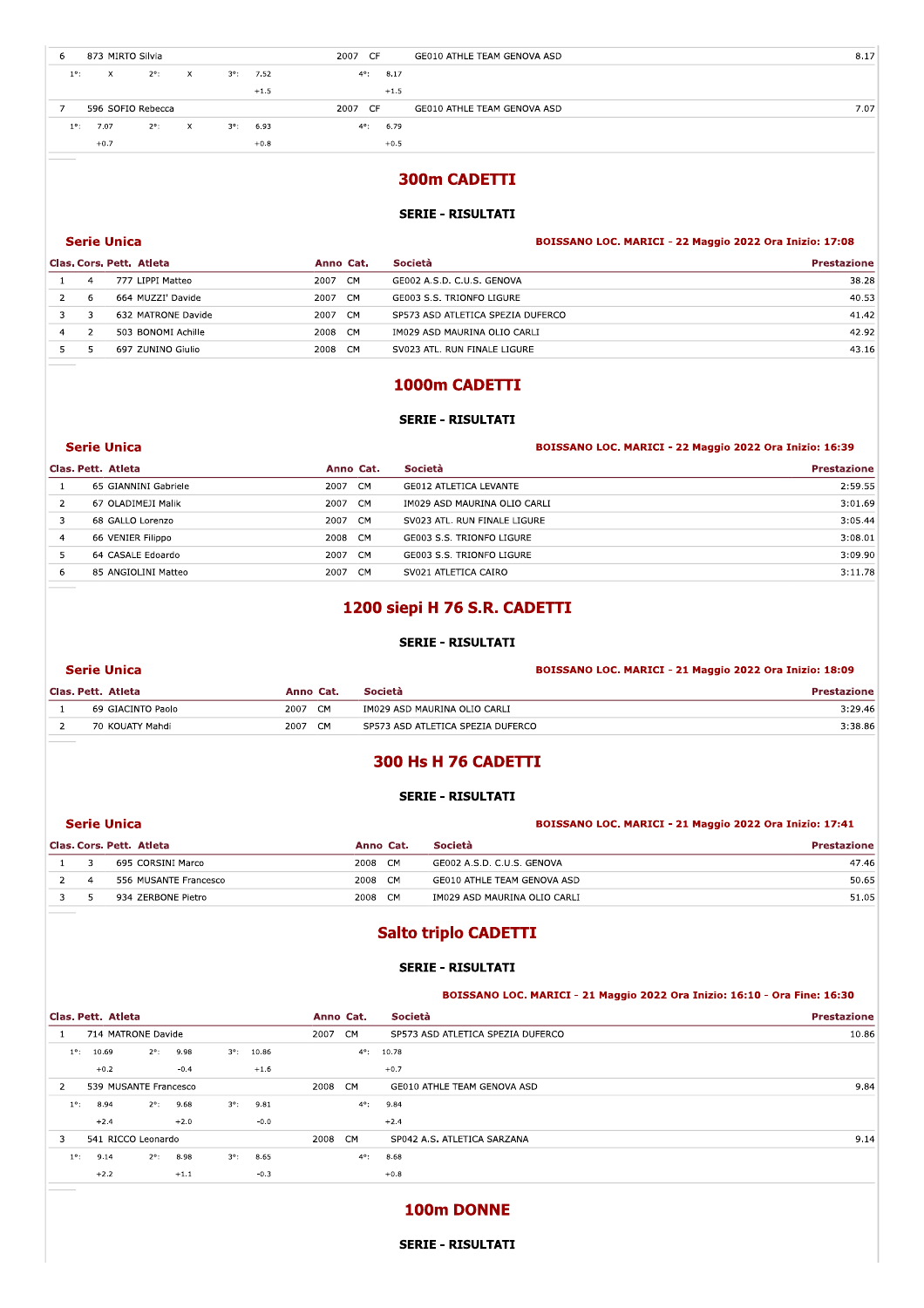**Serie Unica** 

|  | Clas, Cors, Pett, Atleta | Anno Cat. |           | <b>Società</b>                   | ızione |
|--|--------------------------|-----------|-----------|----------------------------------|--------|
|  | 693 GREPPI Aurora        | 2002      | <b>PF</b> | SV070 ATLETICA ARCOBALENO SAVONA | 2.93ء  |
|  | 672 STELLINI Nora        | 2003      | - JF      | SV070 ATLETICA ARCOBALENO SAVONA | 13.28  |

# 200m DONNE

## **SERIE - RISULTATI**

#### BOISSANO LOC. MARICI - 22 Maggio 2022 Ora Inizio: 15:21 - Vento: -1.1

|  | Clas. Cors. Pett. Atleta    | Anno Cat.    | Società                            | <b>Prestazione</b> |
|--|-----------------------------|--------------|------------------------------------|--------------------|
|  | 758 ESCALONA Angela         | 2004 JF      | IM029 ASD MAURINA OLIO CARLI       | 26.59              |
|  | 773 CATTARDICO Adele Virgin | 2004<br>- JF | SV026 A.S.D. ATLETICA ALBA DOCILIA | 28.61              |

### 100 Hs H 84-8.50 DONNE

#### **SERIE - RISULTATI**

| <b>Serie Unica</b>       |           |         | BOISSANO LOC. MARICI - 21 Maggio 2022 Ora Inizio: 15:30 - Vento: -0.3 |
|--------------------------|-----------|---------|-----------------------------------------------------------------------|
| Clas. Cors. Pett. Atleta | Anno Cat. | Società | Prestazione                                                           |

|  | 700 FERRERO Eleonora    | 1994 SF      | GE002 A.S.D. C.U.S. GENOVA         | 14.77 |
|--|-------------------------|--------------|------------------------------------|-------|
|  | 728 GORLANI Francesca   | 2003 JF      | SV026 A.S.D. ATLETICA ALBA DOCILIA | 15.67 |
|  | 740 ESCALONA Angela     | 2004<br>- IF | IM029 ASD MAURINA OLIO CARLI       | 16.10 |
|  | 528 HAHN Laura Isabella | 2004<br>JF   | IM029 ASD MAURINA OLIO CARLI       | L7.30 |

## Peso Kg 4.000 DONNE

#### **SERIE - RISULTATI**

### BOISSANO LOC. MARICI - 21 Maggio 2022 Ora Inizio: 16:50 - Ora Fine: 17:05

| Clas. Pett. Atleta |            |       |          |  | <b>Società</b><br>Cat.<br>Anno |  |              |  |      |                              |  | zione |               |  |      |      |
|--------------------|------------|-------|----------|--|--------------------------------|--|--------------|--|------|------------------------------|--|-------|---------------|--|------|------|
|                    | 646 HAHN L | Laura | Isabella |  |                                |  | 2004         |  |      | IM029 ASD MAURINA OLIO CARLI |  |       |               |  |      | 7.83 |
| 10.                | 7.05       |       | 7.61     |  | 7.83                           |  | $\Lambda$ o. |  | 6.85 | co.                          |  | 6.86  | $6^{\circ}$ : |  | 7.30 |      |

# Disco Kg 1,000 DONNE

### **SERIE - RISULTATI**

#### BOISSANO LOC. MARICI - 22 Maggio 2022 Ora Inizio: 16:00 - Ora Fine: 16:30

| Clas. Pett. Atleta                                                          | Società<br>Anno Cat.                                                     | <b>Prestazione</b> |
|-----------------------------------------------------------------------------|--------------------------------------------------------------------------|--------------------|
| 519 MADRIGNANI Moira                                                        | 2004 JF<br>SP042 A.S. ATLETICA SARZANA                                   | 34.05              |
| $2^{\circ}$ :<br>$3^\circ$ :<br>$\times$<br>33.92<br>$1^{\circ}$ :<br>X.    | $5^\circ$ :<br>$4^\circ$ :<br>X.<br>$6^{\circ}$ :<br>34.05<br>$\times$   |                    |
| 720 COLOMBO Sofia<br>$\mathcal{P}$                                          | PF<br>2000<br>SV026 A.S.D. ATLETICA ALBA DOCILIA                         | 28.65              |
| $2^{\circ}$ :<br>27.95<br>$\times$<br>$3^\circ$ :<br>26.87<br>$1^{\circ}$ : | $6^{\circ}$ : 26.75<br>$4^{\circ}$ :<br>28.18<br>$5^\circ$ :<br>28.65    |                    |
| 882 MORDEGLIA Elena                                                         | 2003 JF<br>SV070 ATLETICA ARCOBALENO SAVONA                              | 28.02              |
| $3^\circ$ :<br>$2^\circ$ :<br>$\mathsf{x}$<br>$1^{\circ}$ :<br>X.<br>X      | $5^\circ$ :<br>$4^{\circ}$ :<br>26.46<br>28.02<br>26.77<br>$6^{\circ}$ : |                    |
| 905 CAPURRO Sabina<br>4                                                     | 2004 JF<br>SV070 ATLETICA ARCOBALENO SAVONA                              | 26.87              |
| 26.87<br>$2^{\circ}$ :<br>25.53<br>26.67<br>$3^\circ$ :<br>$1^\circ$ :      | $4^{\circ}$ :<br>5°:<br>X<br>24.77<br>25.03<br>6°:                       |                    |

# Martello Kg 4.000 DONNE

## **SERIE - RISULTATI**

#### BOISSANO LOC. MARICI - 21 Maggio 2022 Ora Inizio: 14:45 - Ora Fine: 15:08

| Clas. Pett. Atleta                                             | <b>Società</b><br>Anno Cat.                                 | <b>Prestazione</b> |
|----------------------------------------------------------------|-------------------------------------------------------------|--------------------|
| 932 SEVERONI Lisa                                              | 2004<br>- JF<br>IM029 ASD MAURINA OLIO CARLI                | 36.92              |
| 36.36<br>$2^{\circ}$ :<br>$1^{\circ}$ :<br>$3^{\circ}$ : 36.34 | $4^{\circ}$ :<br>5°:<br>$6^{\circ}$ : 36.92<br>$\mathbf{x}$ |                    |
| 831 MORESCO Margherita                                         | 2003<br>GE003 S.S. TRIONFO LIGURE<br>JF                     | 32.39              |
| 30.66<br>32.39<br>10.<br>$2^{\circ}$ :<br>X.<br>$3^\circ$ :    | 28.69<br>$4^{\circ}$ :<br>$6^{\circ}$ : 29.19<br>50.        |                    |

# **Giavellotto Gr600 DONNE**

### **SERIE - RISULTATI**

#### BOISSANO LOC. MARICI - 22 Maggio 2022 Ora Inizio: 17:32 - Ora Fine: 18:06 Anno Cat. Società **Prestazione** Clas. Pett. Atleta 652 HAHN Laura Isabella  $2004$  JF IM029 ASD MAURINA OLIO CARLI  $26.30$  $\overline{1}$  $3^{\circ}$ : 24.82  $5^{\circ}$ : 24.93  $1^{\circ}$ : 26.10  $2^{\circ}$ : 26.30  $6^{\circ}$ :  $4^{\circ}$ : 24.16  $\bar{\mathbf{x}}$

100m UOMINI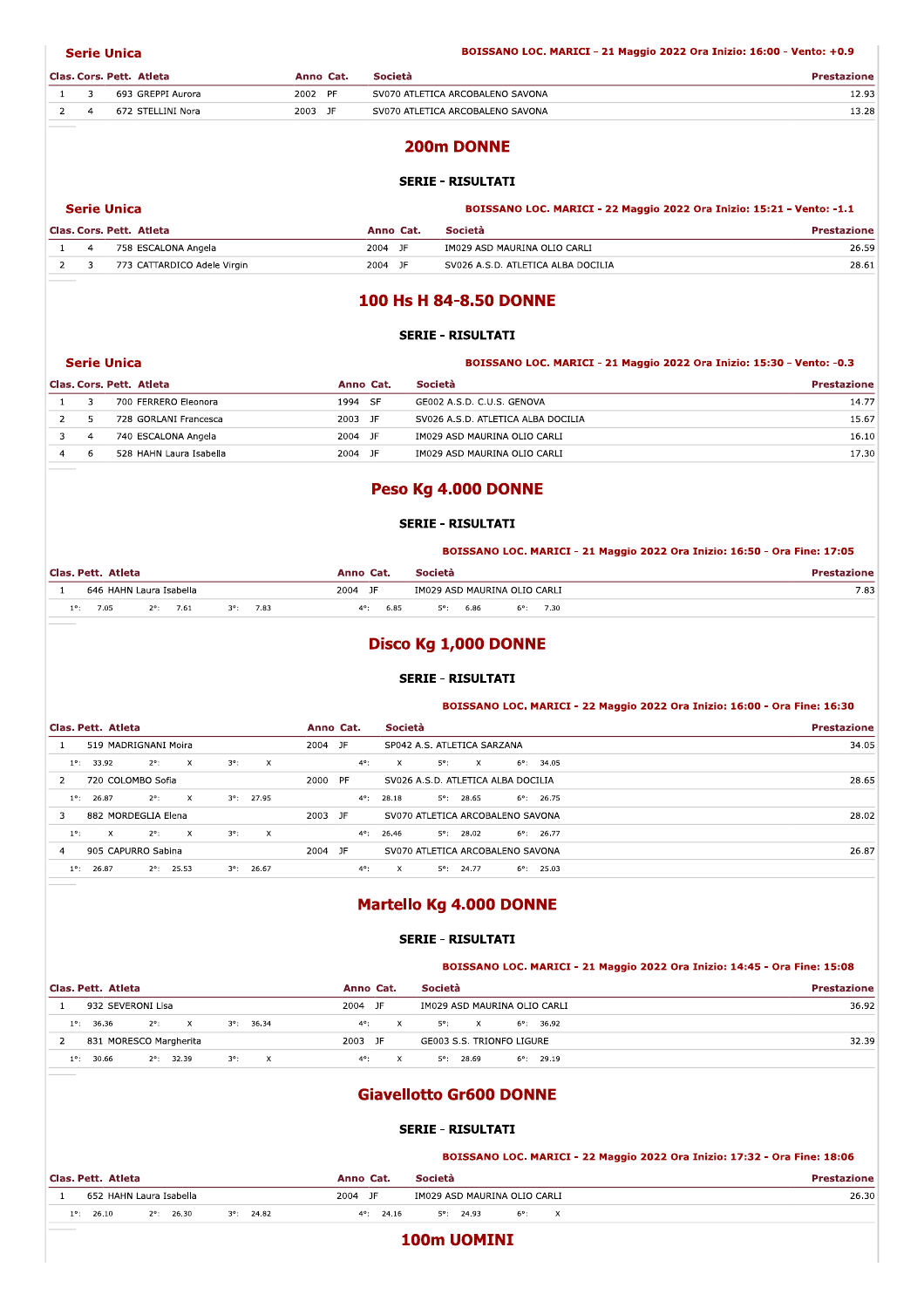## SERIE - RISULTATI

|         |                |                          |           | <b>SERIE - RISULTATI</b>                                              |                    |  |  |  |  |
|---------|----------------|--------------------------|-----------|-----------------------------------------------------------------------|--------------------|--|--|--|--|
| Serie 1 |                |                          |           | BOISSANO LOC. MARICI - 21 Maggio 2022 Ora Inizio: 16:16 - Vento: +2.8 |                    |  |  |  |  |
|         |                |                          |           |                                                                       |                    |  |  |  |  |
|         |                | Clas, Cors, Pett, Atleta | Anno Cat. | Società                                                               | <b>Prestazione</b> |  |  |  |  |
|         |                | 776 OBERTI Stefano       | 2003 JM   | SV070 ATLETICA ARCOBALENO SAVONA                                      | 11.46              |  |  |  |  |
| 2       | 3              | 771 KANIA Ilias          | 2001 PM   | SV070 ATLETICA ARCOBALENO SAVONA                                      | 11.56              |  |  |  |  |
|         | $\overline{a}$ | 594 DONZELLA Davide      | 2003 JM   | SV070 ATLETICA ARCOBALENO SAVONA                                      | 11.58              |  |  |  |  |

#### Serie 2 erie z biologie de la contradiction de la contradiction de la contradiction de la contradiction de la contradiction de la contradiction de la contradiction de la contradiction de la contradiction de la contradiction de la SANO LOC. MARICI - 21 Maggio 2022 Ora Inizio: 16:20 - vento: -0.5 Clas. Cors. Pett. Atleta **Mateural Expansion Category Anno Cat.** Società Prestazione 1 2 793 CAPPELLI Alessandro 2003 JM SV026 A.S.D. ATLETICA ALBA DOCILIA 11.40 2 4 593 DALL'ARA Diego 2002 PM SV070 ATLETICA ARCOBALENO SAVONA 6 2002 11.72 3 5 826 CARIDI Gabriele 2002 PM SV070 ATLETICA ARCOBALENO SAVONA 2002 11.86 A 3 757 NAPOLI Gabriele 2004 JM SV026 A.S.D. ATLETICA ALBA DOCILIA 257 NAPOLI Gabriele 12.08 O 0680 GIOTTI Federico 1980 - 1980 - 1980 - 1980 - SVO23 ATL. RUN FINALE LIGURE

|   | Serie 3 |                             |           |      | BOISSANO LOC. MARICI - 21 Maggio 2022 Ora Inizio: 16:23 - Vento: +0.6 |                    |  |  |  |
|---|---------|-----------------------------|-----------|------|-----------------------------------------------------------------------|--------------------|--|--|--|
|   |         | Clas. Cors. Pett. Atleta    | Anno Cat. |      | Società                                                               | <b>Prestazione</b> |  |  |  |
|   |         | 636 MORANDO Mirko           | 2003 JM   |      | SV070 ATLETICA ARCOBALENO SAVONA                                      | 11.32              |  |  |  |
|   | 5       | 520 PAPANICOLAOU Adreas     | 1993 SM   |      | SV070 ATLETICA ARCOBALENO SAVONA                                      | 11.61              |  |  |  |
|   |         | 749 MORANO Filippo          | 2003 JM   |      | SV070 ATLETICA ARCOBALENO SAVONA                                      | 11.63              |  |  |  |
| 4 |         | 620 BOZZINI Daniele Christi | 2001      | PM   | SV070 ATLETICA ARCOBALENO SAVONA                                      | 11.69              |  |  |  |
|   |         | 721 PARODI Samuele          | 2003      | - 1M | SV070 ATLETICA ARCOBALENO SAVONA                                      | 11.87              |  |  |  |

## experiment and the contract of the contract of the contract of the contract of the contract of the contract of the contract of the contract of the contract of the contract of the contract of the contract of the contract of

|                |                | Clas. Cors. Pett. Atleta    |         | Anno Cat. | Società                            | <b>Prestazione</b> | <b>Vento</b> |
|----------------|----------------|-----------------------------|---------|-----------|------------------------------------|--------------------|--------------|
|                | 4              | 636 MORANDO Mirko           | 2003    | JM        | SV070 ATLETICA ARCOBALENO SAVONA   | 11.32              | $+0.6$       |
| $\overline{2}$ | $\mathbf{2}$   | 793 CAPPELLI Alessandro     | 2003    | JM.       | SV026 A.S.D. ATLETICA ALBA DOCILIA | 11.40              | $-0.5$       |
| 3              | 2              | 776 OBERTI Stefano          | 2003    | JM        | SV070 ATLETICA ARCOBALENO SAVONA   | 11.46              | $+2.8$       |
| 4              | 3              | 771 KANIA Ilias             | 2001    | <b>PM</b> | SV070 ATLETICA ARCOBALENO SAVONA   | 11.56              | $+2.8$       |
| 5.             | 4              | 594 DONZELLA Davide         | 2003    | JM.       | SV070 ATLETICA ARCOBALENO SAVONA   | 11.58              | $+2.8$       |
| 6              | 5.             | 520 PAPANICOLAOU Adreas     | 1993    | <b>SM</b> | SV070 ATLETICA ARCOBALENO SAVONA   | 11.61              | $+0.6$       |
|                | $\overline{2}$ | 749 MORANO Filippo          | 2003    | JM        | SV070 ATLETICA ARCOBALENO SAVONA   | 11.63              | $+0.6$       |
| 8              | 3              | 620 BOZZINI Daniele Christi | 2001    | PM        | SV070 ATLETICA ARCOBALENO SAVONA   | 11.69              | $+0.6$       |
| 9              | 4              | 593 DALL'ARA Diego          | 2002    | PM        | SV070 ATLETICA ARCOBALENO SAVONA   | 11.72              | $-0.5$       |
| 10             | 5              | 826 CARIDI Gabriele         | 2002 PM |           | SV070 ATLETICA ARCOBALENO SAVONA   | 11.86              | $-0.5$       |
| 11             | 6              | 721 PARODI Samuele          | 2003 JM |           | SV070 ATLETICA ARCOBALENO SAVONA   | 11.87              | $+0.6$       |
| 12             | 5              | 690 MARINO Tommaso          | 2004 JM |           | SV070 ATLETICA ARCOBALENO SAVONA   | 11.96              | $+2.8$       |
| 13             | 3              | 757 NAPOLI Gabriele         | 2004 JM |           | SV026 A.S.D. ATLETICA ALBA DOCILIA | 12.08              | $-0.5$       |
| 14             | 6              | 680 GIOTTI Federico         | 1980    | SM40      | SV023 ATL. RUN FINALE LIGURE       | 12.57              | $-0.5$       |

## 200m UOMINI

## SERIE - RISULTATI

|   | Serie 1 |                          |                   | BOISSANO LOC. MARICI - 22 Maggio 2022 Ora Inizio: 15:37 - Vento: +0.1 |                    |  |
|---|---------|--------------------------|-------------------|-----------------------------------------------------------------------|--------------------|--|
|   |         | Clas. Cors. Pett. Atleta | Anno Cat.         | Società                                                               | <b>Prestazione</b> |  |
|   |         | 868 EBRILLE Davide       | 2003 JM           | IM030 A.S. 'FOCE' SANREMO                                             | 22.23              |  |
|   | 4       | 681 KANIA Ilias          | 2001<br><b>PM</b> | SV070 ATLETICA ARCOBALENO SAVONA                                      | 23.67              |  |
|   |         | 625 DALL'ARA Diego       | 2002 PM           | SV070 ATLETICA ARCOBALENO SAVONA                                      | 23.73              |  |
| 4 | -6      | 559 DONZELLA Davide      | 2003 JM           | SV070 ATLETICA ARCOBALENO SAVONA                                      | 23.85              |  |
|   |         | 574 PESCE Gabriele       | 2004<br>JM        | SV070 ATLETICA ARCOBALENO SAVONA                                      | 25.10              |  |

#### Serie 2

| erie z           | BOISSANO LOC. MARICI - 22 Maggio 2022 Ora Inizio: 15:41 - Vento: +1.1 |         |                   |  |  |  |
|------------------|-----------------------------------------------------------------------|---------|-------------------|--|--|--|
| Cose Doll Atlata | Anno Cot                                                              | Casintà | <b>Desets-is:</b> |  |  |  |

|   |    | Clas. Cors. Pett. Atleta    | Anno Cat. | Società                          | <b>Prestazione</b> |
|---|----|-----------------------------|-----------|----------------------------------|--------------------|
|   |    | 597 PAPANICOLAOU Adreas     | 1993 SM   | SV070 ATLETICA ARCOBALENO SAVONA | 23.34              |
|   |    | 885 PARODI Samuele          | 2003 JM   | SV070 ATLETICA ARCOBALENO SAVONA | 24.23              |
|   | -5 | 515 CARNEVALE Claudio Raffa | 2002 PM   | IM029 ASD MAURINA OLIO CARLI     | 24.38              |
| 4 |    | 900 CAFFI Andrea            | 2004 JM   | IM030 A.S. 'FOCE' SANREMO        | 24.80              |
|   |    | 778 NUCIFORA Samuele        | 2004 JM   | SV070 ATLETICA ARCOBALENO SAVONA | 26.27              |

Serie 3

#### erie 3 Boisset and the contract of the contract of the contract of the contract of the contract of the contract of the contract of the contract of the contract of the contract of the contract of the contract of the contrac SANO LOC. MARICI - 22 Maggio 2022 Ora Inizio: 15:44 - vento: +0.2

|   | Clas. Cors. Pett. Atleta    |         | Anno Cat. | Società                          | <b>Prestazione</b> |
|---|-----------------------------|---------|-----------|----------------------------------|--------------------|
| b | 682 OBERTI Stefano          | 2003 JM |           | SV070 ATLETICA ARCOBALENO SAVONA | 23.27              |
|   | 849 ZUNINO Alessio          | 2003 JM |           | SV070 ATLETICA ARCOBALENO SAVONA | 23.42              |
|   | 643 MORANO Filippo          | 2003 JM |           | SV070 ATLETICA ARCOBALENO SAVONA | 23.69              |
|   | 741 BOZZINI Daniele Christi | 2001 PM |           | SV070 ATLETICA ARCOBALENO SAVONA | 23.72              |
|   | 913 ZAGARELLA Pietro Giovan | 2004    | ~1M       | IM029 ASD MAURINA OLIO CARLI     | 23.91              |

SANO LOC. MARICI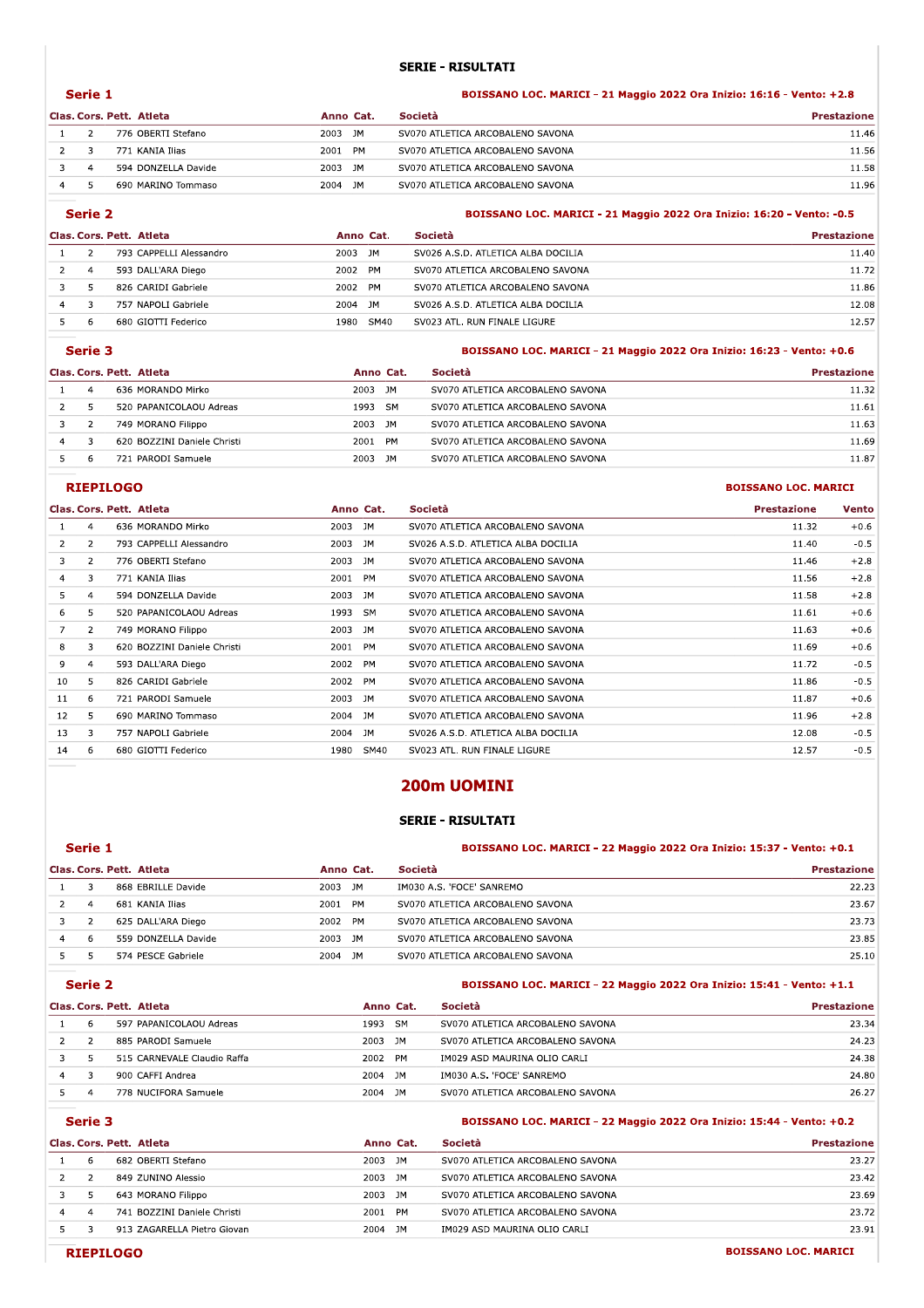|    |                | Clas. Cors. Pett. Atleta    | Anno Cat. | Società                          | <b>Prestazione</b> | Vento  |
|----|----------------|-----------------------------|-----------|----------------------------------|--------------------|--------|
|    | 3.             | 868 EBRILLE Davide          | 2003 JM   | IM030 A.S. 'FOCE' SANREMO        | 22.23              | $+0.1$ |
| 2  | 6              | 682 OBERTI Stefano          | 2003 JM   | SV070 ATLETICA ARCOBALENO SAVONA | 23.27              | $+0.2$ |
| 3  | 6              | 597 PAPANICOLAOU Adreas     | 1993 SM   | SV070 ATLETICA ARCOBALENO SAVONA | 23.34              | $+1.1$ |
| 4  | $\overline{2}$ | 849 ZUNINO Alessio          | 2003 JM   | SV070 ATLETICA ARCOBALENO SAVONA | 23.42              | $+0.2$ |
| 5  | 4              | 681 KANIA Ilias             | 2001 PM   | SV070 ATLETICA ARCOBALENO SAVONA | 23.67              | $+0.1$ |
| 6  | 5.             | 643 MORANO Filippo          | 2003 JM   | SV070 ATLETICA ARCOBALENO SAVONA | 23.69              | $+0.2$ |
|    | $\overline{4}$ | 741 BOZZINI Daniele Christi | 2001 PM   | SV070 ATLETICA ARCOBALENO SAVONA | 23.72              | $+0.2$ |
| 8  | $\overline{2}$ | 625 DALL'ARA Diego          | 2002 PM   | SV070 ATLETICA ARCOBALENO SAVONA | 23.73              | $+0.1$ |
| 9  | 6              | 559 DONZELLA Davide         | 2003 JM   | SV070 ATLETICA ARCOBALENO SAVONA | 23.85              | $+0.1$ |
| 10 | 3              | 913 ZAGARELLA Pietro Giovan | 2004 JM   | IM029 ASD MAURINA OLIO CARLI     | 23.91              | $+0.2$ |
| 11 | $\overline{2}$ | 885 PARODI Samuele          | 2003 JM   | SV070 ATLETICA ARCOBALENO SAVONA | 24.23              | $+1.1$ |
| 12 | 5.             | 515 CARNEVALE Claudio Raffa | 2002 PM   | IM029 ASD MAURINA OLIO CARLI     | 24.38              | $+1.1$ |
| 13 | 3              | 900 CAFFI Andrea            | 2004 JM   | IM030 A.S. 'FOCE' SANREMO        | 24.80              | $+1.1$ |
| 14 | 5              | 574 PESCE Gabriele          | 2004 JM   | SV070 ATLETICA ARCOBALENO SAVONA | 25.10              | $+0.1$ |
| 15 | 4              | 778 NUCIFORA Samuele        | 2004 JM   | SV070 ATLETICA ARCOBALENO SAVONA | 26.27              | $+1.1$ |
|    |                |                             |           |                                  |                    |        |

# 3000m JUNIORES UOMINI

#### **SERIE - RISULTATI**

| <b>Serie Unica</b> |           |                           | BOISSANO LOC. MARICI - 22 Maggio 2022 Ora Inizio: 17:56 |
|--------------------|-----------|---------------------------|---------------------------------------------------------|
| Clas. Pett. Atleta | Anno Cat. | <b>Società</b>            | <b>Prestazione</b>                                      |
| 72 AZZARINI Andrea | 2003 IM   | GE003 S.S. TRIONFO LIGURE | 8:48.52                                                 |

# 110 Hs H 100 JUNIORES UOMINI

## **SERIE - RISULTATI**

|  | <b>Serie Unica</b>       |             | BOISSANO LOC. MARICI - 21 Maggio 2022 Ora Inizio: 15:45 - Vento: +1.8 |                    |  |  |
|--|--------------------------|-------------|-----------------------------------------------------------------------|--------------------|--|--|
|  | Clas. Cors. Pett. Atleta | Anno Cat.   | Società                                                               | <b>Prestazione</b> |  |  |
|  | 884 MULAS Oliver         | 2004 JM     | IM029 ASD MAURINA OLIO CARLI                                          | 14.11              |  |  |
|  | 908 DANIELLI Habtu       | 2003 JM     | SV026 A.S.D. ATLETICA ALBA DOCILIA                                    | 15.16              |  |  |
|  | 588 MODONESI Marco       | 2003<br>JM. | SV026 A.S.D. ATLETICA ALBA DOCILIA                                    | 15.37              |  |  |

## **110 Hs H 106 UOMINI**

# **SERIE - RISULTATI**

|  | Serie Unica              |           |           | BOISSANO LOC. MARICI - 21 Maggio 2022 Ora Inizio: 15:45 - Vento: +1.8 |                    |  |
|--|--------------------------|-----------|-----------|-----------------------------------------------------------------------|--------------------|--|
|  | Clas. Cors. Pett. Atleta | Anno Cat. |           | Società                                                               | <b>Prestazione</b> |  |
|  | 753 BERRINO Riccardo     | 2002      | <b>PM</b> | GE002 A.S.D. C.U.S. GENOVA                                            | 14.32              |  |

# Disco Kg 1,750 JUNIORES UOMINI

#### **SERIE - RISULTATI**

# BOISSANO LOC. MARICI - 21 Maggio 2022 Ora Inizio: 15:40 - Ora Fine: 16:16

|               | Clas. Pett. Atleta     |               |                     |             |              | Anno Cat. |               | Società |     |                                  |     |                     | <b>Prestazione</b> |
|---------------|------------------------|---------------|---------------------|-------------|--------------|-----------|---------------|---------|-----|----------------------------------|-----|---------------------|--------------------|
|               | 684 COSTA Maciej Marco |               |                     |             |              | 2004      | JM            |         |     | IM029 ASD MAURINA OLIO CARLI     |     |                     | 33.42              |
| $1^\circ$ :   |                        |               | $2^{\circ}$ : 27.29 | $3^\circ$ : | $\mathsf{x}$ |           | $4^{\circ}$ : | 29.06   |     | $5^\circ$ : 33.42                |     | $6^{\circ}$ : 32.99 |                    |
|               | 852 CARRAI Nicholas    |               |                     |             |              | 2004      | <b>JM</b>     |         |     | SV070 ATLETICA ARCOBALENO SAVONA |     |                     | 22.40              |
| $1^{\circ}$ : | 22.40                  | $2^{\circ}$ : | 9.99                | $3^\circ$ : | X            |           | $4^{\circ}$ : | 21.95   | 5°: | X.                               | 6°: | 18.08               |                    |
|               | 862 ARAGNO Andrea      |               |                     |             |              | 2004      | <b>JM</b>     |         |     | SV070 ATLETICA ARCOBALENO SAVONA |     |                     | <b>DNS</b>         |

# Martello Kg 6.000 JUNIORES UOMINI

### **SERIE - RISULTATI**

|                        |                     |                     |             | BOISSANO LOC. MARICI - 22 Maggio 2022 Ora Inizio: 14:00 - Ora Fine: 14:24 |                    |
|------------------------|---------------------|---------------------|-------------|---------------------------------------------------------------------------|--------------------|
| Clas. Pett. Atleta     |                     |                     | Anno Cat.   | Società                                                                   | <b>Prestazione</b> |
| 564 RIZZOLIO Raffaello |                     |                     | 2003 JM     | IM030 A.S. 'FOCE' SANREMO                                                 | 40.25              |
| 35.64                  | $2^{\circ}$ : 38.51 | $3^{\circ}$ : 36.73 | $4^{\circ}$ | $6^{\circ}$ : 40.25<br>5°:                                                |                    |

# **Giavellotto Gr800 UOMINI**

#### **SERIE - RISULTATI**

#### BOISSANO LOC. MARICI - 21 Maggio 2022 Ora Inizio: 17:35 - Ora Fine: 17:57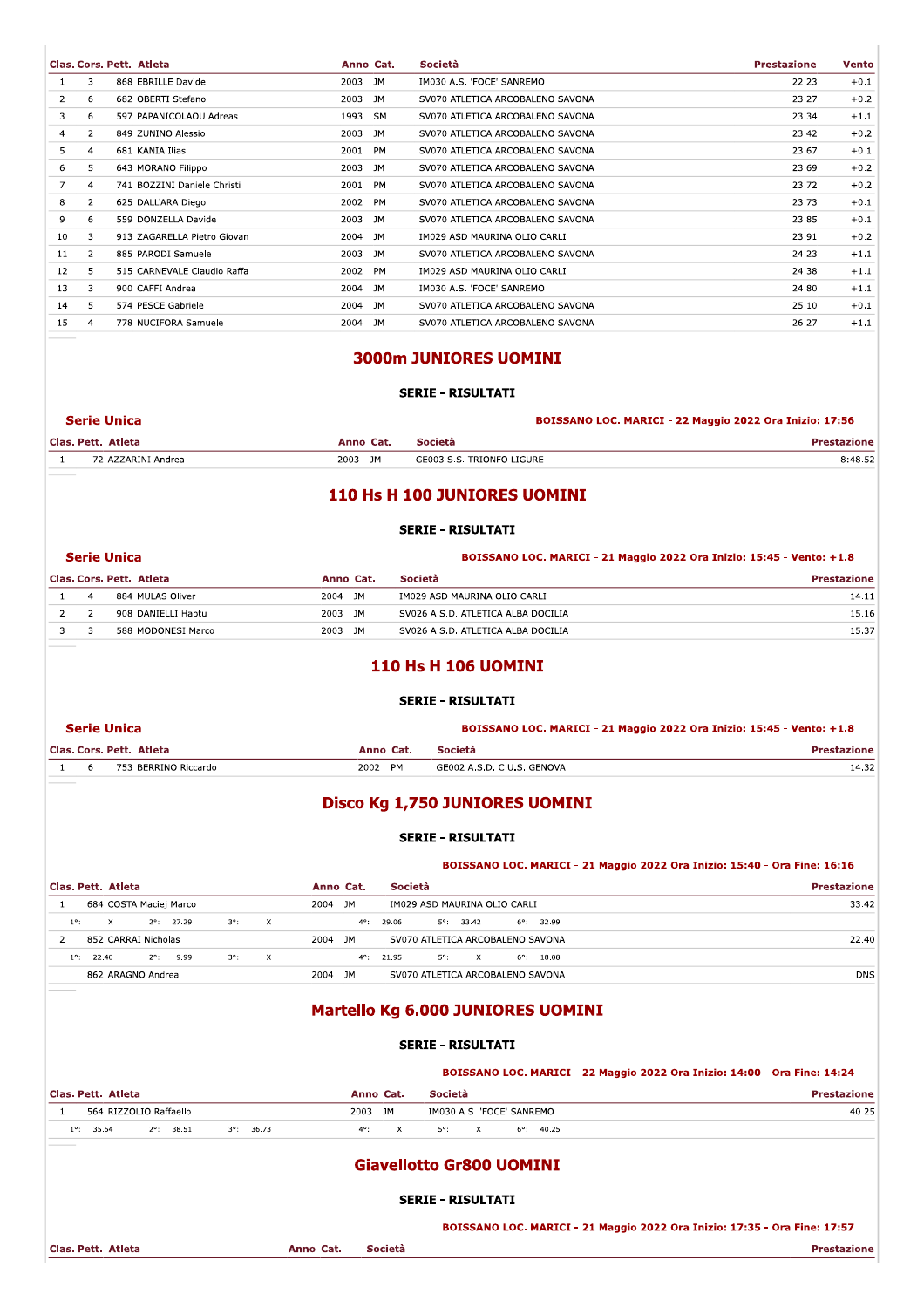|     |       | 762 CARRAI Nicholas    | 2004                 | JM |                                                                                 | SV070 ATLETICA ARCOBALENO SAVONA                                                |                     | 40.39 |
|-----|-------|------------------------|----------------------|----|---------------------------------------------------------------------------------|---------------------------------------------------------------------------------|---------------------|-------|
| 10. | 35.70 | 31.66<br>$2^{\circ}$ : | 40.39<br>$3^\circ$ : |    | 32.17<br>$\Lambda$ o.                                                           | 33.61<br>50:                                                                    | $6^{\circ}$ : 31.34 |       |
|     |       |                        |                      |    |                                                                                 |                                                                                 |                     |       |
|     |       |                        |                      |    | the contract of the contract of the contract of the contract of the contract of | the contract of the contract of the contract of the contract of the contract of |                     |       |

| -1             |                          | 762 CARRAI Nicholas                         | 2004 JM           |                     | SV070 ATLETICA ARCOBALENO SAVONA           | 40.39                                                   |
|----------------|--------------------------|---------------------------------------------|-------------------|---------------------|--------------------------------------------|---------------------------------------------------------|
| $1^\circ$ :    | 35.70                    | 40.39<br>$2^{\circ}$ : 31.66<br>$3^\circ$ : |                   | $4^{\circ}$ : 32.17 | $5^{\circ}$ : 33.61<br>$6^{\circ}$ : 31.34 |                                                         |
|                |                          |                                             |                   |                     |                                            |                                                         |
|                |                          |                                             |                   |                     | 1000m RAGAZZE                              |                                                         |
|                |                          |                                             |                   |                     |                                            |                                                         |
|                |                          |                                             |                   |                     | <b>SERIE - RISULTATI</b>                   |                                                         |
|                | <b>Serie Unica</b>       |                                             |                   |                     |                                            | BOISSANO LOC. MARICI - 22 Maggio 2022 Ora Inizio: 16:05 |
|                | Clas. Pett. Atleta       |                                             | Anno Cat.         |                     | Società                                    | <b>Prestazione</b>                                      |
| <b>1</b>       |                          | 73 MENICONI Veronica                        | <b>RF</b><br>2009 |                     | GE016 ATL. UNIVERSALE DON BOSCO            | 3:17.24                                                 |
| 2              |                          | 79 PASSINO Ilaria                           | RF<br>2009        |                     | IM029 ASD MAURINA OLIO CARLI               | 3:26.77                                                 |
| 3              |                          | 78 VIGNOLA Gaia                             | <b>RF</b><br>2009 |                     | IM029 ASD MAURINA OLIO CARLI               | 3:28.56                                                 |
| 4              |                          | 76 PALAZZO Valentina                        | 2010<br><b>RF</b> |                     | IM029 ASD MAURINA OLIO CARLI               | 3:30.17                                                 |
| 5              |                          | 84 FIORITO Letizia                          | <b>RF</b><br>2009 |                     | SV019 ATLETICA VARAZZE                     | 3:30.42                                                 |
| 6              |                          | 83 BONGIOVANNI Giorgia                      | 2009<br><b>RF</b> |                     | SV019 ATLETICA VARAZZE                     | 3:33.41                                                 |
| $\overline{7}$ |                          | 77 BERTONE Emma                             | 2009<br>RF        |                     | IM029 ASD MAURINA OLIO CARLI               | 3:42.90                                                 |
| 8              |                          | 81 GAROZZO Giulia                           | 2009<br><b>RF</b> |                     | IM010 A.S.D. ATLETICA SANREMO              | 3:48.21                                                 |
| 9              |                          | 82 MAGNANI Ilaria                           | 2010<br>RF        |                     | SP573 ASD ATLETICA SPEZIA DUFERCO          | 3:54.81                                                 |
| 10             |                          | 86 MARENCO Maddalena                        | <b>RF</b><br>2010 |                     | SV021 ATLETICA CAIRO                       | 4:02.54                                                 |
| 11             | 75 LORU Viola            |                                             | 2010<br>RF        |                     | IM029 ASD MAURINA OLIO CARLI               | 4:17.77                                                 |
| 12             |                          | 98 SENSOLI Lucia                            | 2010<br><b>RF</b> |                     | SV202 ASD ALBENGA RUNNERS                  | 4:29.60                                                 |
| 13             |                          | 80 BIANCHI Camilla                          | 2010<br>RF        |                     | IM029 ASD MAURINA OLIO CARLI               | 4:45.17                                                 |
|                |                          |                                             |                   |                     |                                            |                                                         |
|                |                          |                                             |                   |                     | <b>60 Hs H 60 RAGAZZE</b>                  |                                                         |
|                |                          |                                             |                   |                     |                                            |                                                         |
|                |                          |                                             |                   |                     | <b>SERIE - RISULTATI</b>                   |                                                         |
|                | Serie 1                  |                                             |                   |                     |                                            | BOISSANO LOC. MARICI - 22 Maggio 2022 Ora Inizio: 14:43 |
|                | Clas. Cors. Pett. Atleta |                                             |                   | Anno Cat.           | Società                                    | <b>Prestazione</b>                                      |
| -1             | 6                        | 533 FARINOLA Lara                           | 2009              | <b>RF</b>           | SV023 ATL. RUN FINALE LIGURE               | 10.46                                                   |
| 2              | 3                        | 761 TRIPPODO Ilaria                         | 2009              | <b>RF</b>           | IM029 ASD MAURINA OLIO CARLI               | 10.97                                                   |
| 3              | $\overline{2}$           | 578 BIALE Alice                             | 2009              | RF                  | SV019 ATLETICA VARAZZE                     | 11.08                                                   |
| 4              | 5                        | 763 PALAZZO Valentina                       | 2010              | <b>RF</b>           | IM029 ASD MAURINA OLIO CARLI               | 11.22                                                   |

|   |   | Clas. Cors. Pett. Atleta | Anno Cat.         | <b>Società</b>               | <b>Prestazione</b> |  |
|---|---|--------------------------|-------------------|------------------------------|--------------------|--|
|   | 6 | 533 FARINOLA Lara        | 2009<br>RF        | SV023 ATL. RUN FINALE LIGURE | 10.46              |  |
|   |   | 761 TRIPPODO Ilaria      | 2009<br><b>RF</b> | IM029 ASD MAURINA OLIO CARLI | 10.97              |  |
|   |   | 578 BIALE Alice          | 2009<br><b>RF</b> | SV019 ATLETICA VARAZZE       | 11.08              |  |
| 4 |   | 763 PALAZZO Valentina    | 2010<br><b>RF</b> | IM029 ASD MAURINA OLIO CARLI | 11.22              |  |
|   |   | 645 BOSCO Rebecca        | 2009<br><b>RF</b> | SV023 ATL. RUN FINALE LIGURE | 13.16              |  |

#### 123425 Extra 2 Serie 2 : 14:45 EDISSANO LOC. MARICI - 22 Maggio 2022 Ora Inizio: 14:45

|   |   | Clas. Cors. Pett. Atleta | Anno Cat.         | Società                      | <b>Prestazione</b> |
|---|---|--------------------------|-------------------|------------------------------|--------------------|
|   |   | 505 SMERALDO Anna        | 2009<br>RF        | IM029 ASD MAURINA OLIO CARLI | 10.29              |
|   | b | 560 VIGNOLA Gaia         | 2009 RF           | IM029 ASD MAURINA OLIO CARLI | 11.08              |
|   |   | 806 CANARILE Giorgia     | 2009<br><b>RF</b> | IM029 ASD MAURINA OLIO CARLI | 11.48              |
| 4 |   | 634 ROSSI Angelica       | 2009<br>RF        | SV023 ATL. RUN FINALE LIGURE | 11.83              |
|   |   | 909 CANEPA Sophie        | 2009<br><b>RF</b> | GE010 ATHLE TEAM GENOVA ASD  | 11.89              |

|   | Serie 3 |                          |           |                               | BOISSANO LOC. MARICI - 22 Maggio 2022 Ora Inizio: 14:17 |  |  |
|---|---------|--------------------------|-----------|-------------------------------|---------------------------------------------------------|--|--|
|   |         | Clas. Cors. Pett. Atleta | Anno Cat. | Società                       | <b>Prestazione</b>                                      |  |  |
|   | 6       | 551 SCIUTTO Alice        | 2010 RF   | GE010 ATHLE TEAM GENOVA ASD   | 11.31                                                   |  |  |
|   | 3       | 803 BIANCONE Virginia    | 2010 RF   | IM010 A.S.D. ATLETICA SANREMO | 11.86                                                   |  |  |
|   | 4       | 662 SENSOLI Lucia        | 2010 RF   | SV202 ASD ALBENGA RUNNERS     | 12.82                                                   |  |  |
| 4 | 5       | 591 CANEPA Denise        | 2010 RF   | GE010 ATHLE TEAM GENOVA ASD   | 13.42                                                   |  |  |
|   |         | 875 PAGLIERI Letizia     | 2010 RF   | IM029 ASD MAURINA OLIO CARLI  | 14.22                                                   |  |  |

## Extra 123425 or a 12342 or a 13449 space of the set of the SOISSANO LOC. MARICI - 22 Maggio 2022 Ora Inizio: 14:49

|                | Clas. Cors. Pett. Atleta   | Anno Cat.  | Società                      | <b>Prestazione</b> |
|----------------|----------------------------|------------|------------------------------|--------------------|
|                | 743 ACTIS Valentina        | 2010 RF    | IM029 ASD MAURINA OLIO CARLI | 10.57              |
| $\overline{a}$ | 925 BORMETTI Vittoria      | 2009 RF    | IM029 ASD MAURINA OLIO CARLI | 11.41              |
| 6              | 502 DEL GOBBO Maria Teresa | 2009<br>RF | SV019 ATLETICA VARAZZE       | 11.46              |
|                | 599 MATTIAUDA Giulia       | 2009 RF    | SV023 ATL. RUN FINALE LIGURE | 11.85              |
|                | 920 NOLASCO Laura          | 2010 RF    | SV021 ATLETICA CAIRO         | 13.19              |

### **CONSERVILOGO EXEPTLOGO BOISSANO LOC. MARICI**

|    |                | Clas. Cors. Pett. Atleta   | Anno Cat. |           | Società                      | <b>Prestazione</b> |
|----|----------------|----------------------------|-----------|-----------|------------------------------|--------------------|
|    | $\mathcal{P}$  | 505 SMERALDO Anna          | 2009      | <b>RF</b> | IM029 ASD MAURINA OLIO CARLI | 10.29              |
|    | 6              | 533 FARINOLA Lara          | 2009      | <b>RF</b> | SV023 ATL. RUN FINALE LIGURE | 10.46              |
|    | $\overline{2}$ | 743 ACTIS Valentina        | 2010 RF   |           | IM029 ASD MAURINA OLIO CARLI | 10.57              |
| 4  | 3              | 761 TRIPPODO Ilaria        | 2009      | <b>RF</b> | IM029 ASD MAURINA OLIO CARLI | 10.97              |
| 5  | 6              | 560 VIGNOLA Gaia           | 2009      | - RF      | IM029 ASD MAURINA OLIO CARLI | 11.08              |
| 5. |                | 578 BIALE Alice            | 2009      | <b>RF</b> | SV019 ATLETICA VARAZZE       | 11.08              |
|    | 5              | 763 PALAZZO Valentina      | 2010 RF   |           | IM029 ASD MAURINA OLIO CARLI | 11.22              |
| 8  | 6              | 551 SCIUTTO Alice          | 2010 RF   |           | GE010 ATHLE TEAM GENOVA ASD  | 11.31              |
| 9  | 4              | 925 BORMETTI Vittoria      | 2009      | - RF      | IM029 ASD MAURINA OLIO CARLI | 11.41              |
| 10 | -6             | 502 DEL GOBBO Maria Teresa | 2009      | <b>RF</b> | SV019 ATLETICA VARAZZE       | 11.46              |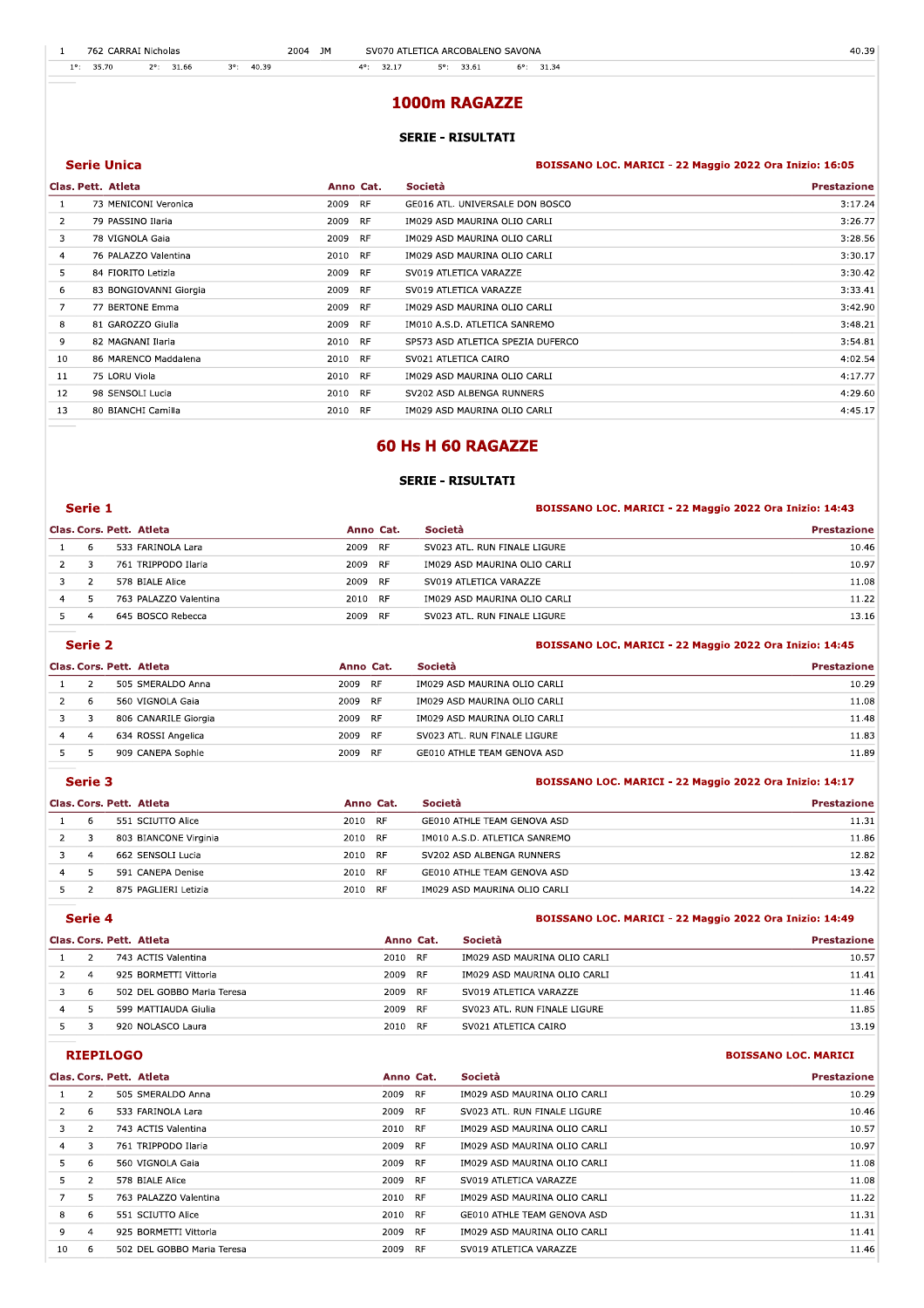| 11 | 3              | 806 CANARILE Giorgia  | 2009 RF           | IM029 ASD MAURINA OLIO CARLI  | 11.48 |
|----|----------------|-----------------------|-------------------|-------------------------------|-------|
| 12 | 4              | 634 ROSSI Angelica    | <b>RF</b><br>2009 | SV023 ATL. RUN FINALE LIGURE  | 11.83 |
| 13 | 5.             | 599 MATTIAUDA Giulia  | 2009 RF           | SV023 ATL. RUN FINALE LIGURE  | 11.85 |
| 14 | 3              | 803 BIANCONE Virginia | 2010 RF           | IM010 A.S.D. ATLETICA SANREMO | 11.86 |
| 15 | 5              | 909 CANEPA Sophie     | 2009<br>RF        | GE010 ATHLE TEAM GENOVA ASD   | 11.89 |
| 16 | $\overline{a}$ | 662 SENSOLI Lucia     | 2010 RF           | SV202 ASD ALBENGA RUNNERS     | 12.82 |
| 17 | $\overline{a}$ | 645 BOSCO Rebecca     | 2009<br><b>RF</b> | SV023 ATL. RUN FINALE LIGURE  | 13.16 |
| 18 | 3              | 920 NOLASCO Laura     | 2010 RF           | SV021 ATLETICA CAIRO          | 13.19 |
| 19 | 5              | 591 CANEPA Denise     | <b>RF</b><br>2010 | GE010 ATHLE TEAM GENOVA ASD   | 13.42 |
| 20 | $\mathcal{P}$  | 875 PAGLIERI Letizia  | - RF<br>2010      | IM029 ASD MAURINA OLIO CARLI  | 14.22 |
|    |                |                       |                   |                               |       |

# **Salto in alto RAGAZZE**

## **SERIE - RISULTATI**

BOISSANO LOC. MARICI - 22 Maggio 2022 Ora Inizio: 16:20 - Ora Fine: 17:10

|                | Clas. Pett. Atleta                   | Anno Cat. | Società                       | <b>Prestazione</b> |
|----------------|--------------------------------------|-----------|-------------------------------|--------------------|
| $\mathbf{1}$   | 800 GHIA Giulia                      | 2010 RF   | SV021 ATLETICA CAIRO          | 1.23               |
|                | $1.00$ $1.10$ $1.20$ $1.23$ $1.26$   |           |                               |                    |
| $\circ$        | $\circ$<br>$\circ$<br>$\circ$<br>XXX |           |                               |                    |
| $\mathbf{1}$   | 760 DEL GOBBO Maria Teresa           | 2009 RF   | SV019 ATLETICA VARAZZE        | 1.23               |
|                | $1.00$ $1.10$ $1.20$ $1.23$ $1.26$   |           |                               |                    |
| $\circ$        | $\circ$<br>$0$ 0<br>XXX              |           |                               |                    |
| 3              | 748 BIALE Alice                      | 2009 RF   | SV019 ATLETICA VARAZZE        | 1.23               |
|                | $1.00$ $1.10$ $1.20$ $1.23$ $1.26$   |           |                               |                    |
| $\circ$        | $\circ$<br>XXO XO XXX                |           |                               |                    |
| $\overline{4}$ | 548 TRIPPODO Ilaria                  | 2009 RF   | IM029 ASD MAURINA OLIO CARLI  | 1.20               |
|                | $1.00$ $1.10$ $1.20$ $1.23$          |           |                               |                    |
| $\circ$        | $\circ$<br>O XXX                     |           |                               |                    |
| 5              | 820 GAROZZO Giulia                   | 2009 RF   | IM010 A.S.D. ATLETICA SANREMO | 1.20               |
|                | $1.00$ $1.10$ $1.20$ $1.23$          |           |                               |                    |
| $\circ$        | $\circ$<br>XO XXX                    |           |                               |                    |
| 6              | 604 MATTIAUDA Giulia                 | 2009 RF   | SV023 ATL. RUN FINALE LIGURE  | 1.10               |
|                | $1.00$ $1.10$ $1.20$                 |           |                               |                    |
| $\circ$        | $\overline{O}$<br>XXX                |           |                               |                    |
| $7^{\circ}$    | 816 LA TORRE Sara                    | 2009 RF   | SV019 ATLETICA VARAZZE        | 1.10               |
|                | $1.00$ $1.10$ $1.20$                 |           |                               |                    |
|                | XO O<br>XXX                          |           |                               |                    |
| 8              | 653 CANEPA Sophie                    | 2009 RF   | GE010 ATHLE TEAM GENOVA ASD   | 1.10               |
|                | $1.00$ $1.10$ $1.20$                 |           |                               |                    |
| $\circ$        | XXO XXX                              |           |                               |                    |
| 9              | 719 BAGLIETTO Alice                  | 2009 RF   | SV019 ATLETICA VARAZZE        | 1.10               |
|                | $1.00$ $1.10$ $1.20$                 |           |                               |                    |
| $\circ$        | XXO XX-                              |           |                               |                    |
| 10             | 600 BOSCO Rebecca                    | 2009 RF   | SV023 ATL. RUN FINALE LIGURE  | 1.00               |
|                | $1.00$ 1.10                          |           |                               |                    |
| $\circ$        | XXX                                  |           |                               |                    |
|                | 10 845 BIANCONE Virginia             | 2010 RF   | IM010 A.S.D. ATLETICA SANREMO | 1.00               |
|                | $1.00$ $1.10$                        |           |                               |                    |
| $\circ$        | <b>XXX</b>                           |           |                               |                    |
|                | 12 621 PAGNAN Alessia                | 2009 RF   | SV019 ATLETICA VARAZZE        | 1.00               |
|                | 1.00 1.10                            |           |                               |                    |
|                | XO XXX                               |           |                               |                    |
|                | 805 GAVOTTI Lavinia                  | 2009 RF   | SV019 ATLETICA VARAZZE        | <b>NM</b>          |
| 1.00           |                                      |           |                               |                    |
| XXX            |                                      |           |                               |                    |

# **Vortex RAGAZZE**

**SERIE - RISULTATI** 

### BOISSANO LOC. MARICI - 22 Maggio 2022 Ora Inizio: 14:00 - Ora Fine: 14:20

|               | Clas. Pett. Atleta    |                     |                     |      | Anno Cat. | Società<br><b>Prestazione</b> |       |  |
|---------------|-----------------------|---------------------|---------------------|------|-----------|-------------------------------|-------|--|
|               | 840 SMERALDO Anna     |                     |                     | 2009 | <b>RF</b> | IM029 ASD MAURINA OLIO CARLI  | 38.95 |  |
| $1^{\circ}$ : | 28.56                 | $2^{\circ}$ : 38.95 | $3^{\circ}$ : 33.40 |      |           |                               |       |  |
|               | 931 PAGNAN Alessia    |                     |                     | 2009 | <b>RF</b> | SV019 ATLETICA VARAZZE        | 29.52 |  |
| $1^{\circ}$   | 17.48                 | $2^{\circ}$ : 29.52 | $3^{\circ}$ : 23.49 |      |           |                               |       |  |
|               | 867 BORMETTI Vittoria |                     |                     | 2009 | <b>RF</b> | IM029 ASD MAURINA OLIO CARLI  | 29.32 |  |
| $1^{\circ}$ : | 29.32                 | $2^{\circ}$ : 26.79 | $3^{\circ}$ : 14.79 |      |           |                               |       |  |
|               | 631 ACTIS Valentina   |                     |                     | 2010 | <b>RF</b> | IM029 ASD MAURINA OLIO CARLI  | 28.53 |  |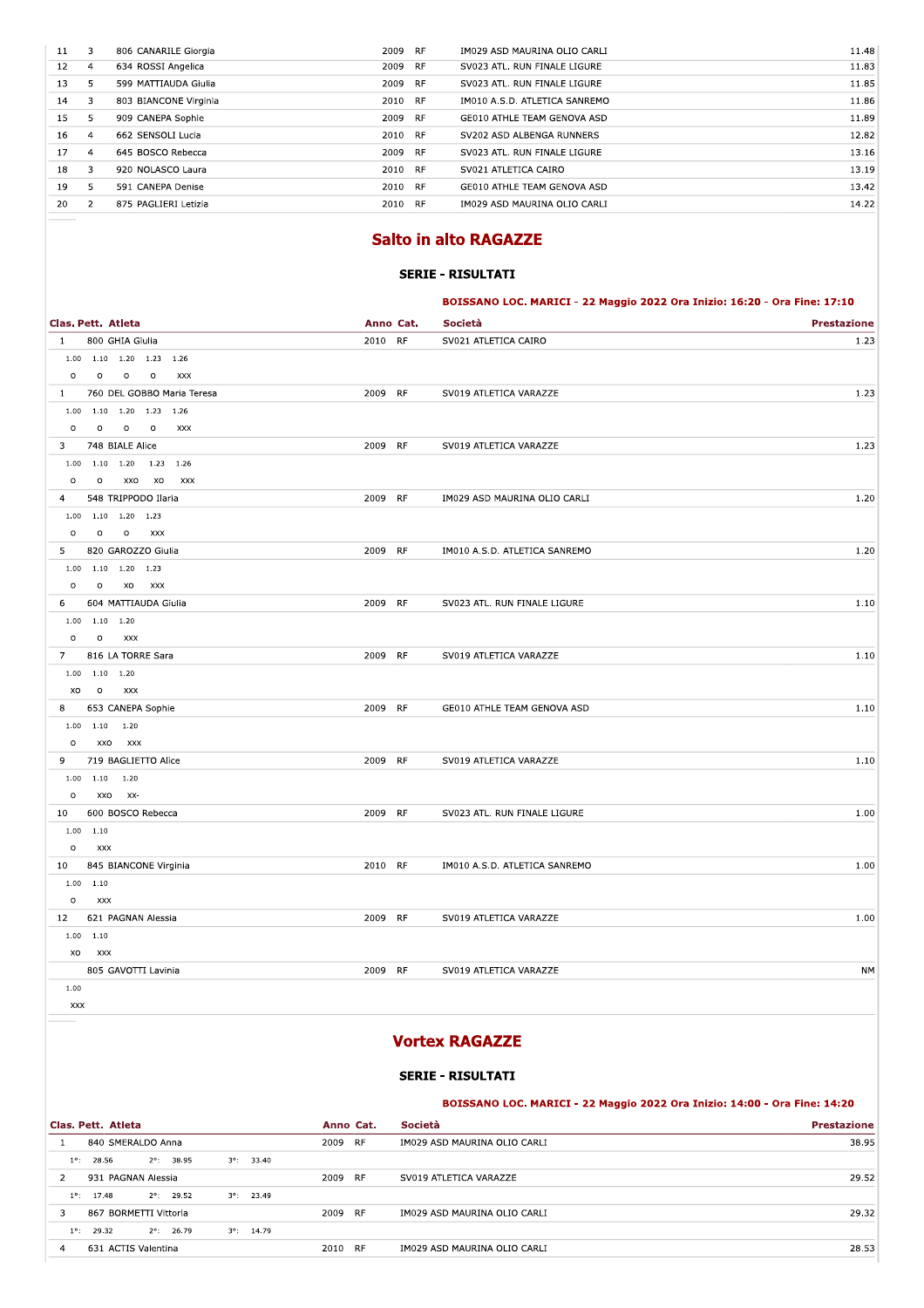| $1^{\circ}$ : 28.53    | $2^{\circ}$ :       | $\times$ | $3^{\circ}$ : 27.90 |         |                              |       |
|------------------------|---------------------|----------|---------------------|---------|------------------------------|-------|
| 5 609 LA TORRE Sara    |                     |          |                     | 2009 RF | SV019 ATLETICA VARAZZE       | 24.21 |
| $1^{\circ}$ : 16.55    | $2^{\circ}$ : 24.21 |          | $3^{\circ}$ : 24.15 |         |                              |       |
| 6 887 FARINOLA Lara    |                     |          |                     | 2009 RF | SV023 ATL. RUN FINALE LIGURE | 20.21 |
| $1^{\circ}$ : 18.81    | $2^{\circ}$ : 20.21 |          | $3^{\circ}$ : 18.19 |         |                              |       |
| 7 619 GAVOTTI Lavinia  |                     |          |                     | 2009 RF | SV019 ATLETICA VARAZZE       | 19.04 |
| $1^{\circ}$ : 19.04    | $2^{\circ}$ : 16.36 |          | $3^{\circ}$ : 18.27 |         |                              |       |
| 8 785 PAGLIERI Letizia |                     |          |                     | 2010 RF | IM029 ASD MAURINA OLIO CARLI | 18.93 |
| $1^{\circ}$ : 18.72    | $2^{\circ}$ : 18.28 |          | $3^{\circ}$ : 18.93 |         |                              |       |
| 9 939 BERTONE Emma     |                     |          |                     | 2009 RF | IM029 ASD MAURINA OLIO CARLI | 18.06 |
| $1^{\circ}$ : 16.21    | $2^{\circ}$ : 18.06 |          | $3^{\circ}$ : 16.63 |         |                              |       |
| 10 921 PASSINO Ilaria  |                     |          |                     | 2009 RF | IM029 ASD MAURINA OLIO CARLI | 17.37 |
| $1^{\circ}$ : 17.37    | $2^{\circ}$ : 15.79 |          | $3^{\circ}$ : 14.79 |         |                              |       |
| 11 775 SCIUTTO Alice   |                     |          |                     | 2010 RF | GE010 ATHLE TEAM GENOVA ASD  | 16.40 |
| $1^{\circ}$ : 15.90    | $2^{\circ}$ : 16.40 |          | $3^{\circ}$ : 14.90 |         |                              |       |
| 12 536 CANEPA Denise   |                     |          |                     | 2010 RF | GE010 ATHLE TEAM GENOVA ASD  | 14.89 |
| $1^{\circ}$ : 11.59    | $2^{\circ}$ : 12.04 |          | $3^{\circ}$ : 14.89 |         |                              |       |
| 13 877 LORU Viola      |                     |          |                     | 2010 RF | IM029 ASD MAURINA OLIO CARLI | 12.42 |
| $1^{\circ}$ : 11.57    | $2^{\circ}$ : 12.42 |          | $3^{\circ}$ : 12.16 |         |                              |       |
| 14 863 BIANCHI Camilla |                     |          |                     | 2010 RF | IM029 ASD MAURINA OLIO CARLI | 10.84 |
| $1^{\circ}$ : 10.74    | $2^{\circ}$ : 9.39  |          | $3^{\circ}$ : 10.84 |         |                              |       |
|                        |                     |          |                     |         |                              |       |
|                        |                     |          |                     |         | 1000m RAGAZZI                |       |
|                        |                     |          |                     |         |                              |       |
|                        |                     |          |                     |         | CEDIE _ DICHI TATI           |       |

# 1000m RAGAZZI

## SERIE - RISULTATI

| <b>Prestazione</b> |
|--------------------|
|                    |
| 3:33.16            |
| 3:34.17            |
| 3:48.58            |
| 3:53.58            |
| 3:54.91            |
|                    |

# 60 Hs H 60 RAGAZZI

## SERIE - RISULTATI

### Prie 1 and 2012 Construction of the BOISSANO LOC. MARICI - 22 Maggio 2022 Ora Inizio: 14:52

|   |                |                          |           |           |           | <b>SERIE - RISULTATI</b>     |                                                         |
|---|----------------|--------------------------|-----------|-----------|-----------|------------------------------|---------------------------------------------------------|
|   | Serie 1        |                          |           |           |           |                              | BOISSANO LOC. MARICI - 22 Maggio 2022 Ora Inizio: 14:52 |
|   |                | Clas. Cors. Pett. Atleta | Anno Cat. |           | Società   |                              | <b>Prestazione</b>                                      |
|   | 3              | 726 SENSOLI Gabriele     | 2009      | <b>RM</b> |           | SV202 ASD ALBENGA RUNNERS    | 11.00                                                   |
| 2 | $\overline{a}$ | 649 PEDICALO Eugenio     | 2009      | RM        |           | IM029 ASD MAURINA OLIO CARLI | 11.39                                                   |
| 3 | 5.             | 608 GRACCHI Carlo        | 2009      | <b>RM</b> |           | SV019 ATLETICA VARAZZE       | 12.20                                                   |
|   | Serie 2        |                          |           |           |           |                              | BOISSANO LOC. MARICI - 22 Maggio 2022 Ora Inizio: 14:54 |
|   |                | Clas. Cors. Pett. Atleta |           |           | Anno Cat. | Società                      | <b>Prestazione</b>                                      |
|   | 4              | 737 CRISCI Davide        |           | 2009      | <b>RM</b> | IM029 ASD MAURINA OLIO CARLI | 9.21                                                    |
|   | 3              | 756 BIALE Andrea         |           | 2009      | RM        | SV019 ATLETICA VARAZZE       | 9.78                                                    |

| ۰. | ۰. | ۰. |  |
|----|----|----|--|
|    |    |    |  |

|   |                | $5.15 + 2.55 + 1.05 + 1.05 + 1.05 + 1.05 + 1.05 + 1.05 + 1.05 + 1.05 + 1.05 + 1.05 + 1.05 + 1.05 + 1.05 + 1.05 + 1.05 + 1.05 + 1.05 + 1.05 + 1.05 + 1.05 + 1.05 + 1.05 + 1.05 + 1.05 + 1.05 + 1.05 + 1.05 + 1.05 + 1.05 + 1.05 + 1.05 + 1.05 + 1.05 + 1.05 + 1.05$ |      |           |           |                              | -----                                                   |
|---|----------------|--------------------------------------------------------------------------------------------------------------------------------------------------------------------------------------------------------------------------------------------------------------------|------|-----------|-----------|------------------------------|---------------------------------------------------------|
| 3 | 5              | 608 GRACCHI Carlo                                                                                                                                                                                                                                                  | 2009 | RM        |           | SV019 ATLETICA VARAZZE       | 12.20                                                   |
|   | Serie 2        |                                                                                                                                                                                                                                                                    |      |           |           |                              | BOISSANO LOC. MARICI - 22 Maggio 2022 Ora Inizio: 14:54 |
|   |                | Clas. Cors. Pett. Atleta                                                                                                                                                                                                                                           |      | Anno Cat. |           | Società                      | <b>Prestazione</b>                                      |
|   | $\overline{a}$ | 737 CRISCI Davide                                                                                                                                                                                                                                                  |      | 2009      | <b>RM</b> | IM029 ASD MAURINA OLIO CARLI | 9.21                                                    |
| 2 | 3              | 756 BIALE Andrea                                                                                                                                                                                                                                                   |      | 2009      | <b>RM</b> | SV019 ATLETICA VARAZZE       | 9.78                                                    |
| 3 | 5              | 703 GIACOMINI Lorenzo Duili                                                                                                                                                                                                                                        |      | 2009      | RM        | GE010 ATHLE TEAM GENOVA ASD  | 10.60                                                   |
|   |                | <b>RIEPILOGO</b>                                                                                                                                                                                                                                                   |      |           |           |                              | <b>BOISSANO LOC. MARICI</b>                             |
|   |                | Clas. Cors. Pett. Atleta                                                                                                                                                                                                                                           |      | Anno Cat. |           | Società                      | <b>Prestazione</b>                                      |
|   | $\overline{4}$ | 737 CRISCI Davide                                                                                                                                                                                                                                                  |      | 2009      | <b>RM</b> | IM029 ASD MAURINA OLIO CARLI | 9.21                                                    |
|   | 3              | 756 BIALE Andrea                                                                                                                                                                                                                                                   |      | 2009      | <b>RM</b> | SV019 ATLETICA VARAZZE       | 9.78                                                    |

|                                                          |                |                             |           |  |                              | .                           |  |  |  |  |  |
|----------------------------------------------------------|----------------|-----------------------------|-----------|--|------------------------------|-----------------------------|--|--|--|--|--|
| 3                                                        | 5.             | 703 GIACOMINI Lorenzo Duili | 2009 RM   |  | GE010 ATHLE TEAM GENOVA ASD  | 10.60                       |  |  |  |  |  |
|                                                          |                | <b>RIEPILOGO</b>            |           |  |                              | <b>BOISSANO LOC. MARICI</b> |  |  |  |  |  |
|                                                          |                | Clas. Cors. Pett. Atleta    | Anno Cat. |  | Società                      | <b>Prestazione</b>          |  |  |  |  |  |
|                                                          | $\overline{4}$ | 737 CRISCI Davide           | 2009 RM   |  | IM029 ASD MAURINA OLIO CARLI | 9.21                        |  |  |  |  |  |
| $\overline{2}$                                           | 3              | 756 BIALE Andrea            | 2009 RM   |  | SV019 ATLETICA VARAZZE       | 9.78                        |  |  |  |  |  |
| 3                                                        | 5              | 703 GIACOMINI Lorenzo Duili | 2009 RM   |  | GE010 ATHLE TEAM GENOVA ASD  | 10.60                       |  |  |  |  |  |
| 4                                                        | 3              | 726 SENSOLI Gabriele        | 2009 RM   |  | SV202 ASD ALBENGA RUNNERS    | 11.00                       |  |  |  |  |  |
| 5                                                        | 4              | 649 PEDICALO Eugenio        | 2009 RM   |  | IM029 ASD MAURINA OLIO CARLI | 11.39                       |  |  |  |  |  |
| 6                                                        | 5              | 608 GRACCHI Carlo           | 2009 RM   |  | SV019 ATLETICA VARAZZE       | 12.20                       |  |  |  |  |  |
| <b>Salto in alto RAGAZZI</b><br><b>SERIE - RISULTATI</b> |                |                             |           |  |                              |                             |  |  |  |  |  |

#### BOISSANO LOC. MARICI - 22 Maggio 2022 Ora Inizio: 16:20 - Ora Fine: 17:10

| <b>SERIE - RISULTATI</b>                                                  |         |                   |                              |         |         |    |      |         |  |                              |                    |  |
|---------------------------------------------------------------------------|---------|-------------------|------------------------------|---------|---------|----|------|---------|--|------------------------------|--------------------|--|
| BOISSANO LOC. MARICI - 22 Maggio 2022 Ora Inizio: 16:20 - Ora Fine: 17:10 |         |                   |                              |         |         |    |      |         |  |                              |                    |  |
| Clas. Pett. Atleta<br>Anno Cat.                                           |         |                   |                              |         |         |    |      |         |  | Società                      | <b>Prestazione</b> |  |
|                                                                           |         | 790 CRISCI Davide |                              |         |         |    |      | 2009 RM |  | IM029 ASD MAURINA OLIO CARLI | 1.50               |  |
| 1.10                                                                      | 1.20    |                   | 1.30  1.35  1.38  1.41  1.48 |         |         |    | 1.50 | 1.52    |  |                              |                    |  |
| $\circ$                                                                   | $\circ$ | $\circ$           | $\circ$                      | $\circ$ | $\circ$ | XO | XXO  | XXX     |  |                              |                    |  |
| 2                                                                         |         | 531 FAZIO Daniel  |                              |         |         |    |      | 2010 RM |  | SV019 ATLETICA VARAZZE       | 1.30               |  |
| 1.10                                                                      | 1.20    |                   | 1.30 1.35                    |         |         |    |      |         |  |                              |                    |  |
| $\circ$                                                                   | $\circ$ | XO                | XXX                          |         |         |    |      |         |  |                              |                    |  |
|                                                                           |         |                   |                              |         |         |    |      |         |  |                              |                    |  |
|                                                                           |         |                   |                              |         |         |    |      |         |  |                              |                    |  |
|                                                                           |         |                   |                              |         |         |    |      |         |  |                              |                    |  |